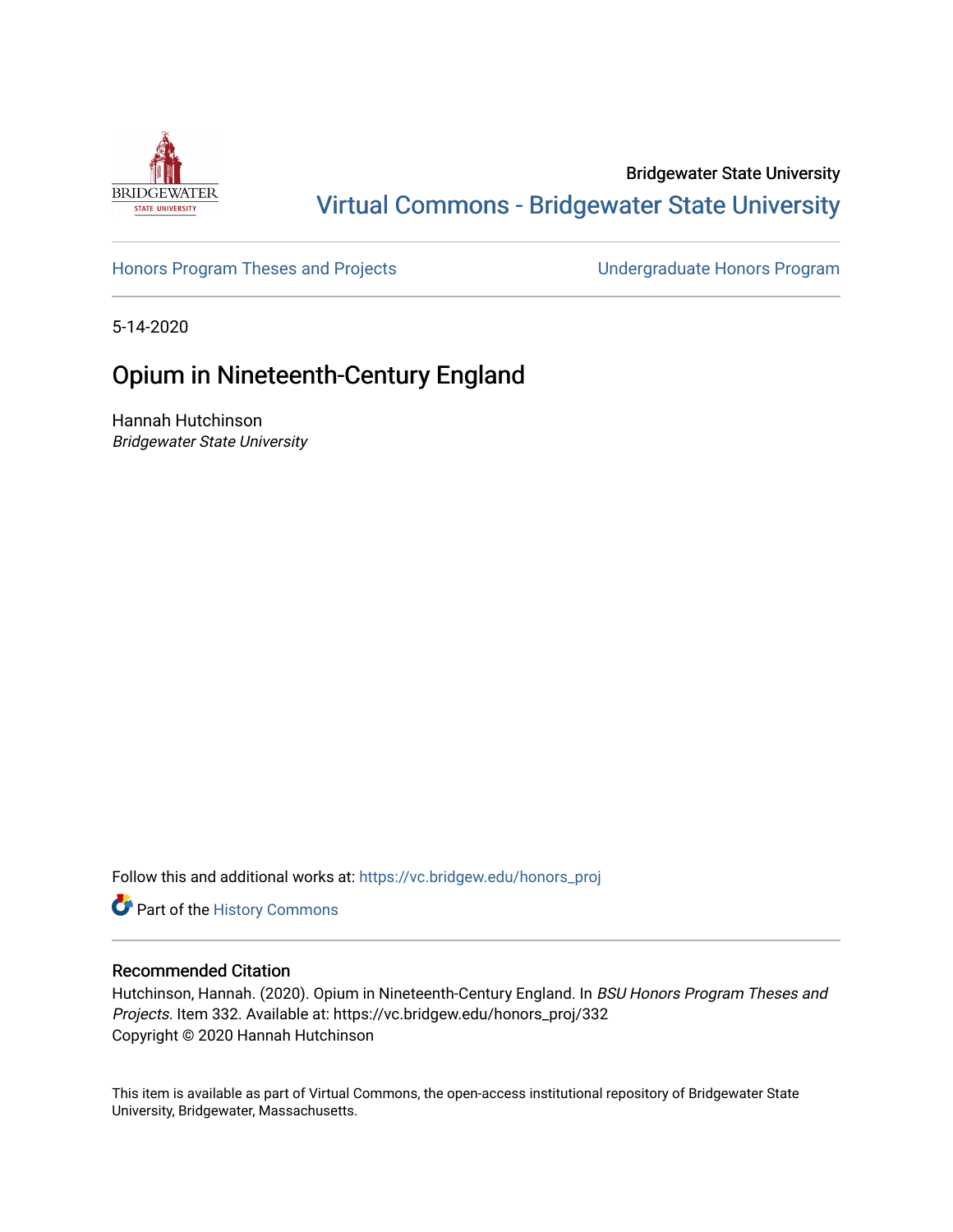Opium in Nineteenth-Century England

Hannah Angelina Hutchinson

Submitted in Partial Completion of the Requirements for Departmental Honors in History Bridgewater State University

May 14, 2020

Dr. Sarah Wiggins, Thesis Advisor

Dr. Erin E. O'Connor, Committee Member

Dr. Paul Rubinson, Committee Member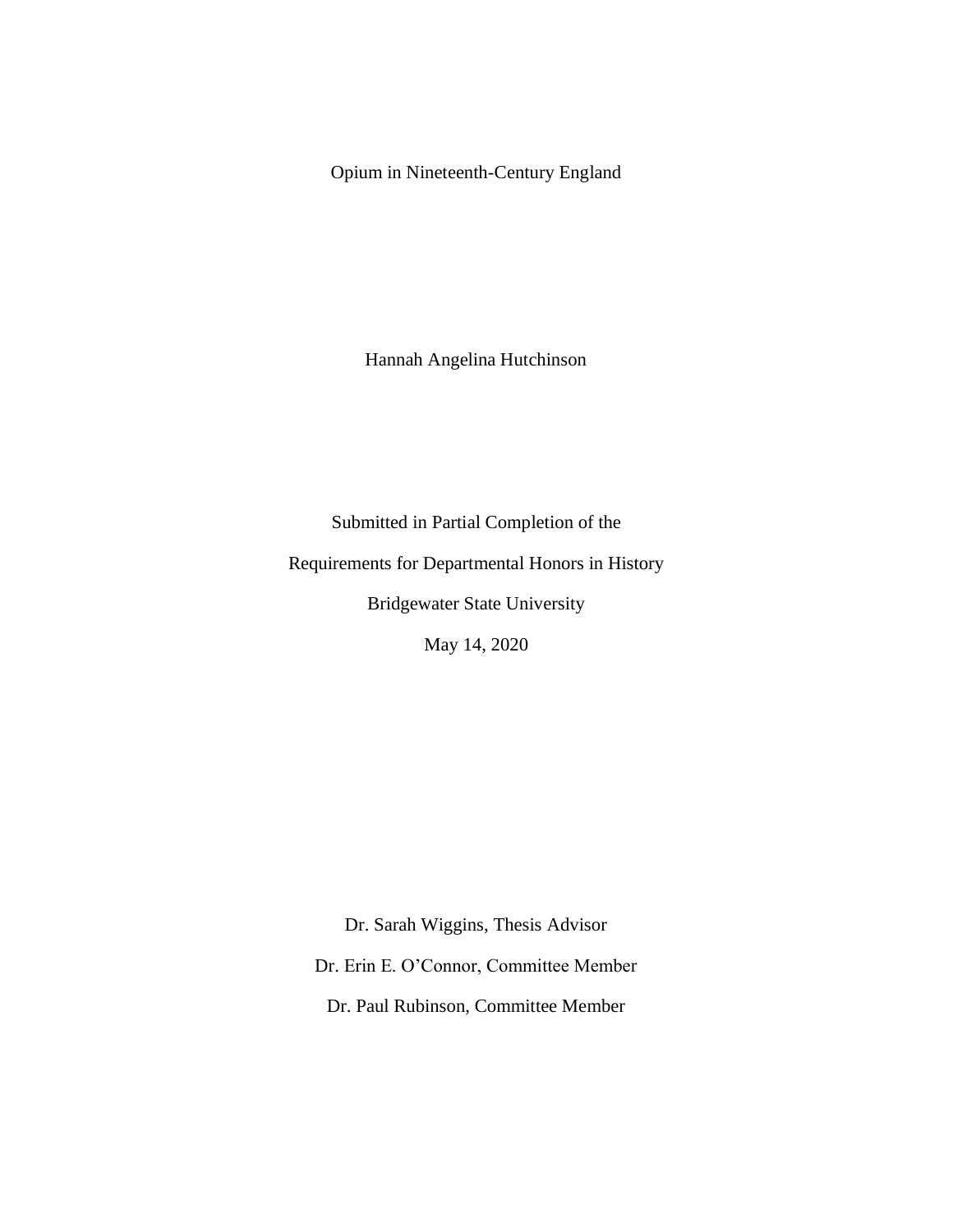Over the course of nineteenth-century England, opiate use and the attitudes towards its use shifted and changed. Opium and the consumption of opiates stems back thousands of years and has been utilized in countless ways. Opium has always existed and has always played an effective role in society. Whether for enjoyment or pain relief, for pleasure or for pain, opiates remained a key player in society all over the world. The study of the history of drug use in nineteenth-century England is important because it adds a vital perspective into the changing attitudes towards opium. Many of the changes that happened physically to opium in the nineteenth century and the attitudes towards it have great effect on the meaning and reception of opium today. The nineteenth century had unregulated drug use at the onset of the century, and this changed over the course of the century. Medicinal changes, class categories, literature, art and popular culture all affected the shift of attitudes towards opium in nineteenth-century England.

Opium use continued to grow in the late eighteenth century in England. It was becoming a more common drug used in popular culture. In the early nineteenth century, the public had unfettered access to opium and opium related products. Anyone could access it at any age and any time. Many issues followed in the shadows of opium use due to this unregulated nature. The beginning of the nineteenth century marked a time where attitudes about opiate use were of curiosity and spectacle. During the Victorian era, after the passage of the 1868 Pharmacy Act and many shifting changes in the perception of drug users, opiate use and the attitudes surrounding it slowly changed. Opiate use may have still been accessible, but the restrictions towards opium were beginning to take shape and the effect that these had on the attitudes towards opium use would be multigenerational. Opium and opiate use may have been changing in its physical forms and in its general attitudes towards the substance, but one thing remained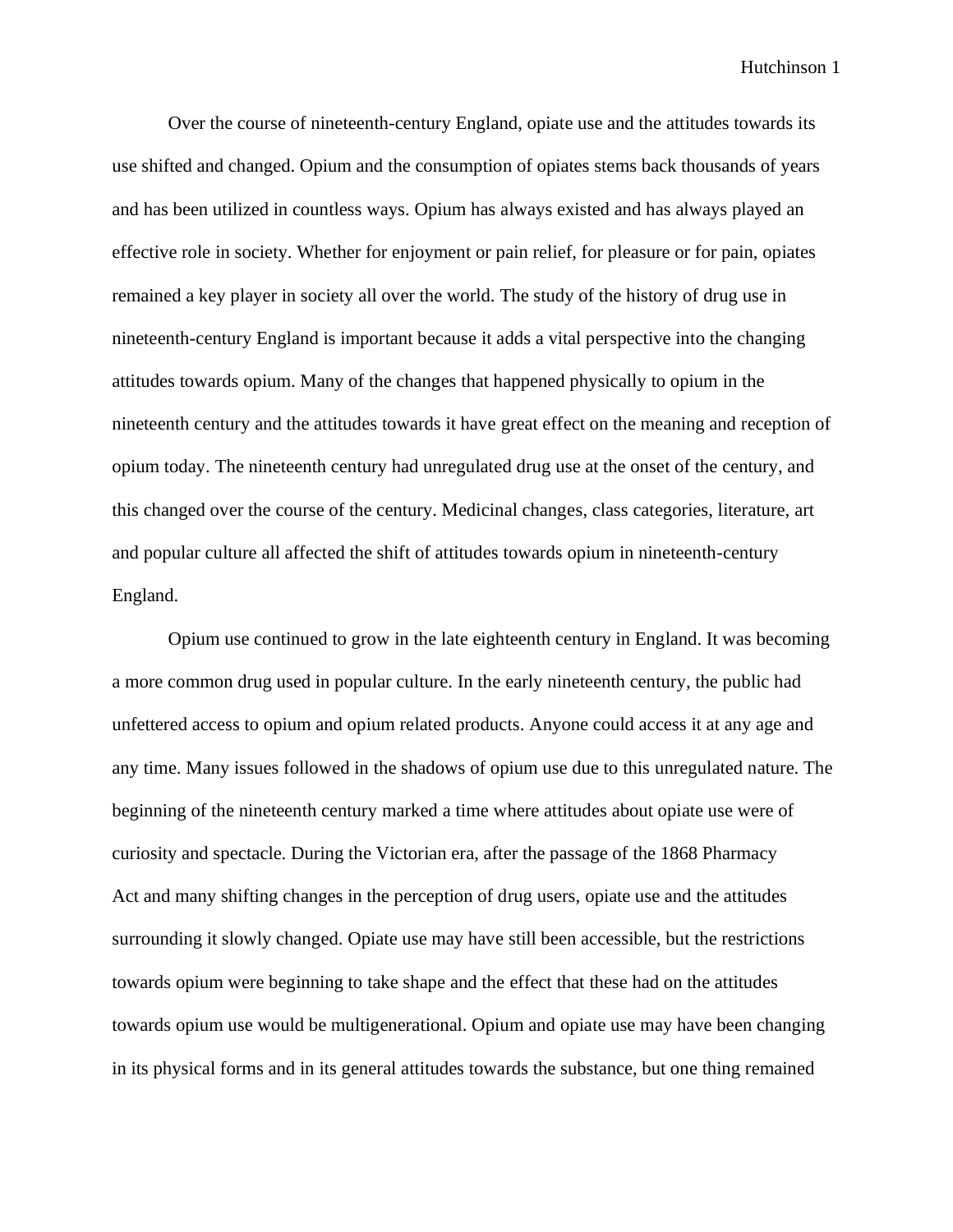certain, opium use remained an important substance which affected many lives in nineteenthcentury England. The popular attitudes towards opium use in nineteenth-century England was shaped and altered directly by discoveries in medicine, class distinction, and mainly through the popular and less known works of literature.

The main goal of this thesis is to evaluate the changing attitudes of opium use in nineteenth-century England, through class descriptors, the medical profession, literature and art from the time. These subtopics encapsulate much of the everyday struggles and major shifts in opiate use over the course of the nineteenth century and the Victorian era. Class distinctions and the changes in medical research at the time play a role in the shifting attitudes of opiate use. Literary works and art pieces will be examined to show how attitudes were changing over the course of the nineteenth century. These factors directly affected the changes of attitude and reception surrounding opium in nineteenth-century England.

When studying the changes of attitudes of opium, one must have to understand the depths of the traditional history of opium. The book *Opium: A History* by Martin Booth examines the history of opium in general. Chapter two, "The Discovery of Dreams," expounded upon the background of opium prior to the nineteenth century. In chapter three, "Pleasure Domes in Xanadu," Booth noted the beginning connection between opium and the romantic writers of the nineteenth century. Booth discussed Coleridge, De Quincey, Wilkie Collins and the history behind their works. This book outlined the changes in the medical practice and the use of opium in the medical and personal practice. Booth argued overall that opium was an important part in world history and its consequences are still valuable and present today. The book, *The Pursuit of Oblivion: A Global History of Narcotics*, by Richard Davenport-Hines discussed the general use of narcotics. This book examined narcotics use throughout the entirety of history similar to the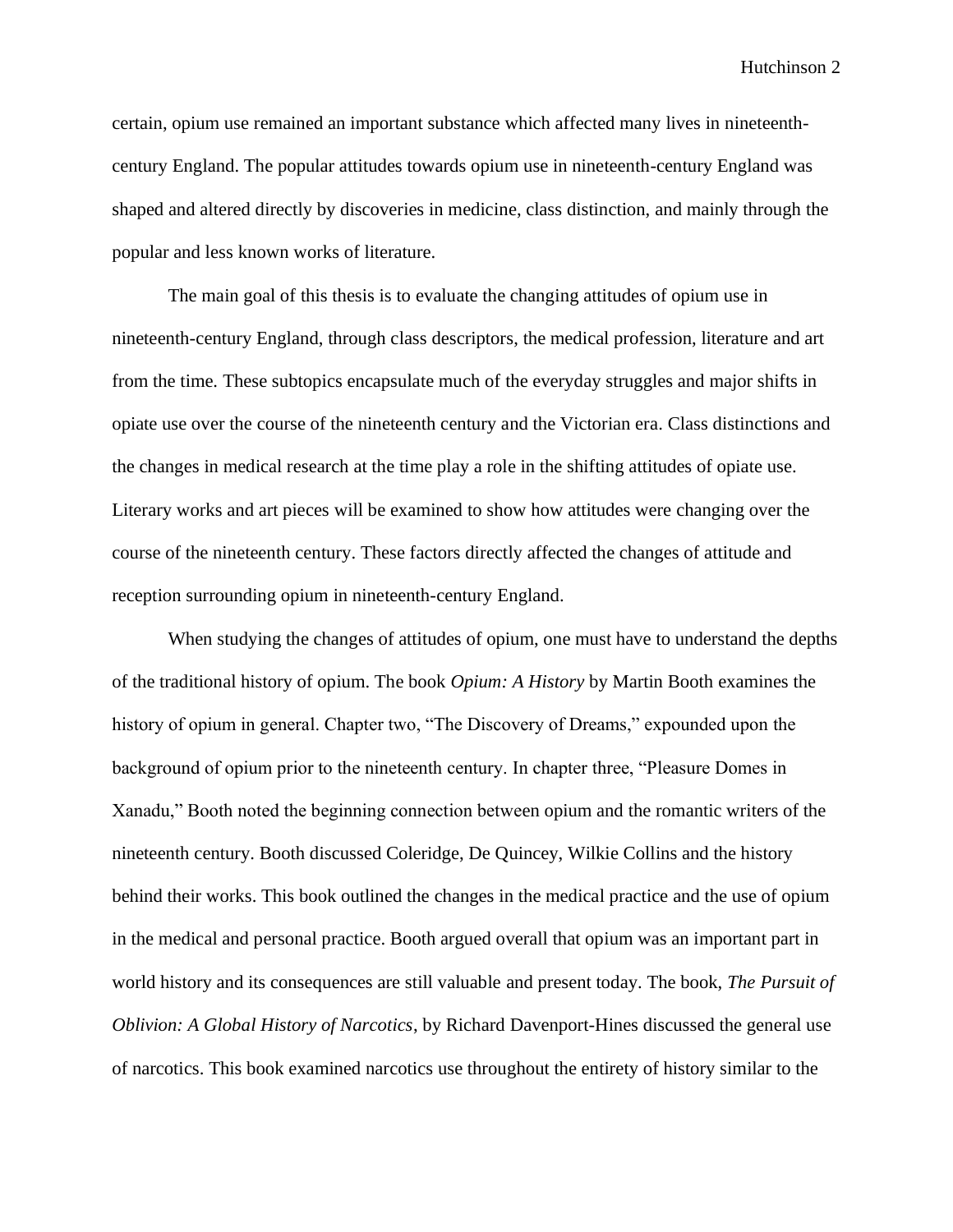Booth source. This source noted the changing and shifting Western attitudes towards opium. This book intertwined topics and connections to other parts of the world and time periods which gave great perspective into the global use of narcotics. This book noted the early history such as seventeenth-century drug use to the prohibition of drugs in different countries globally. Opium played a large role in this book which highlighted the major importance this topic takes up in the global history of drug use. The Davenport-Hines source argued the importance of narcotics to human history. Drugs were not some fleeting substance, drugs have been around for centuries and will continue to play an aggressive role in the lives of people.

Many sources have been written discussing the very complex and fascinating topic of opium use in nineteenth-century England. The book *Pleasures and Pains: Opium and the Orient in Nineteenth-Century British Culture* by Barry Milligan, outlined the general history of opium and its pervasiveness. This source argued in extensive detail on the effects of the "orient" and Eastern culture on the perception of opium in Britain, particularly in nineteenth-century literary works. *Opium and the People* by Virginia Berridge and Griffith Edwards looked into the use of opium from the early nineteenth century until the late nineteenth century through the lens of everyday people. This book went into detail on the basic history of opium, including its cultivation, trade and use. Berridge and Griffith discussed how during the early nineteenth century to the end of the nineteenth century that attitudes surrounding opiate use changed, in a small way, however they still changed nonetheless, particularly within the realms and limitations of the medical practice.<sup>1</sup> Berridge and Griffith argued that these changes came about not just from the negatives of opiate use such as overdoses and poisonings, but some of these changes occurred from class changes and medical changes as well.

<sup>1</sup> Virginia Berridge and Griffith Edwards, *Opium and the People: Opiate Use in nineteenth-Century England.* (London: Allen Lane, 1981), 122.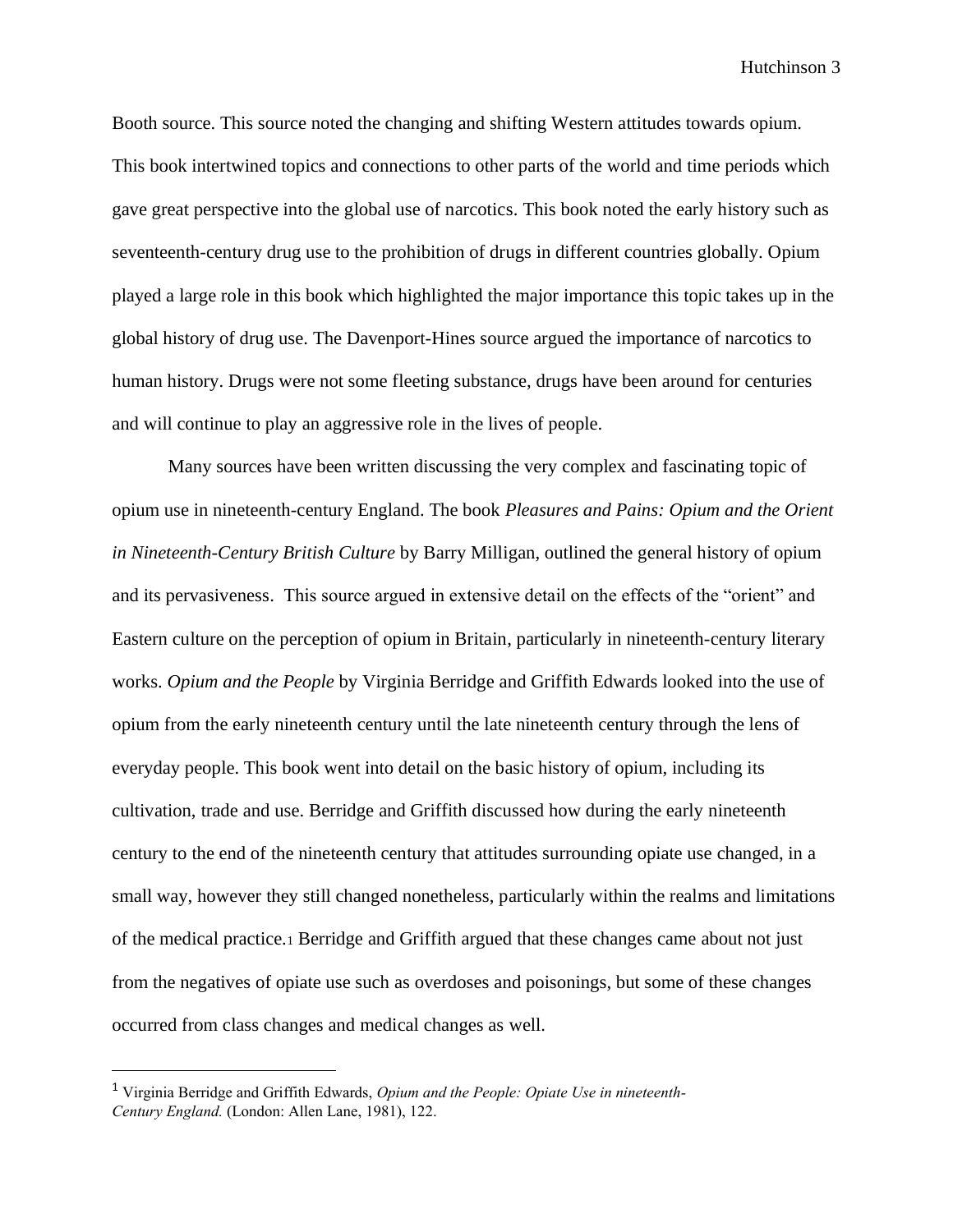The "[r]egulation and Prohibition," of drug use and narcotic use affected societies, politics and individuals.<sup>2</sup> The popularity of opium grew throughout the nineteenth century. Many works of literature created at the time, reflected many of the topics that coincided with opium use. Opium use was an integral part of nineteenth century society and culture. Early literature such as the poem *Kubla Khan*, by Samuel Taylor Coleridge highlight the mysticism of being in an opium vision or dream. Coleridge's poem introduced many to the world of opium. Other books such as *Confessions of an English Opium-Eater* by Thomas De Quincey, highlighted pleasure use at the beginning of the nineteenth century. De Quincey's book can bring one deeper into the psyche of someone utilizing opium at that time. De Quincey discussed the pleasures and some of the pains that he experienced when wrapped up in his opiate-laden experiences. Later in the century, books such as Wilkie Collins' *The Moonstone* unveiled the later attitudes towards Opium. *The Moonstone* discussed the theft of a diamond while under the influence of opium. The shift in attitudes become apparent throughout this book. The book *My Lady's Soul: The Poems of Elizabeth Eleanor Siddal* by Serena Trowbridge discussed the Pre-Raphaelite brotherhood, who created art pieces and poetry that connected with their strong use of opiates. Elizabeth Siddal, wife to Dante Gabriel Rossetti, alluded to the pains of her opium usage, which highlighted the shift in attitudes at the end of the nineteenth century in regard to opium use. By reading and researching these primary sources, the rest of the thesis relied heavily on the connections between the literature, how societal attitudes were mimicked in these sources and how society reacted to these sources.

There were numerous sources on the literature during the nineteenth century and ones that both combined literature with opium use. One book which focused uniquely on some

<sup>&</sup>lt;sup>2</sup> Richard Davenport-Hines, *The pursuit of Oblivion: A Global History of Narcotics*. (New York: W.W. Norton & Company, 2002), 496.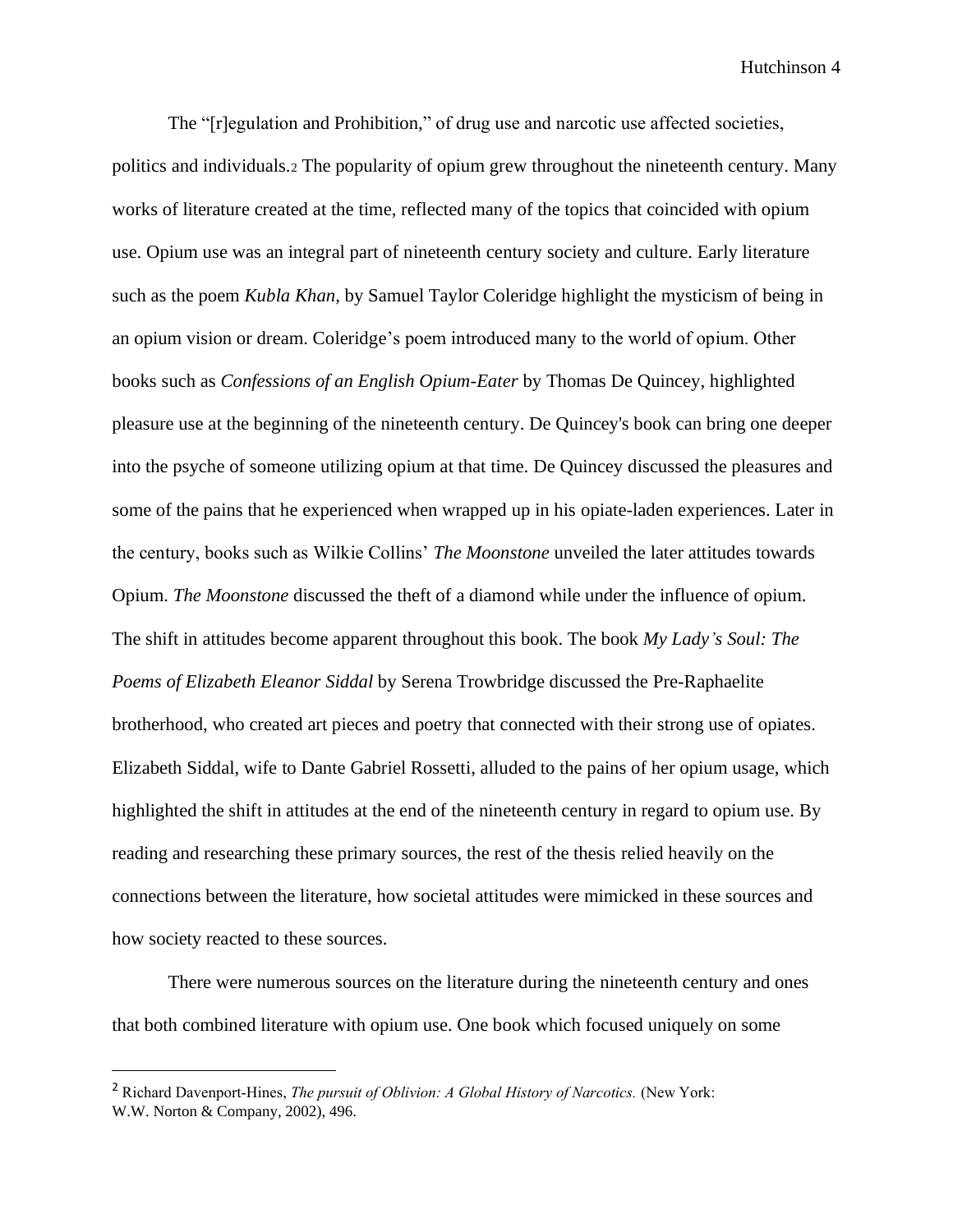romantic authors during the nineteenth century was *The Milk of Paradise: The Effect of Opium Visions on the Works of De Quincey, Crabbe, Francis Thompson, and Coleridge* by M.H. Abrams. *The Milk of Paradise* uniquely outlined much of the literature that was credited with being produced under the influence of opium, such as *Confessions of an English Opium-Eater*  and the poem, *Kubla Khan.* This book attempted to argue whether many of these literary works were completed under the direct usage of opium, or whether they were merely inspired by the ideas and feelings behind opium. Abrams concluded that "[t]the important fact is that these four authors did an incredible thing: they opened to poetry an entirely new world… With it was struck that 'new note' of lyricism of which the reverberations have not yet died away."<sup>3</sup> Abrams examined and explored the very conception of these literary works in detail. Similarly, the book, *Coleridge Opium, and Kubla Khan* by Elisabeth Schneider examined in depth Samuel Taylor Coleridge and his poem *Kubla Khan.* She argued the debatable origins of the poem *Kubla Khan* and many of the different interpretations. One of her main focuses was the date of the creation of the poem as that was obscure and unknown. Similar to the W.H. Abrams source, Schneider also examined the root of the dreams and the visions of the poem. Schneider argued a similar question to *Milk of Paradise*, in which the question is, whether or not opium served as a direct author in the creation of Coleridge's work on *Kubla Khan.* 

One major source which added a wealth of knowledge on De Quincey and Coleridge was the source, "De Quincey, Coleridge, and the Formal Uses of Intoxication" by Michael G. Cooke. Cooke argued that while both Coleridge and De Quincey utilized opium, their experiences and interpretations of these differed. Coleridge tended to be frightened or have fear of his delirium

<sup>&</sup>lt;sup>3</sup> M.H. Abrams, *The Milk of Paradise: The Effect of Opium Visions on the Works of DeQuincey, Crabbe, Francis Thompson, and Coleridge.* (New York: Octagon Books, 1971), 48.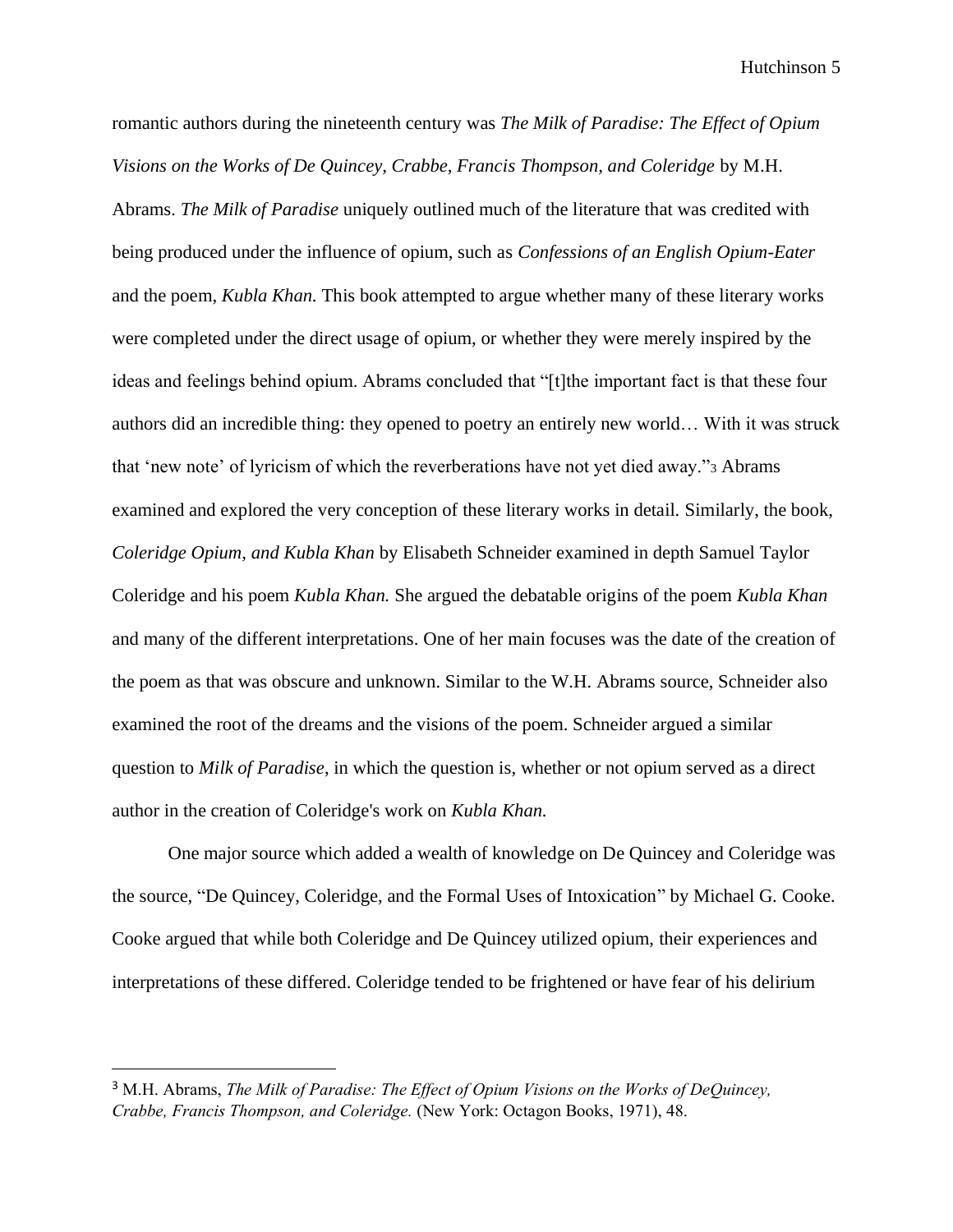whereas De Quincey had a sort of calm acceptance.<sup>4</sup> Aside from this, this source also examined how opium affected De Quincey and Coleridge differently in regard to their work. In the source, "Decentered Identities: The Case of the Romantics" by Bonnie G. Smith, this source expounded upon romantic writers, particularly in Samuel Taylor Coleridge. This source explored his poem in depth along with and in comparison, to the other romantics at the time. These sources exemplified the importance of researching opium use in nineteenth-century England. Smith argued that the romantics shifted from the West, to Eastern practices.<sup>5</sup> One Eastern practice was the use of opium. Another important source was by Paul Youngquist, "Rehabilitating Coleridge: Poetry, Philosophy, Excess". This article delineated upon Coleridge and his growth and change with his opium use and rehabilitation attempts. This article pointed out the many flaws of Coleridge, and challenges faced by his opium use. Like the Cooke source, the Youngquist source added more in-depth information on the literature and the authors that wrote about opium.

One source that aided in the research of *The Moonstone* was the source, "Science and 'The Moonstone*'"* by Ira Bruce Nadel. This article discussed the science of *The Moonstone* in general, however it also expounded upon how *The Moonstone* included lots of analysis between science, the medical practice and opium itself. This article argued that science was a vital part of *The Moonstone* and much of the story was shaped by it.<sup>6</sup> A part of this source focused on the changes in the medical profession and therefore the inclusion of opium in the source. Another source vital to the understanding of nineteenth-century drug use was the article, *"*The Age of

<sup>4</sup> Michael G. Cooke, "De Quincey, Coleridge, and the Formal Uses of Intoxication". (Yale University Press), 36-37.

<sup>5</sup> Bonnie G. Smith, "Decentered Identities: The Case of the Romantics." *History and Theory, vol* 50. no. 2, (Wiley, 2011), 210.

<sup>6</sup> Ira Bruce Nadel, "Science and 'The Moonstone'" in *Dickens Studies Annual.* Vol 11. (Penn State: University Press, 1983), 239.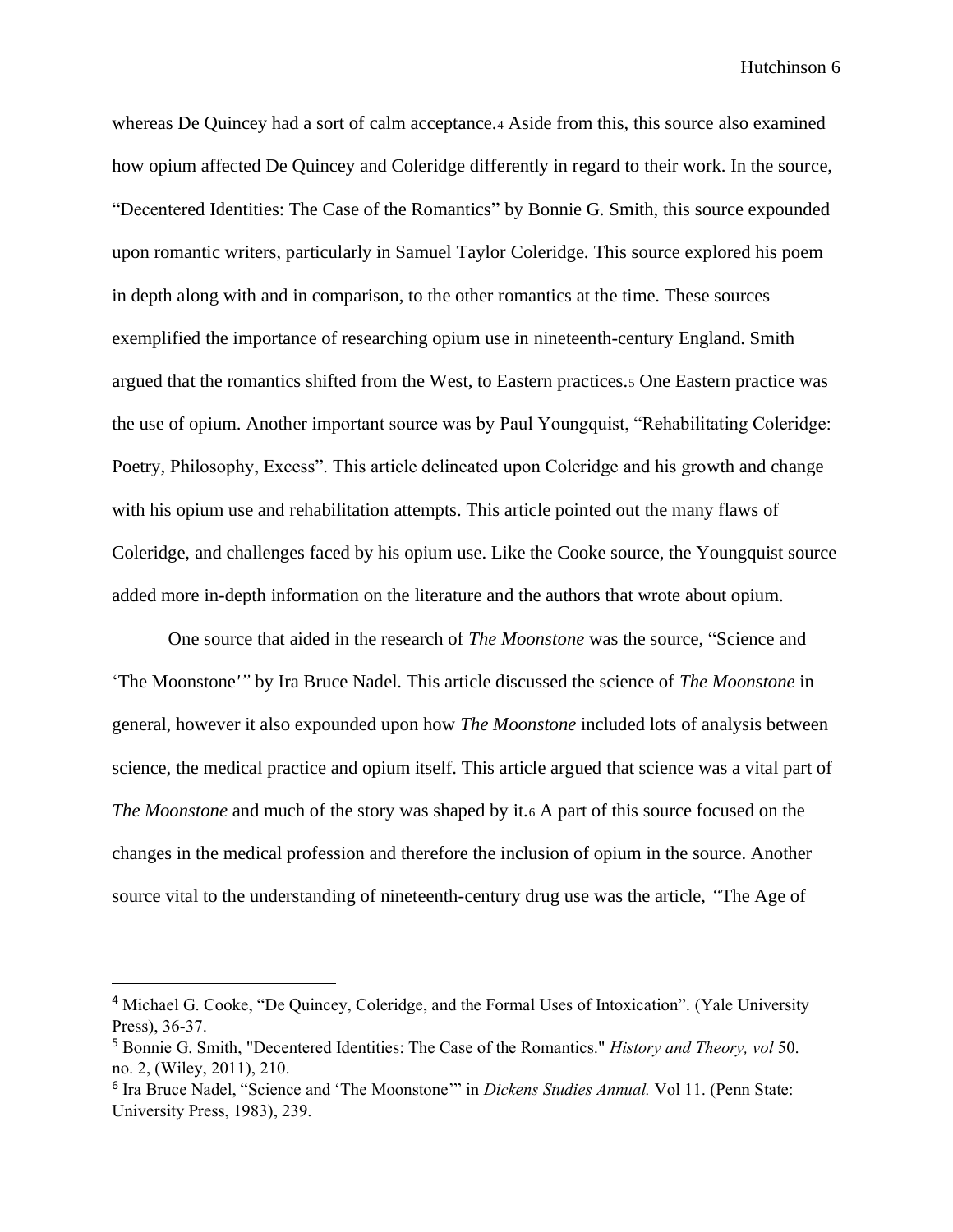Intoxication*"* by John Frederick Logan. "The Age of Intoxication" mentioned the lack of research into intoxicants in nineteenth-century England. This source contextualized the history of opium briefly throughout the world and mentioned the particular context within which opium existed in nineteenth-century England. Logan wanted to know why intoxicants were used in the nineteenth century and the reception towards those particular intoxicants. This selection also touched upon class use of opioids as well. Logan argued that the question of the importance of intoxicants in nineteenth-century England provided the "key to understanding the entire century."<sup>7</sup>

Class distinctions and moralities effect on class opiate use played an important role in the context of this thesis. One source which discussed morality and shame in Victorian society was Deborah Cohen's *Family Secrets: Shame and privacy in Modern Britain*. This book does not directly pertain to opium use in society, however it argued that shame in Britain had transformed. Cohen argued that repression was a vehicle for social change. The Victorians have a history of repression and deep morality issues. This book also argued that secrecy was a way to hide shame during the nineteenth century and how that had changed over time.<sup>8</sup> Cohen noted many times throughout this book that the upper-class values pertained to others in society such as the middle and working classes. This meant that the values instilled in the upper classes were rules designated to all parts of society. These class distinctions may not pertain to opium directly, however, they outline the strict moral and virtuous society that thrived during an era of unfettered opium use.

<sup>7</sup> John Frederick Logan, "The Age of Intoxication." *Yale French Studies*, no. 50, (Yale University Press, 1974), 94.

<sup>8</sup> Deborah Cohen, *Family Secrets: Shame and Privacy in Modern Britain.* (Oxford: Oxford University Press, 2013), 2.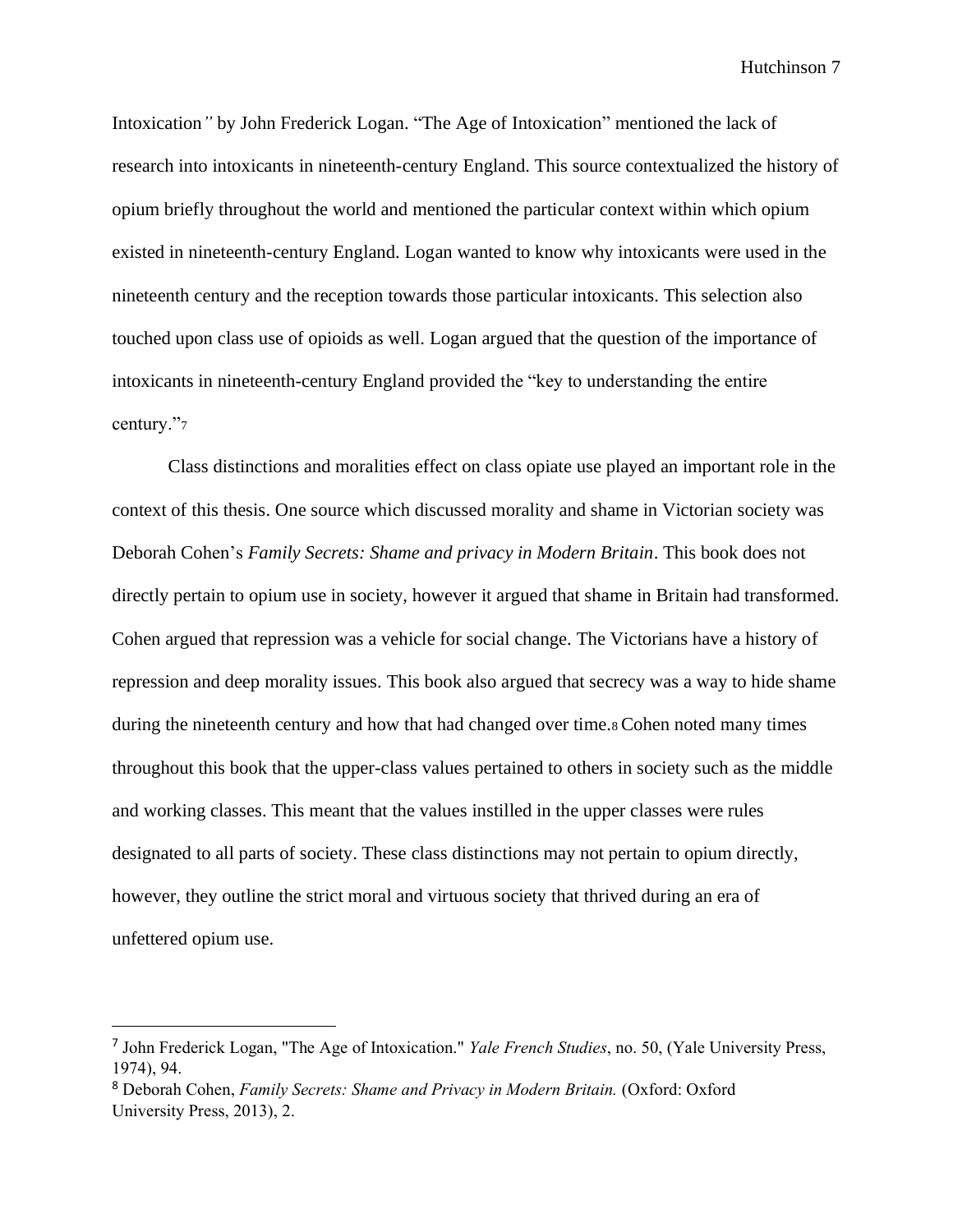Many primary sources added to the knowledge of medicinal changes during nineteenthcentury England. Some of these sources include the Old Bailey court cases such as James Dilley, Mary Rainbow and Catherine Michael. These sources illustrated the changing attitudes of medicine during the nineteenth century. There were also other sources that highlighted class issues as well such as the John Aggus court case. In cartoons from *Punch* magazine, there were two separate cartoons, both created by John Leech, which highlighted the attitudes towards opium in the nineteenth century. One was about the unregulated sale of poisons and one depicted the fear of Eastern culture. All of these primary sources depicted different facets of opium in everyday life. Magazine sources and the court cases depicted the true feelings and perceptions towards opium which people fostered at that time. These primary sources give a direct view into what people truly felt and experienced at that time.

While studying the secondary source material it was apparent that writers during the nineteenth century played an enormous role on the impact of the attitudes about opium. Thomas De Quincey and Samuel Taylor Coleridge in particular, were enumerated upon in almost every main secondary source material. This illustrated the importance of these sources in the narratives and perceptions of opium use in popular culture and society at the time. The secondary sources give vital background knowledge, however many literature and artistic sources highlighted important trends during the century. De Quincey, Coleridge, Collins and Siddal all added literature and art to the historical canon. Their works informed the public on popular opinions and changing attitudes at the time. These sources needed to be approached with care and be individually analyzed to understand how each of these books and works fit into their particular section of the nineteenth century. At the beginning of the nineteenth century there were new sources such as *Kubla Khan,* then *Confessions of an English Opium-Eater,* then the work of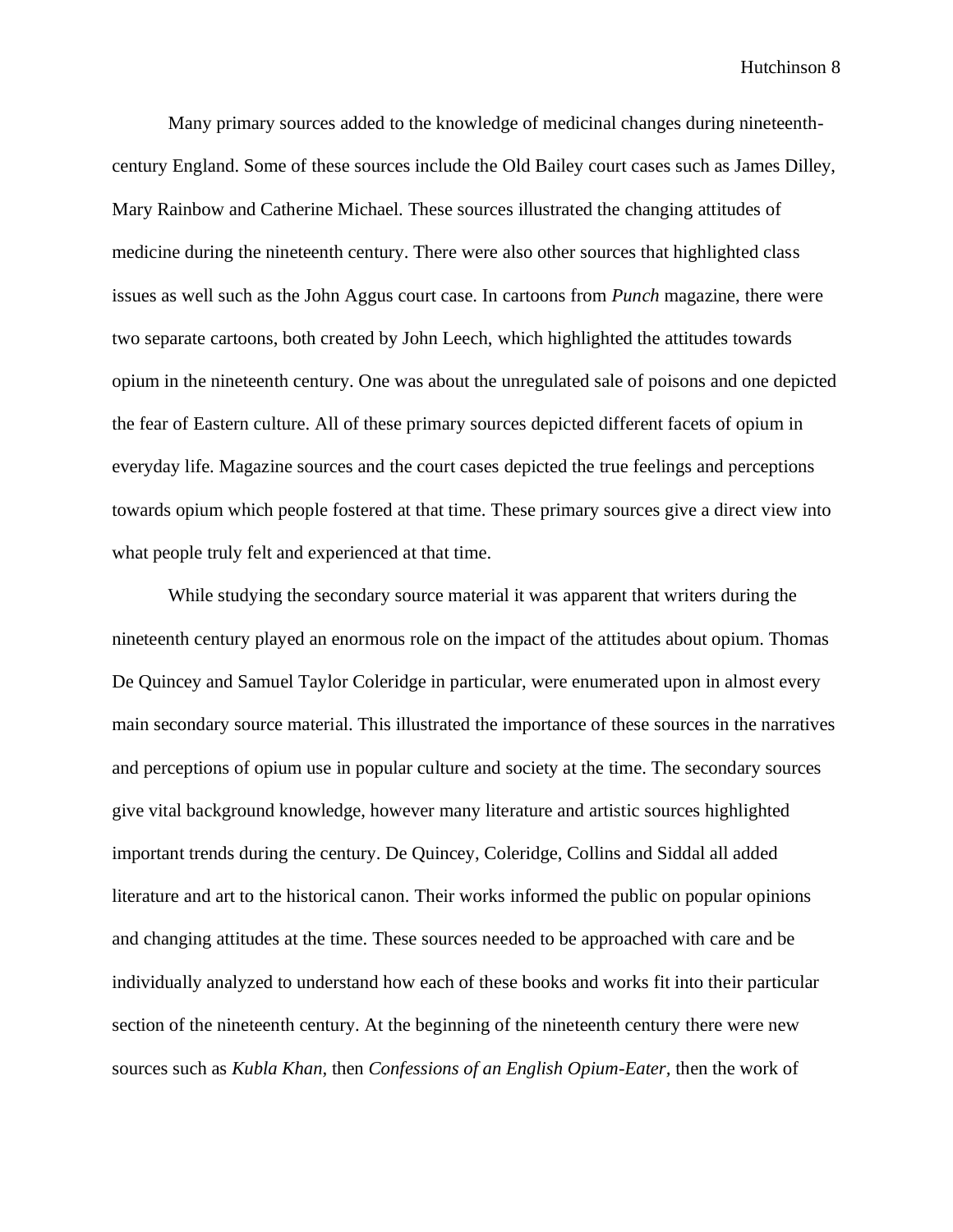Lizzie Siddal and Dante Gabriel Rossetti, and finally, to end the century was *The Moonstone.*  The individual examinations of these sources inform the history of opium in popular culture and society in nineteenth-century England.

Through the research of two incredibly important romantic writers of the nineteenth century, works by neglected authors seemed important to look into for this research. In the nineteenth century, many people were addicted to opium in many forms. It was not just one or two famous authors, it was poor people, rich people, old people, mothers, writers and many more. Many authors who received less attention in the field of opium than De Quincey and Coleridge also contributed to the curious nature of opium's place in nineteenth-century society. Two authors stood out from the rest for different reasons. A few of the secondary sources mentioned Wilkie Collins and his work titled, *The Moonstone*. *The Moonstone* was often glossed over and was not given as much care and concern about its reflections of attitudes towards opium in popular society as Thomas De Quincey's *Confessions of English Opium-Eater* or Samuel Taylor Coleridge's poem *Kubla Khan.*

Aside from Wilkie Collins and the popularized literature at that time, there arose a question within the research. How did the art of the nineteenth century reflect the attitudes of opiate use? Through research on the Pre-Raphaelite brotherhood, Elizabeth Siddal, the wife of Dante Gabriel Rossetti, appeared to be a person of interest in regard to opioid use. She died due to an overdose of laudanum. Much about Siddal remains a mystery, however the art and poems created by her and Rossetti illustrated the connections between opium use and society. The many fragments that survived from Elizabeth Siddal's poetry were examined in detail to contribute to the connections between opium and nineteenth-century culture and society. *My Ladys Soul* and *The Moonstone* were two sources which were often forgotten about when discussing opiates in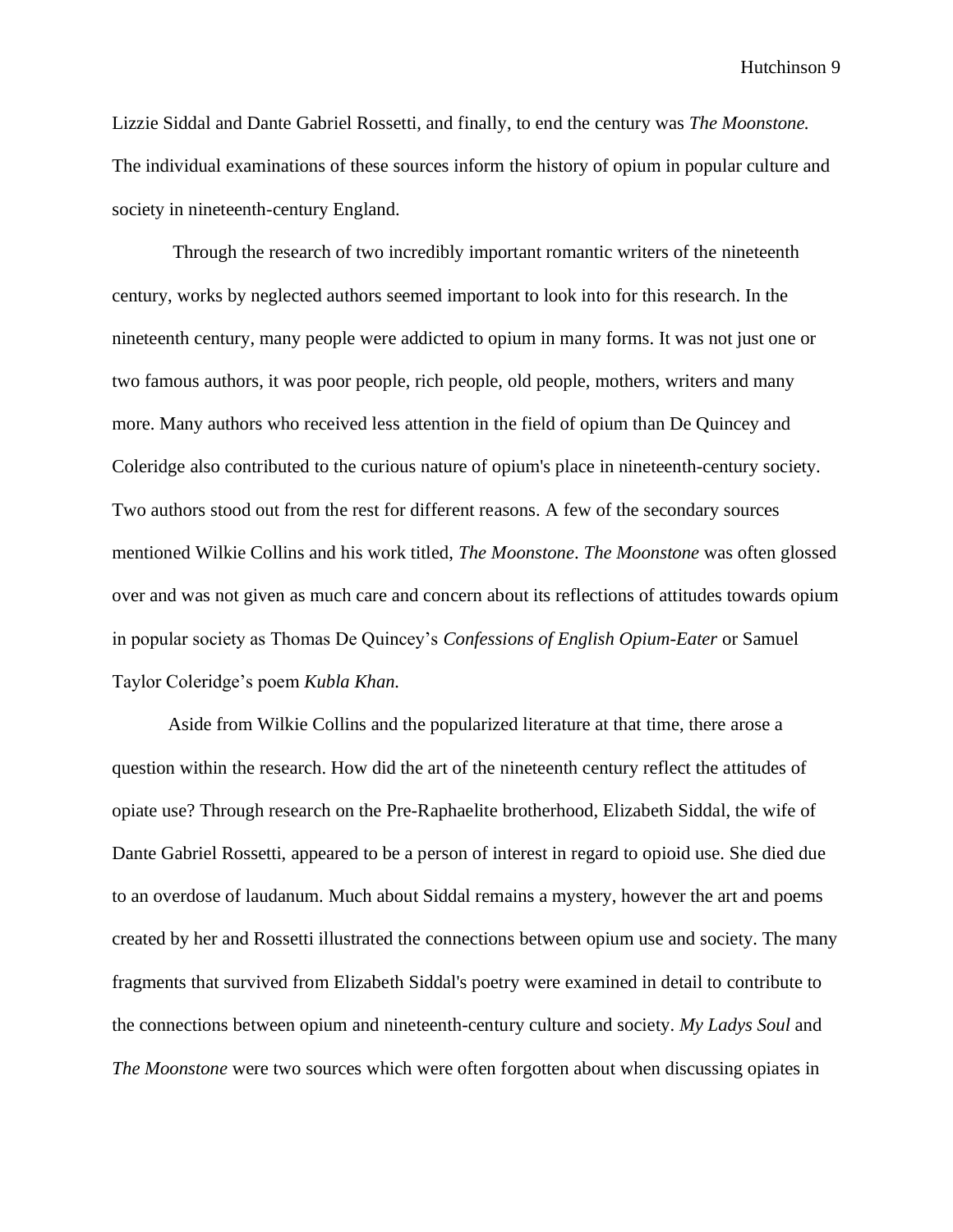nineteenth-century England, and will be examined in this thesis alongside *Confessions of an English Opium-Eater* and *Kubla Khan.*

The main goal of this thesis was to examine new perspectives on the history of opium. Historians have noted that class played a role in the changing perceptions of opiate use and so has the literature and the medicinal changes as well. This thesis expounded upon these subcategories, highlighted their many different perspectives, and reinforced these categories with fresh primary sources. These categories all helped change the perception of opium through many different primary sources. For medicinal changes, many of the *Punch* magazine cartoons and Old Bailey sources highlight these new perspectives on medicinal changes. The changes were visible within class as well through the Old Bailey sources and the differences in class opium utilization. With the literature, this thesis expanded perspectives on opium literature through the addition of authors and artists such as Wilkie Collins, Lizzie Siddal and the art crafted by Rossetti. The ideas of medicine, class and literature were staples of the study of opium in nineteenth-century England, however this thesis focused on the addition of new perspectives and new sources to display the many variables that existed within this topic.

#### **Opium and its History**

At the onset of the nineteenth century, opium was an unregulated, mind altering substance. For many, opium served as a pain-relieving substance which many would have argued was integral to their health and well-being. For some, opium was a stimulant, ripe and full of creativity. The unfettered access to opium all across nineteenth-century England played into its continued use. Opium and its accessibility also contributed to later changes in attitudes towards the substance itself. There were no laws set in place to regulate this substance until much later in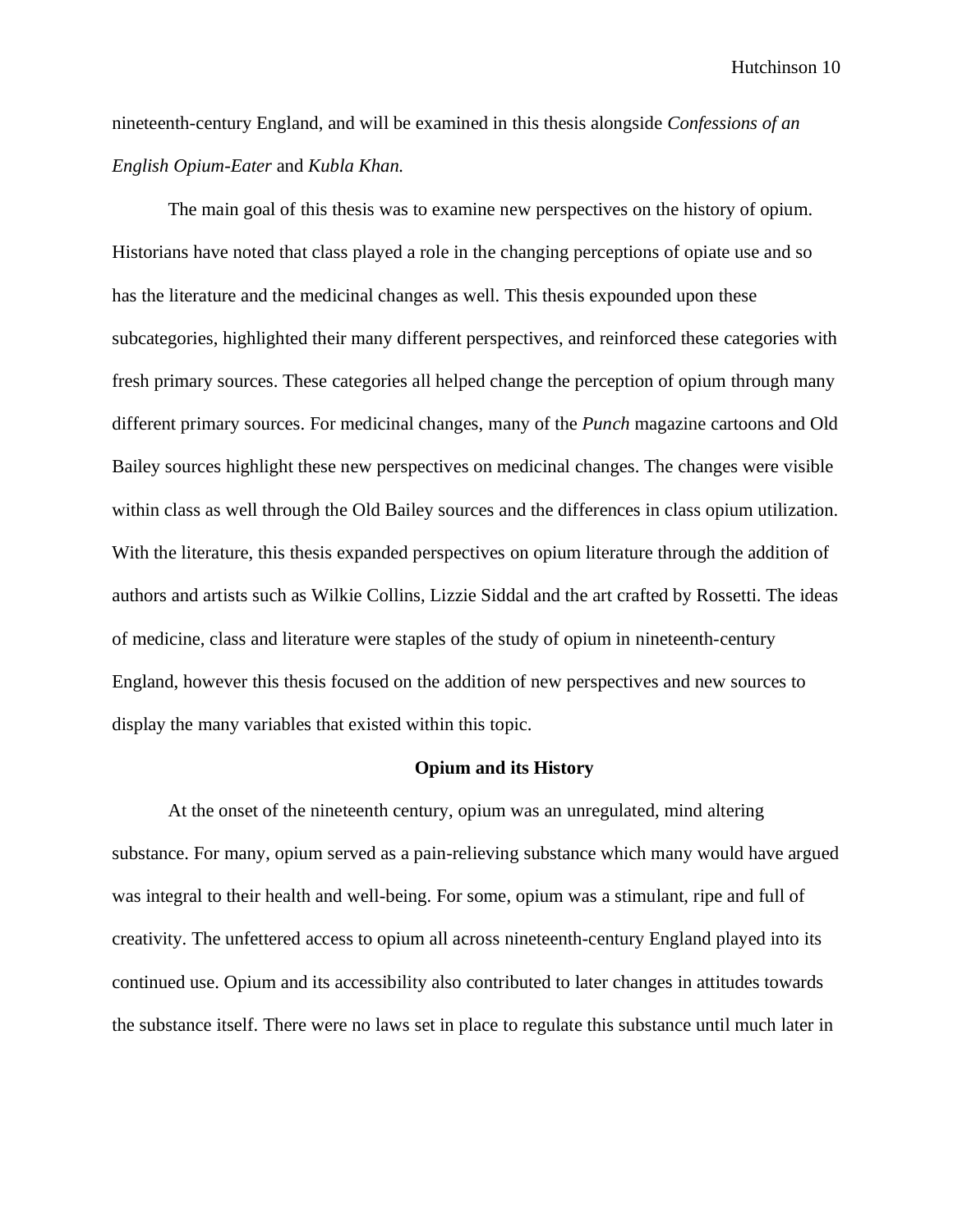the century due to its mild perception at the onset of the nineteenth century. This section will establish the background and long history of opium in the nineteenth century.

To aid in the understanding of opiate history, there was a necessity to understand the cultivation and trade of opium. It is vital to understand the global opium trade and the Opium Wars to then grapple with the domestic trade of opium. This information was critical to understand how opium came to be popular in England and also how it was physically distributed. All of this culminated in some issues that England will face in its response to opium, such as the fear of Eastern culture spreading. These fears spread from the fear of the East to fears of the dangers of opium itself. These changes were highlighted and enumerated upon through many primary sources. This section will aid in the overall understanding of opium use.

Opium is derived from the poppy plant and is classified as *Papaver Somniferum.9* This plant played a vital role throughout the world. From intense global trade to the Opium Wars with China, opium remained an important part of life and culture. Much of the British opium came from places such as Turkey and Persia. For China, their importation of opium came from the East India Company. In the eighteenth and nineteenth centuries, there was an opium trade between China who forbade the import of opium and the British who operated and controlled the opium industry. China did not allow the import of opium; however, China did still import opium and "accounted for the majority of British opium profits."<sup>10</sup> The East India Company dominated the opium trade. This opium was smuggled into China as it was forbidden, however people were still able to smuggle the product in covertly.<sup>11</sup> The first Opium War began in 1839 in response to

<sup>&</sup>lt;sup>9</sup> Martin Booth, *Opium: A History.* (New York: St. Martin's Press, 1996), 1.

<sup>10</sup> Barry Milligan, *Pleasures and Pains: Opium and the Orient in 19th- Century British Culture.*  (Charlottesville: University of Virginia Press, 1995), 20.

<sup>11</sup> Barry Milligan, *Pleasures and Pains,* 20.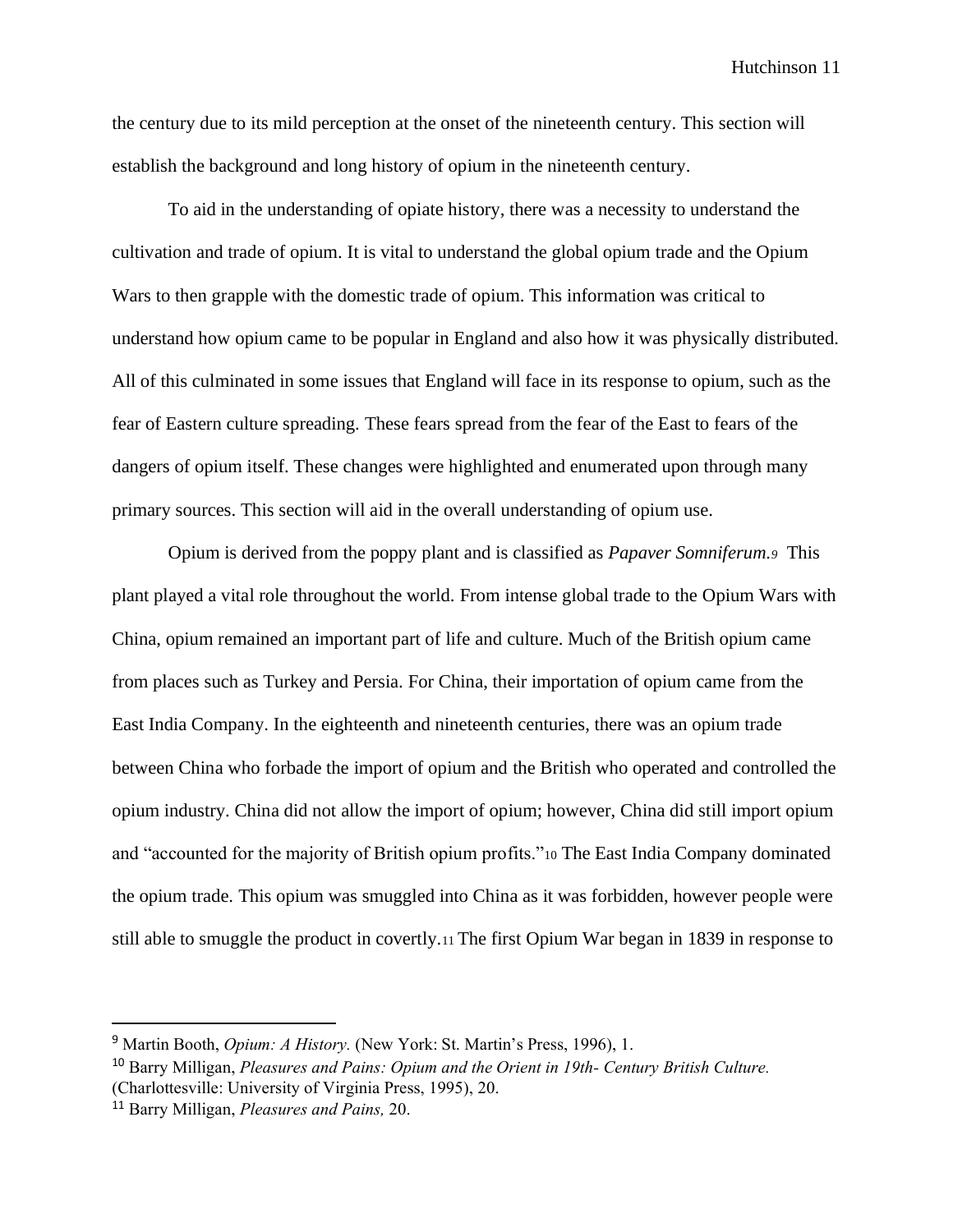the continued outlawed trade. This war ended in 1842, with the Treaty of Nanking, and in 1856, China and the British went to war again in the Second Opium War.<sup>12</sup>

In Britain, a majority of the opium in the first part of the nineteenth century was imported from Turkey. Later during the century, much of the opium that was imported came from India and China.<sup>13</sup> During the first half of the century, there was a welcoming market for opium. Opium was sold with other goods and was treated like any other import. Berridge stated that "[o]pium was sold and used freely and largely unselfconsciously throughout this time, and it was imported, too, through normal channels of commerce as one more item of trade."<sup>14</sup> Opium was an unregulated substance, open to anybody willing to utilize it for any reason. Druggist shops which existed in the nineteenth century contained many things ranging from medicinal and herbal tinctures to supplements of opium and laudanum. The availability of opium made it easily

<sup>12</sup> Barry Milligan, *Pleasures and Pains,* 21.

<sup>13</sup> Virginia Berridge and Griffith Edwards, *Opium and the People,* 3.

<sup>14</sup> Virginia Berridge and Griffith Edwards, *Opium and the People,* 3.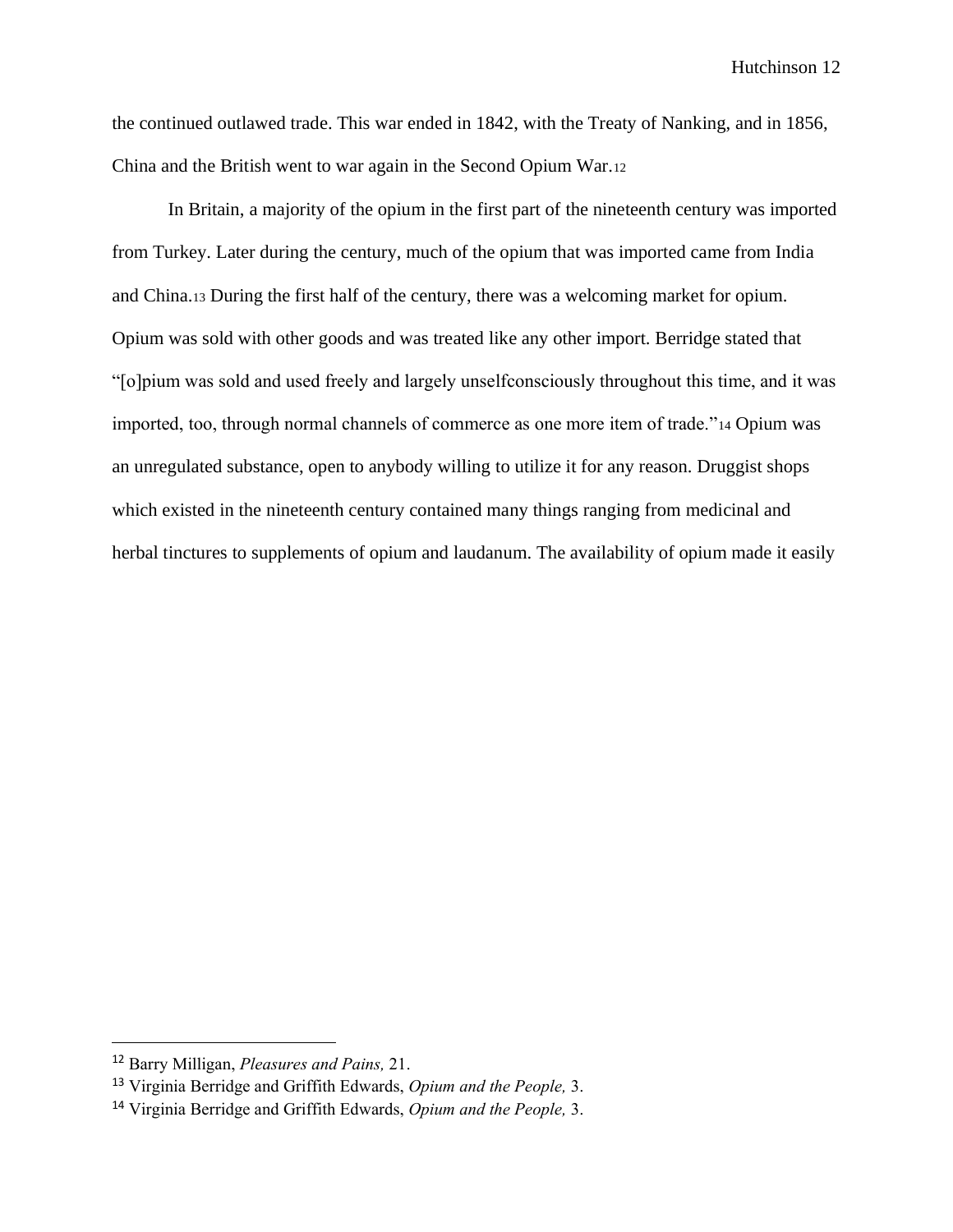accessible and popular. The sale of these substances was unrestricted to classes or for anyone of any age.

With the trade of opium came issues outside of the physical dependence and use of opium. Fears of Eastern life and society became a sentiment that was popular in Britain due to the long history of British Imperialism. In the eighteenth and nineteenth centuries, the British had a cultural identity crisis. This crisis was "classifiable as anxieties about bilateral cultural exchange-are inextricable from matters relating to British territorial expansion and the very definitions of 'Britishness'."<sup>15</sup> The British national identity and morals were important to that society and they felt that with opium came a lack of morals and an infestation of Eastern ways



<sup>15</sup> Barry Milligan, *Pleasures and Pains,* 15.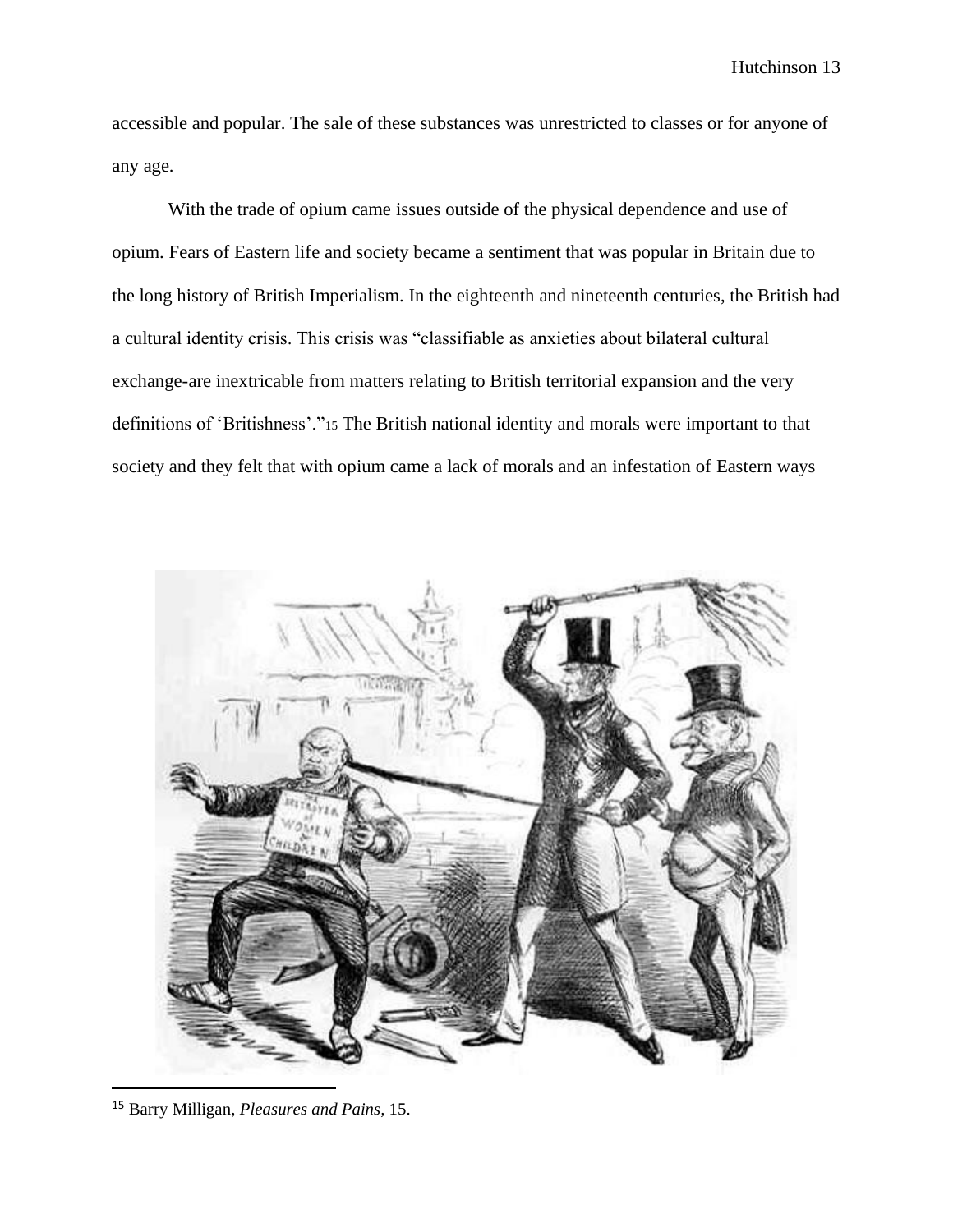which were viewed as negative. In a popular magazine from the nineteenth century titled, *Punch*, this cartoon was printed.

This cartoon depicted a racist image of a man from China. There were two British men whipping him while saying, "Give it to him well, Pam, while you are about it!"<sup>16</sup> This image was printed in *Punch* magazine from John Leech in 1857. This was printed in close proximity to the close of the second Opium War. This cartoon depicted the anti-Eastern sentiment that was popular at that time period. The man in the cartoon named "John Chinaman" was depicted with exaggerated features in an extremely hateful and racist way. There was a sign on the chest of "John Chinaman" that states, "The destroyer of women and children." This quote was also a nod to the extreme Eastern fears harbored by the British at that time.

Many of the druggists at the time manufactured their own particular concoctions of opium to be sold to an unregulated market and public.<sup>17</sup> Opium was available in different forms as well, which suited certain lifestyles and people's preferences. Items such as opium soap, pills, lozenges, enemas, confections and things such as opium dissolved in alcohol, known as laudanum all existed.<sup>18</sup> The number of opium-related items that existed highlighted the widespread popularity and commonality of the drug itself. Apothecaries, pharmacists and even small-town shop people all sold forms of opium. The small local shops were not on the same playing field as some apothecaries and pharmacists, yet many of them continued to make their own concoctions of opium and opium distillates. These shops would purchase pure forms of

<sup>16</sup> *A Lesson to John Chinaman,* Scanned image and text by Philip V. Allingham, Punch 1857, The Victorian Web, Wood Engraving. http://www.victorianweb.org/periodicals/punch/35.html.

<sup>17</sup> Virginia Berridge and Griffith Edwards, *Opium and the People,* 21-22.

<sup>18</sup> Virginia Berridge and Griffith Edwards, *Opium and the People,* 24.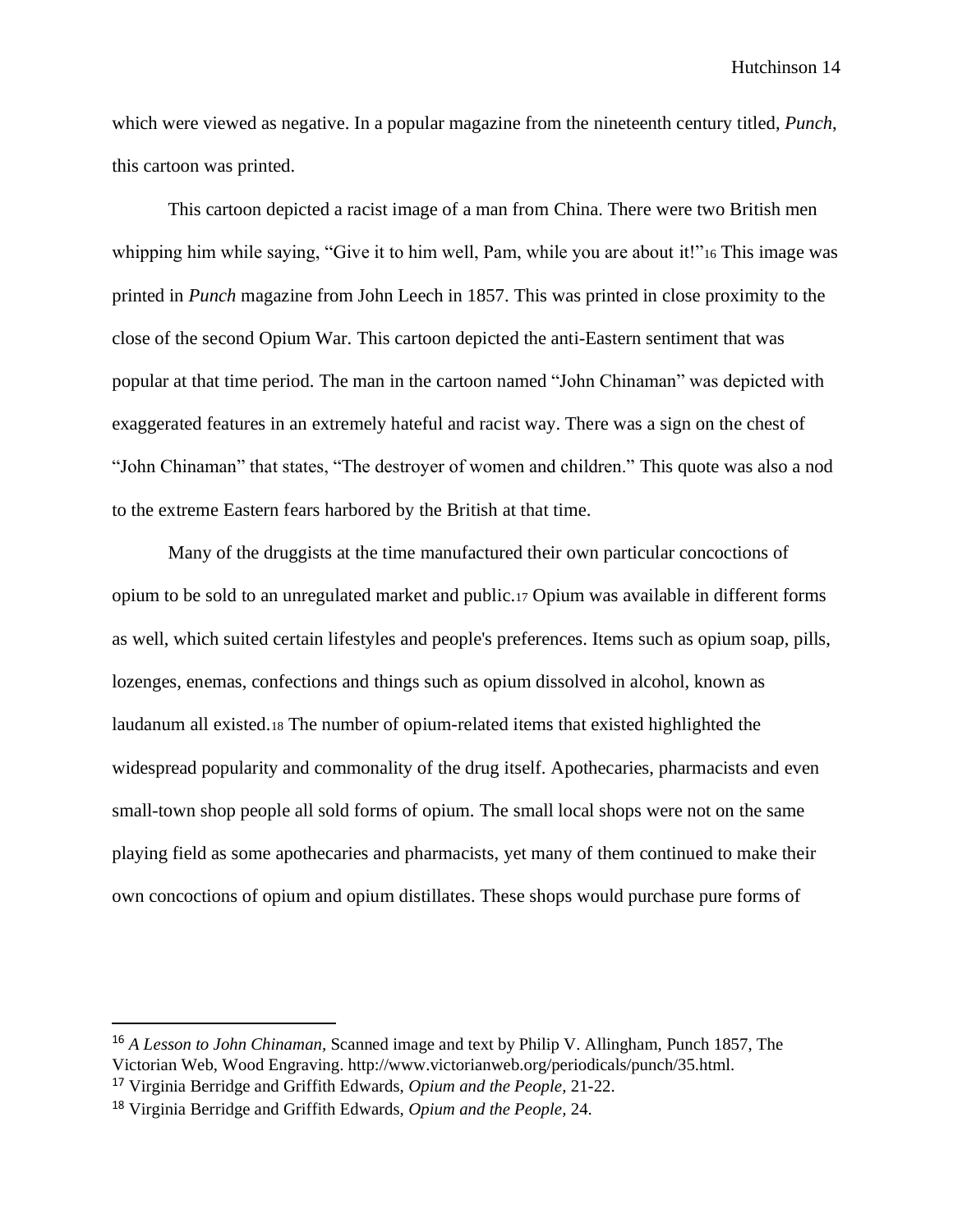opium which came in a block weighing one pound. These shops would then mix or muddle pure opium with other sorts of substances such as honeys.<sup>19</sup>

There were many reasons for the growth of opium's popularity. During the nineteenth century, and beginning even before this, people began to look into opium as possible medical remedies.<sup>20</sup> Opium began to be questioned and considered for its medicinal practices in the medical field, it was also considered to be a remedy and self-medication. Places that were home to many lower-class and laboring peoples saw an uptick in opium use due to its belief and promise as a self-medicating remedy.<sup>21</sup> Many of these items were not available solely through the medical field but their popularity as a self-medication made them widely available in many areas. People often went to chemists to get their doses of opium.<sup>22</sup> Chemists and doctors were not the only "prescribers" of opium as, "grocers and co-operative stores, rural general stores, booksellers and travelling peddlers" all began to sell opium.<sup>23</sup> This diverse array of opium sellers meant that more people would continue to have access to opium.

This nonchalant attitude towards the production, importation, creation and sale of opium did not last forever. The unregulated sale of opium led to an increase in the utilization of opium at the beginning of the nineteenth century; which in turn ended up leading to many problems with the use of opium. The unregulated behavior for those who bought and sold opium led to the inexperienced people and druggists who made desperate mistakes when mixing opium.<sup>24</sup> This unregulated use of opium led to accidental overdoses and deaths that affected everyday people's

<sup>19</sup> Virginia Berridge and Griffith Edwards, *Opium and the People,* 24-28.

<sup>20</sup> Martin Booth, *Opium: A History,* 54.

<sup>21</sup> Martin Booth, *Opium: A History,* 56-57.

<sup>22</sup> Martin Booth, *Opium: A History,* 59.

<sup>23</sup> Martin Booth, *Opium: A History,* 60.

<sup>24</sup> Virginia Berridge and Griffith Edwards, *Opium and the People,* 28.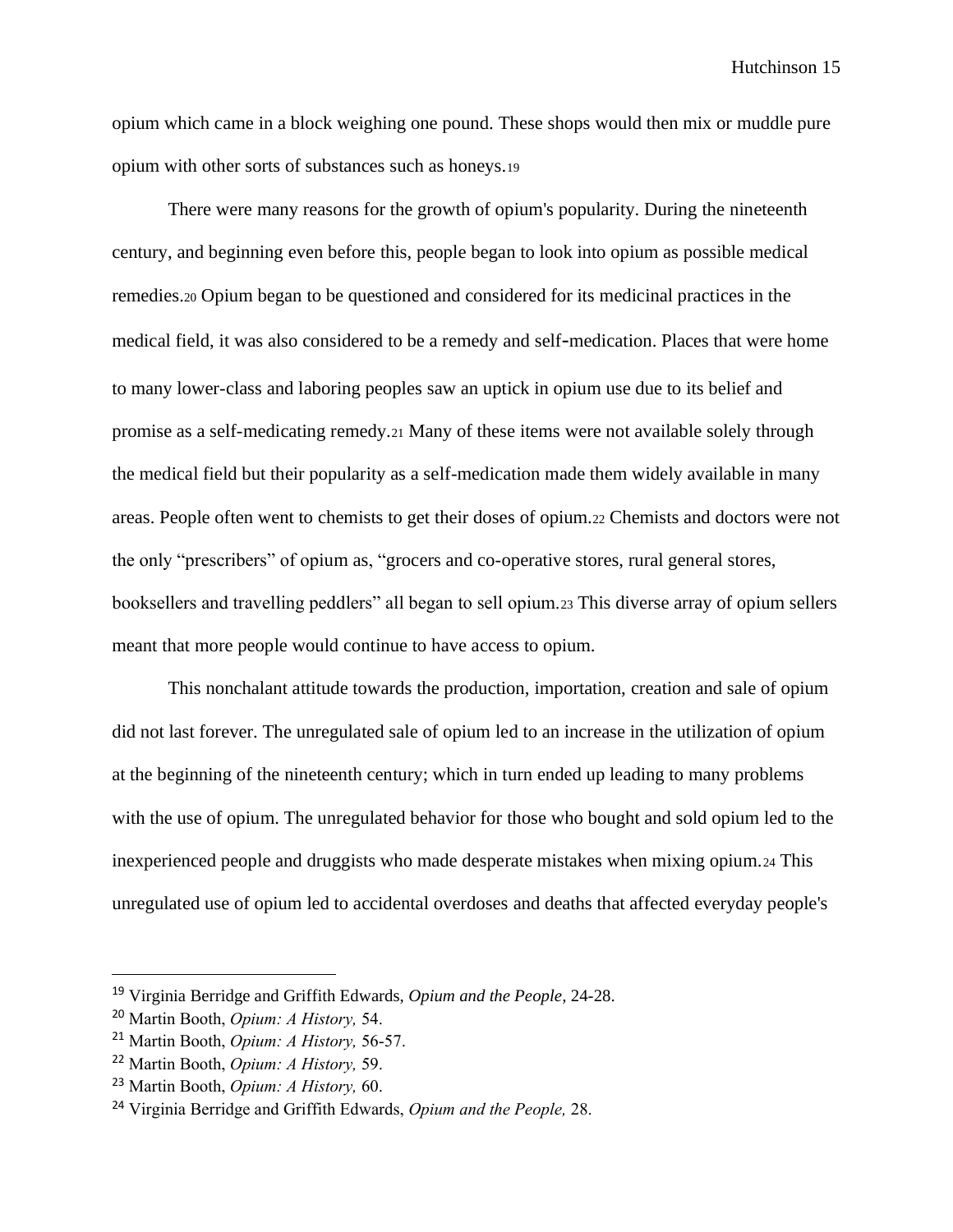lives. After the introduction of the hypodermic needle and morphine, which comes from opium, more issues arose with opioid use. Addiction rose during the nineteenth century as well, particularly in regard to morphine utilization.<sup>25</sup> There were many "fatal opium overdoses in Britain in the 1860s [which] roused the General Medical Council against self-mediation with opiates."<sup>26</sup> Not all opium users were chronically addicted users, however some people suffered the consequences of unregulated opium use. In the nineteenth century, "[m]ortality statistics started to register opium as a cause of death. In 1860, a third of all fatal poisonings were due to opiates and casual overdosing was so common that domestic health publications gave instructions for dealing with poisoning."<sup>27</sup> Not only this, but many of the overdoses were due to the irresponsibility and lack of regulations while concocting opium mixtures. Booth stated that there was "unreliable strength of opium mixtures… laudanum from one druggist could be very much stronger than that from another."<sup>28</sup> Overdoses, poisonings and accidental deaths were not a distant issue. These deaths played an important role in shifting the attitudes towards opium in society.

There were many examples of the unfettered use of opium in nineteenth-century England. Access was easy whether through a druggist or even stealing opium. Another example of the pervasive nature of opium in English society in the early nineteenth century were the court documents from the Old Bailey*.* In a specific court case of John Aggus on January 14th, 1824, Aggus was found guilty of stealing a pound of opium and sentenced for theft and grand larceny. Aggus was a worker on the docks where opium was imported. The fact that a simple laborer of

<sup>25</sup> Richard Davenport-Hines, *The pursuit of Oblivion,* 102-103.

<sup>26</sup> Richard Davenport-Hines, *The pursuit of Oblivion,* 104.

<sup>27</sup> Martin Booth, *Opium: A History,* 64.

<sup>28</sup> Martin Booth, *Opium: A History,* 64.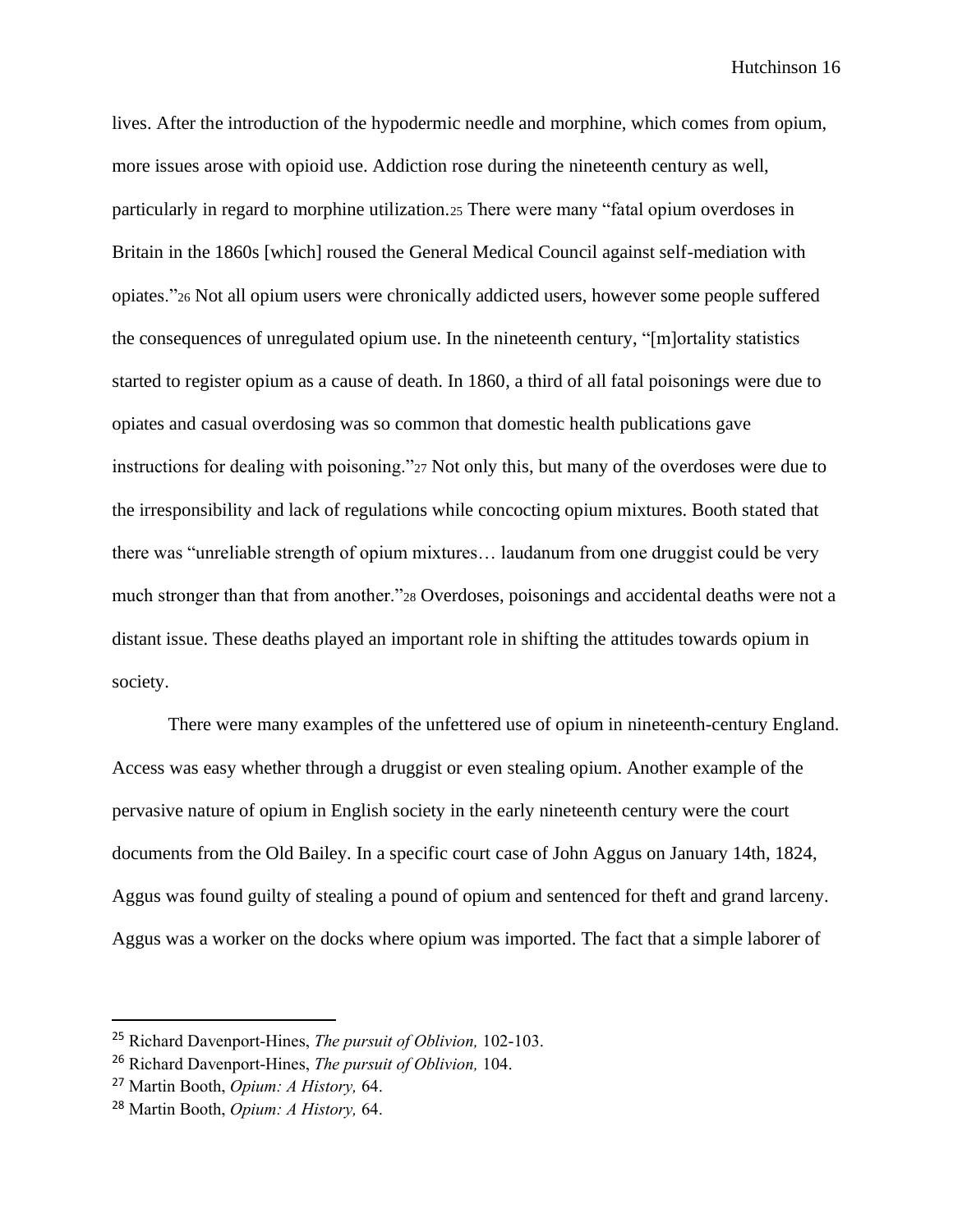the docks had all of this access to opium and the time and ability to steal it highlights the unregulated nature of the opium trade in the early nineteenth century. If so many people were handling these shipments of opium, then it allowed opportunity for people to steal and sell opium. John Aggus was confined for one month for his actions. Cases such as the one of John Aggus scatter the Old Bailey records. These documents not only go to show the widespread availability and importation of opium, but it also depicts the intrinsic importance of opium in nineteenth-century society and culture.<sup>29</sup>

In the case of George Marriott on June 14th, 1841, Marriott stole two pounds and 6 ounces of opium from the London Dock Company.<sup>30</sup> This case was similar to the one of John Aggus. He was found guilty and confined to six months. Both of these cases were two of many simple larceny and theft style cases in regard to the stealing of opium from docks and other places. Like with the earlier case with John, these court cases illustrate the abundance of opium being shipped in and the incredibly easy way it was for one to get their hands on opium. These punishment differences may seem small but in fact were very significant. The case from 1825 received a one month sentence whereas a similar case from 1841 received a six month confinement. This may seem like a small difference, but these were only 16 years apart and were already 5 months of a tougher sentence. This can show the beginning of shifting attitudes. Both of these sentences were fairly light considering the action and highlight that before the stricter legislation enacted in the 1868 Pharmacy Act, sentences for such actions were changing, however in comparison to later sentences, they were not as strict.

<sup>29</sup> *Old Bailey Proceedings Online (*www.oldbaileyonline.org, version 8.0, 25 March 2020), January 14th, 1824, Trial of John Aggus.

<sup>30</sup> *Old Bailey Proceedings Online* (www.oldbaileyonline.org, version 8.0, 25 March 2020), August 1879, trial of George Marriott.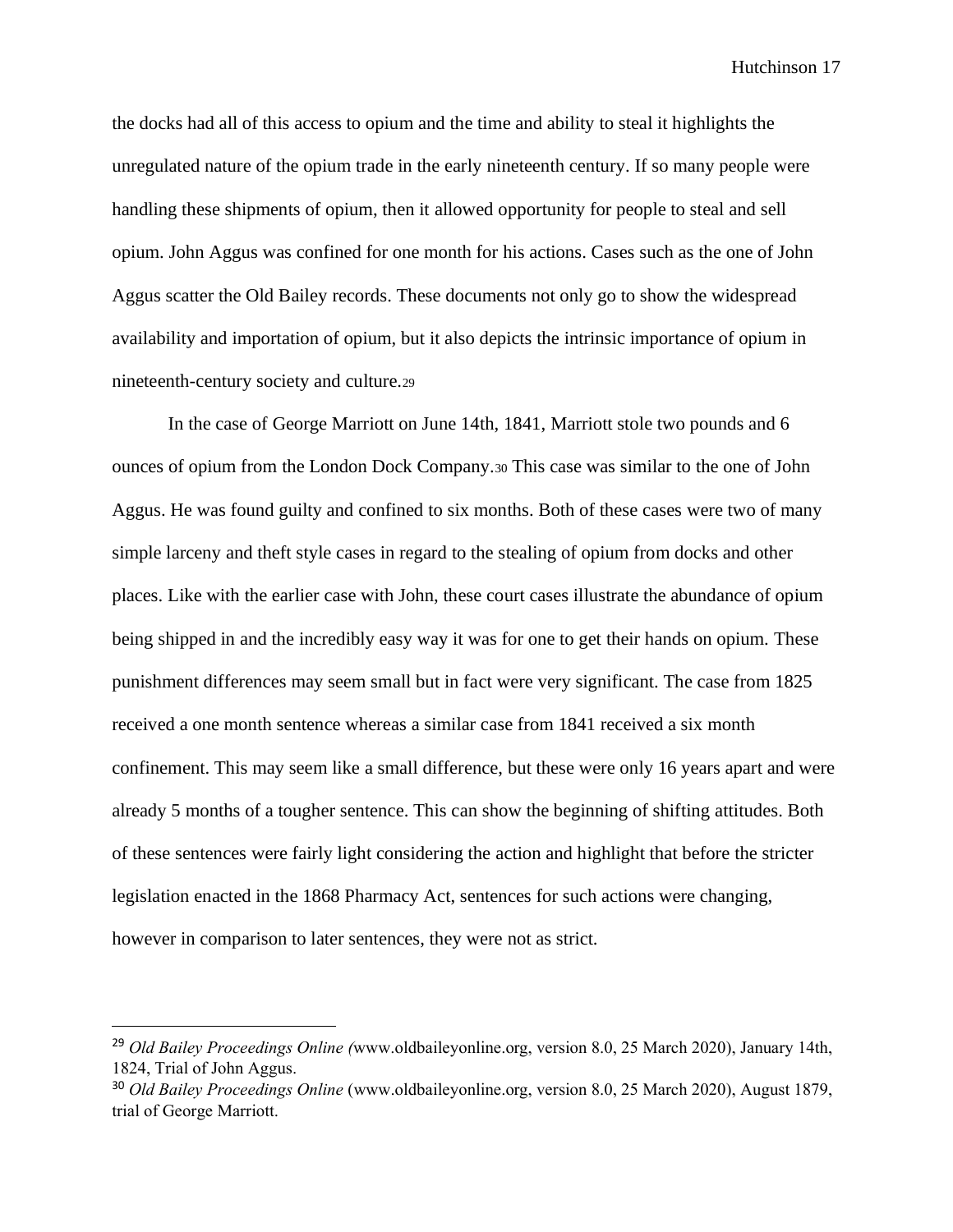Even though many did not question the free and widespread uses of opium, some people began to see the addiction, deaths and effects of opioid use start to take hold. In 1849, *Punch*  magazine was a popular form of information and literary intake in the nineteenth century. This magazine produced relevant articles and introduced new ideas. This magazine addressed certain doubts about the use and widespread availability of opium use. In 1849, artist John Leech created the attached picture. This cartoon depicted a druggist selling "poisons" to a smaller child who



was not even tall enough to see over the counter. This theme of widespread availability connects well to this cartoon because it shows how unregulated opiate use was by showing that even a kid could go and purchase it. On one of the bottles next to the head of the druggist store clerk there, a sign that declared, "All sorts of poisons constantly on sale".<sup>31</sup> This bottle could be saying that

<sup>31</sup> John Leech. *Fatal Facility; or, poisons for the asking.* 1817-1864. Wellcome Library no. 15630i. An unscrupulous chemist selling a child arsenic and laudanum. Wood engraving after J. Leech, Wellcome collection, Attribution 4.0 International (CC BY 4.0). [https://wellcomecollection.org/works/hcw9dhst.](https://wellcomecollection.org/works/hcw9dhst)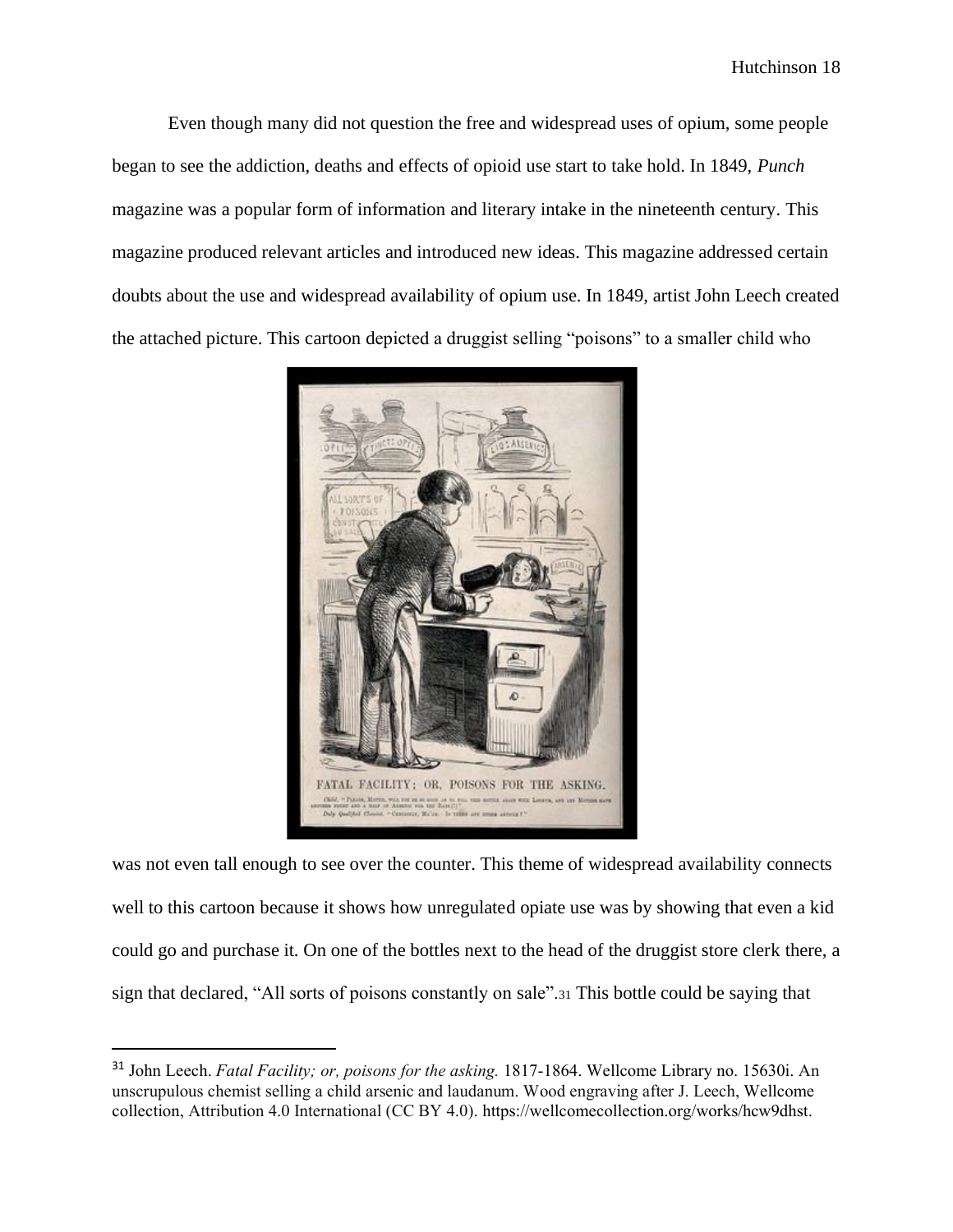alongside the many household poisons sold at a druggist shop, the most dangerous one of them all was the one in widespread use, opium. This cartoon points out the absurdity of the ability of anyone, including children to get their hands on certain mind-altering substances such as laudanum. Even certain children's medicines contained opium. Opium at the beginning of the century seemed to be viewed as a benign substance.

The cartoon such as the one depicted displayed a change of attitude in the middle of the century. In this cartoon, opium was in a tincture which was the exact replica in shape and scale of the arsenic bottle. This could possibly be a statement on how the lack of regulations of a substance like opium was leading to accidental deaths and overdoses. These bottles could represent the possibility of error and mistake within the realm of opium and the lack of unregulated opium distributors and handlers. Opium during the creation of this cartoon was viewed as a "poison," just like any of the other poisons in the repertoire. These cartoon and magazine articles were instrumental in changing the minds and attitudes of society at the time. These cartoons openly mirrored the unfettered access to drugs and poisons during the Victorian era.

England faced many mortality issues due to the continued utilization of opium. Addiction and overdose or accidental deaths related to opium surfaced at this time. Milligan stated that, "[o]ne of the indirect results of the ready availability of opium was that the phenomena later associated with 'addiction' or 'dependence' went largely unremarked for the first part of the century."<sup>32</sup> In the first half of the century, the knowledge of the pains of opium grew slowly but as more people struggled with opioids and more opioid mortality issues existed, people started to see the pains of opium clearly. John Frederick Logan noted that there was new

<sup>32</sup> Barry Milligan. *Pleasures and Pains,* 22.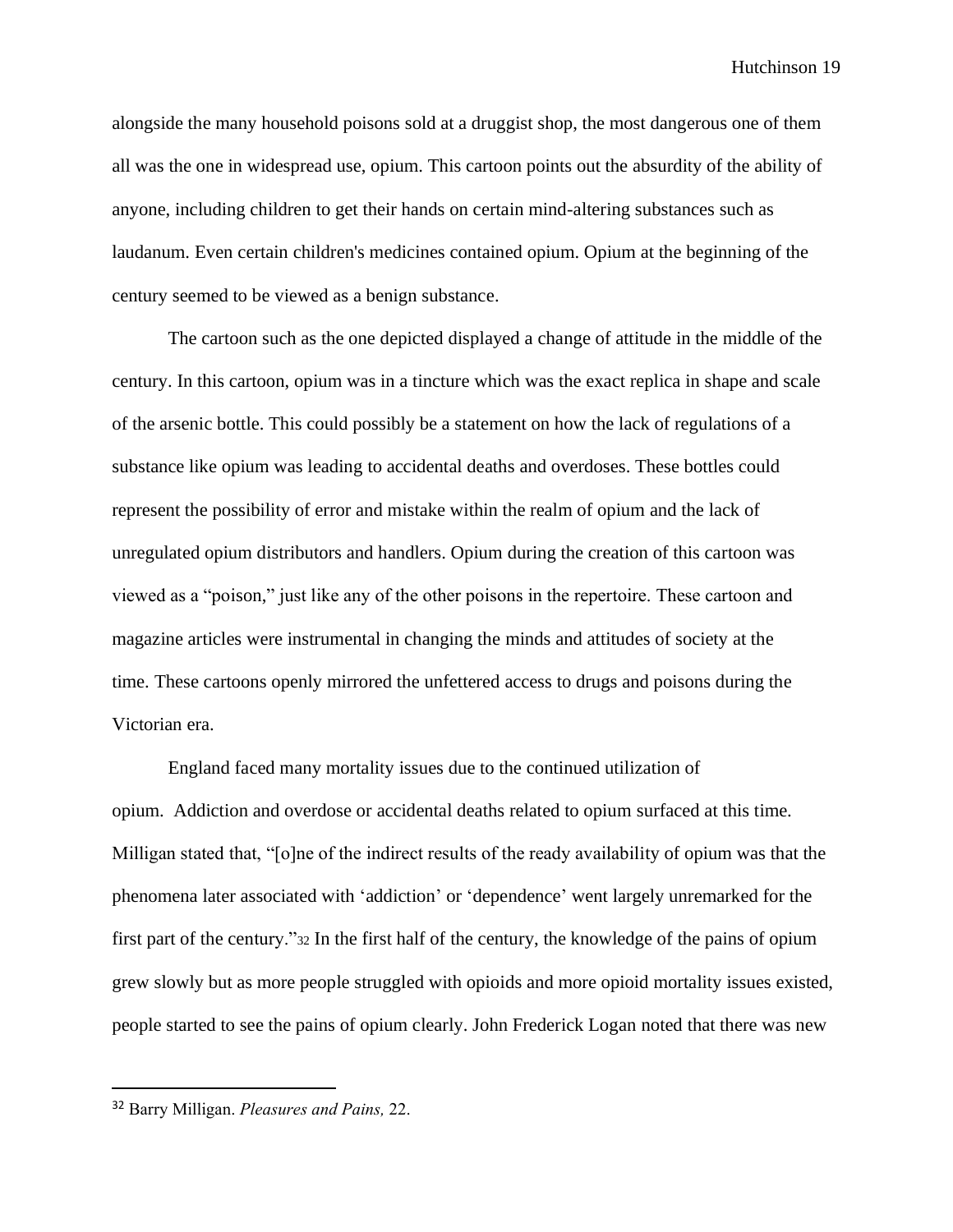and renewed interest and vigor for legislative action and intervention in the issues with addiction.<sup>33</sup> This is why legislative action was pursued and came to fruition during the nineteenth century. The 1868 Pharmacy Act attempted to quell the problems connected to opiate use and the deaths associated with those. This act was a piece of formal legislation; however, the strength of this act did not live up to its hopes.<sup>34</sup> However successful the 1868 Pharmacy Act was, the fact that the legislation was created and came to fruition shows the changes and shifts in attitudes towards opiate use.

## **Morality, Medicinal Use and Class Drug Use in Nineteenth-Century England**

The Victorian era, which came about with the installation of Queen Victoria to the throne, began in 1837. This era ushered in an age of reform and social conservatism. The Victorians were private people, expected to follow strong moral codes. Deborah Cohen stated that during the nineteenth century, "shame for the Victorians largely accumulated around bad choices and moral failures,."<sup>35</sup> Victorians wanted to be morally correct and did anything to avoid social disruption. This meant that topics such as homosexuality, mental illness and divorce stayed taboo. These social ideals made the rules for how people should act, react and live their lives. Victorians did not want people to be aware of the underpinnings of society. The middle class, for example, had to have the same amount of social respectability and morality as people in higher classes. This often meant that middle-class people struggled with this dichotomy between laboring and being "respectable" within society. Cohen noted that a major value of the Victorians was their ability to keep secrets with "reticence."<sup>36</sup> The moral code of the Victorians

<sup>33</sup> John Frederick Logan, "The Age of Intoxication.", 92.

<sup>34</sup> Richard Davenport-Hines, *The pursuit of Oblivion,* 104.

<sup>35</sup> Deborah Cohen, *Family Secrets,* 9.

<sup>36</sup> Deborah Cohen, *Family Secrets,* 8.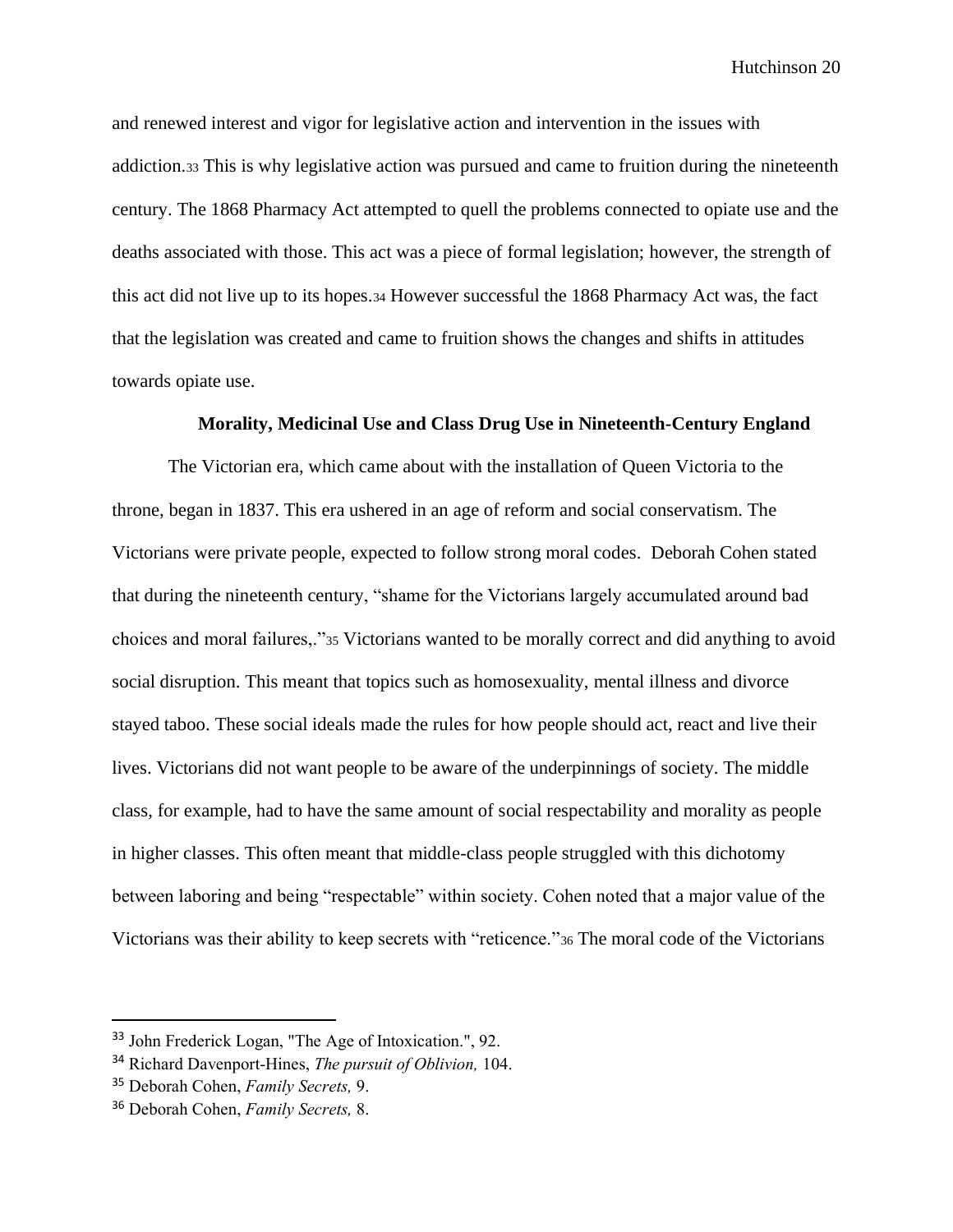was the ability to be reserved and private. This section will introduce the many changes in the medical field during the nineteenth century, which had a great effect on the shifting attitudes towards opium.

The use and abuse of drugs throughout nineteenth-century England fascinates many due to the perceived morality and conservative ideals of the Victorians. People within the upper classes of society felt as if their moral ideals were the correct ideals. Even though the Victorians had high social standards, many Victorians from all different classes and backgrounds engaged in the use of opium.<sup>37</sup> Virginia Berridge and Griffith Edwards stated that, "at all levels of society, opium and laudanum were commonly and unselfconsciously bought and used. Few who took the drugs regularly would have bothered to analyse the reasons behind their consumption."38Victorians were so afraid of the shame that came with a divorce and interracial relationships yet continued the use of a mind altering substance.

Most of the common reasons that people stated that they utilized opium in the nineteenth century was for self-medication purposes. This was viewed separately from taking it for recreation.<sup>39</sup> The fact that opium particularly early in the century was viewed as a healing and self-medication matter was illustrated in regard to high opium use in the Fenlands. The Fens included Lincolnshire, Norfolk, Huntingdonshire and Cambridgeshire.<sup>40</sup> The Fenlands had a large population of poor and working-class people. This also coincides with the fact that there was such little access to medicine and medical help. The Fenlands and their lack of medical assistance paired with high opium use highlighted the fact that people turned to opium for self-

<sup>37</sup> Virginia Berridge and Griffith Edwards, *Opium and the People,* 49.

<sup>38</sup> Virginia Berridge and Griffith Edwards, *Opium and the People*, 49.

<sup>39</sup> Virginia Berridge and Griffith Edwards, *Opium and the People,* 49.

<sup>40</sup> Virginia Berridge and Griffith Edwards, *Opium and the People,* 38.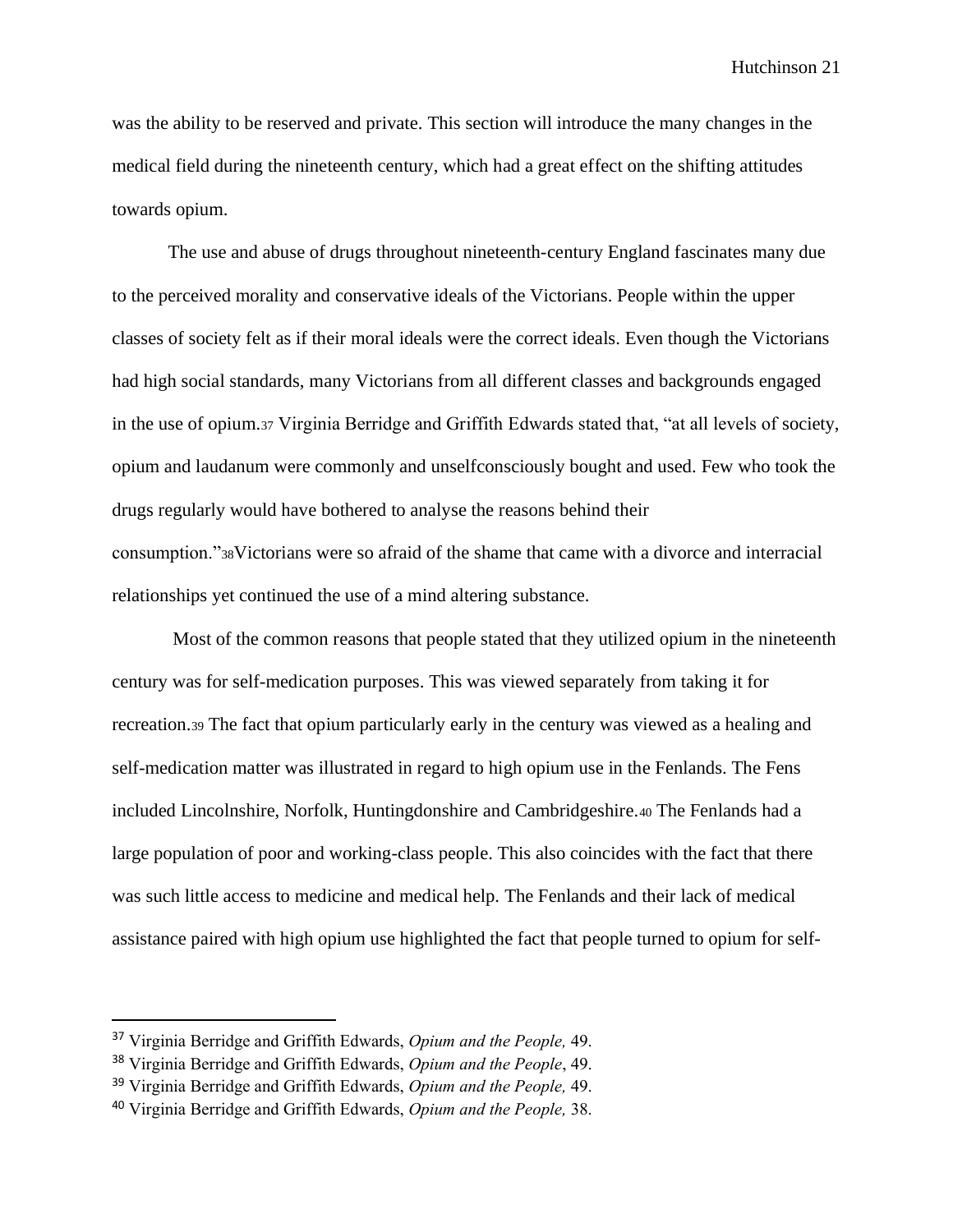medical use and not recreation.<sup>41</sup> This large use of opium expanded classes, races and genders. Opium did not fall into the shame and moral trap of nineteenth-century society and behavior, but the attitudes towards opium and its use would shift over the course of the century.

People such as Samuel Taylor Coleridge stated that he utilized opium for medicinal use. Bonnie G. Smith stated that Coleridge in his "account, he takes 'an anodyne'- specifically opium- causing him to fall asleep."<sup>42</sup> Some people stated that they utilized opium for medicinal purposes, but sometimes these claims were struck down. There continues to be a debate surrounding whether certain people took opium for medicinal use or for pleasure. Coleridge throughout his life continued to defend his medicinal use of opium. However, "[d]e Quincey reiterated his view that Coleridge had begun opiate use solely as a source of luxurious sensations."<sup>43</sup> Coleridge was not the only person who took opium for "medicinal" purposes. Wilkie Collins struggled and "succumbed to rheumatism and gout in 1862, he resorted to laudanum."<sup>44</sup>

Many opiate deaths happened during the nineteenth century. These opiate deaths can be found on the Old Bailey database of old court documents and sources and demonstrate the beginnings of medical thought and activity surrounding opium. The case of Catherine Michael and the murder of her child in 1840 highlight this change. Catherine Michael gave her child laudanum. The child passed away due to the fatal dosage of the tincture. One of the people examined in the case was a surgeon's assistant by the name of Richard Godfrey Sellick. Sellick

<sup>41</sup> Virginia Berridge and Griffith Edwards, *Opium and the People,* 38-39.

<sup>&</sup>lt;sup>42</sup> Bonnie G. Smith, "Decentered Identities: The Case of the Romantics.", 211.

<sup>43</sup> Virginia Berridge and Griffith Edwards, *Opium and the People*, 52.

<sup>44</sup> Richard Davenport-Hines, *The pursuit of Oblivion,* 106.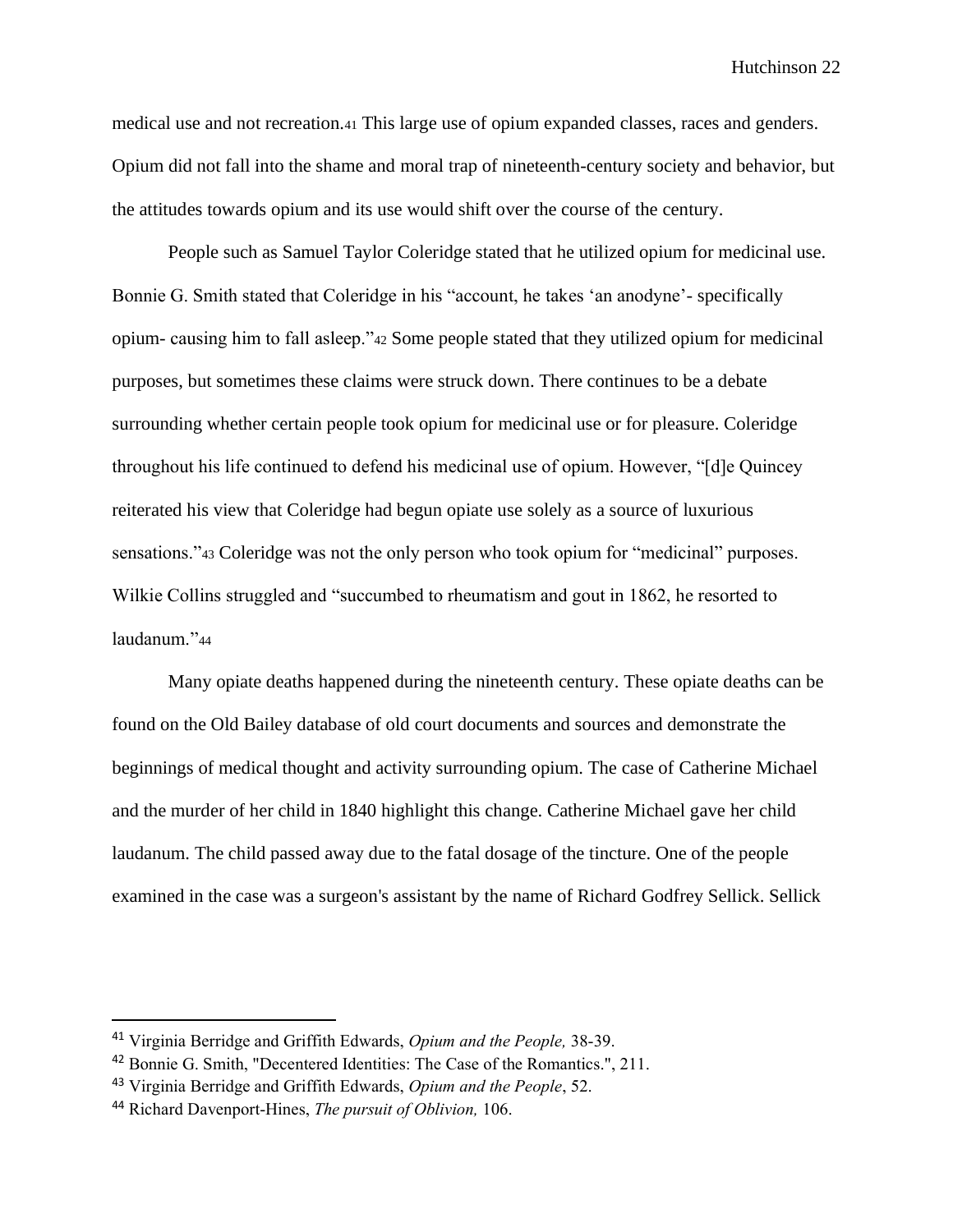noted that he smelt laudanum on the child's breath. Sellick continued to be questioned and when asked how much laudanum could harm or kill a child, Sellick responded,

One drop has been known to do it—it is never safe to administer one drop to a child—one drop would not produce the effect I found, but one drop has been known to poison a child—a tea-spoonful would—about sixty drops is an ordinary teaspoonful—that if rather a large dose—this bottle would contain about an ounce—half of it would be about half an ounce—a teaspoonful administered to an infant nine months old, such a baby as I saw, would be certain to destroy life.<sup>45</sup>

The use of a surgeon and surgeon's assistant in these testimonies displayed the growing medical knowledge of opium. Sellick noted the amounts of laudanum that would harm a child, illustrating the changing attitudes in regard to opiates as medicine. Not only this, but this court case went on to question people involved with dispensing medicine such as opiates. This court case from around the mid-Victorian era displayed the growing concern for opium and laudanum, the dangers of unrestricted opiate use and the growing knowledge of the medical profession.

Opium over the course of the nineteenth century proved to cause issues in the social fabrics of society. One example is the case of James Dilley and Mary Rainbow. In this court case from August 5th, 1879, James and Mary were charged with death for murdering their child.<sup>46</sup> In the case, the physician and surgeon named Matthew West Berry examined the child after being found dead. The surgeon opened up the child's stomach to reveal the contents. Aside from a very apparent head injury to the infant, the surgeon also noticed an aroma of opium in the form of laudanum wafting from the stomach of the deceased baby. The surgeon later stated how dangerous laudanum was for a child and how this could have contributed to the neglect and death of this child. This case of infanticide and opium use in the deaths of others was one of many.

<sup>45</sup> O*ld Bailey Proceedings Online* (www.oldbaileyonline.org, version 8.0, 25 March 2020), 1840, Catherine Michael.

<sup>46</sup> *Old Bailey Proceedings Online* (www.oldbaileyonline.org, version 8.0, 25 March 2020), August 1879, trial of James Dilley and Mary Rainbow.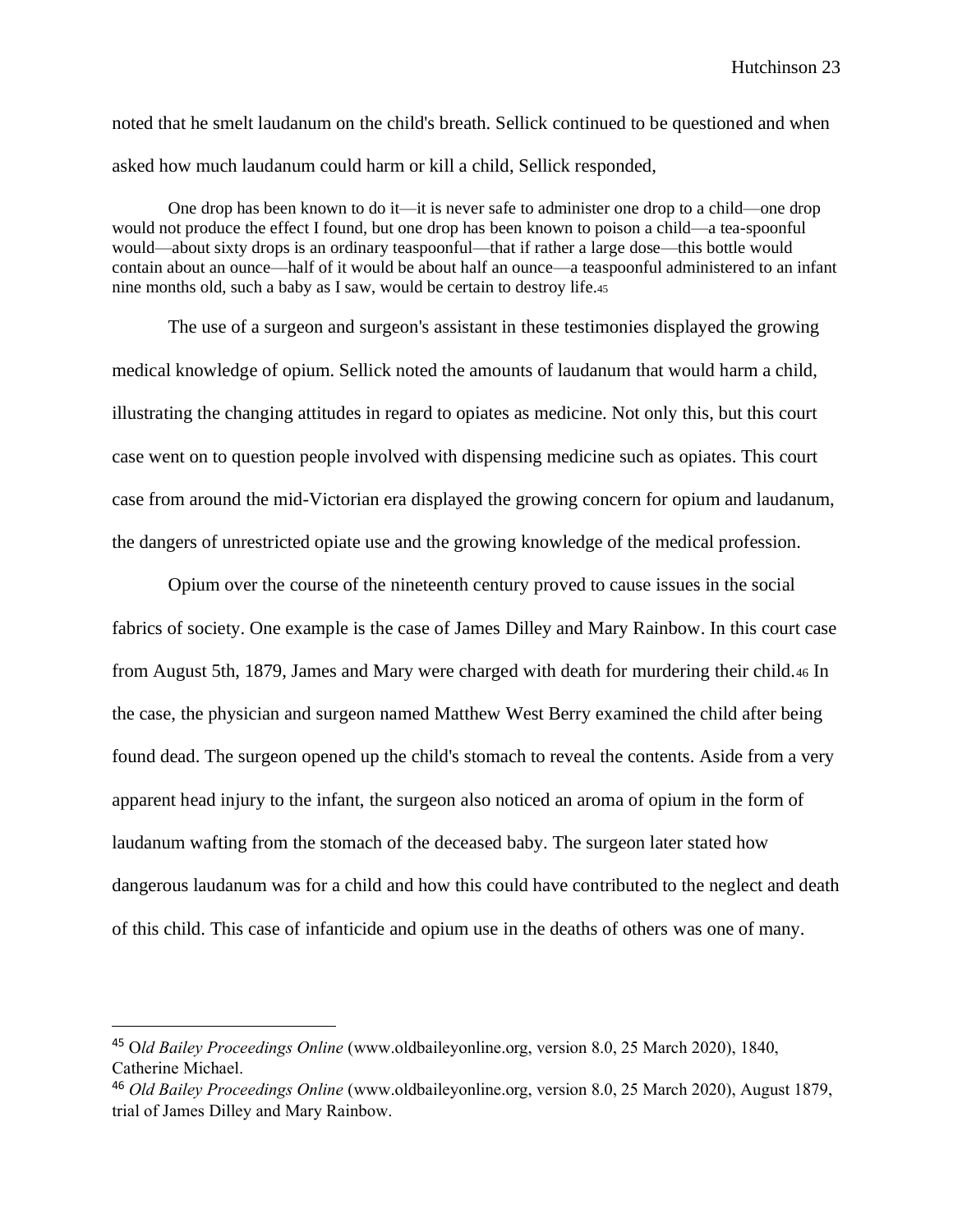This case depicted how easy it was for people to get their hands on and inappropriately handle and distribute opium at the expense of others.<sup>47</sup> This case was different from the earlier case of Catherine Michael for a few reasons. The Catherine Michael case was from 1840, which was earlier in the century, right around when attitudes began to shift, but were still quite curious instead of negative. The Dilley and Rainbow case is from 1879, which is far past the 1840 case and the 1868 Pharmacy Act. Both cases highlight the death of a child to opium, but the reactions to these cases were quite different. Catherine Michael did not receive any punishment and her sentence was considered to be respited. In the case of James Dilley and Mary Rainbow over 39 years later, and after the shifting attitudes towards opium under legislation, Dilley and Rainbow for a similar offense received the penalty of death. This dichotomy between the two cases highlighted that over the course of thirty-nine years, infanticide went from a respite sentences to the penalty of death.

Aside from morality and medicinal changes, class distinctions also played a role in shifting attitudes towards opium. This section will highlight a major component in perception and the reception of opium; class. The lower classes and the poor were the biggest group purchasing these remedies of opium meant for children.<sup>48</sup> The easy access of opium assisted the accidental deaths of children from opium. Opium was also utilized by many prostitutes at this time as well.<sup>49</sup> Opium became the desire of the lower classes, which over time, helped to change the attitudes against unfettered opium use. Opium continued throughout the nineteenth century to become a debatable topic. Opium use was debated upon for the lower classes, however, it was

<sup>47</sup> *Old Bailey Proceedings Online* (www.oldbaileyonline.org, version 8.0, 25 March 2020), August 1879, trial of James Dilley and Mary Rainbow.

<sup>48</sup> Martin Booth, *Opium: A History,* 61.

<sup>49</sup> Martin Booth, *Opium: A History*, 62.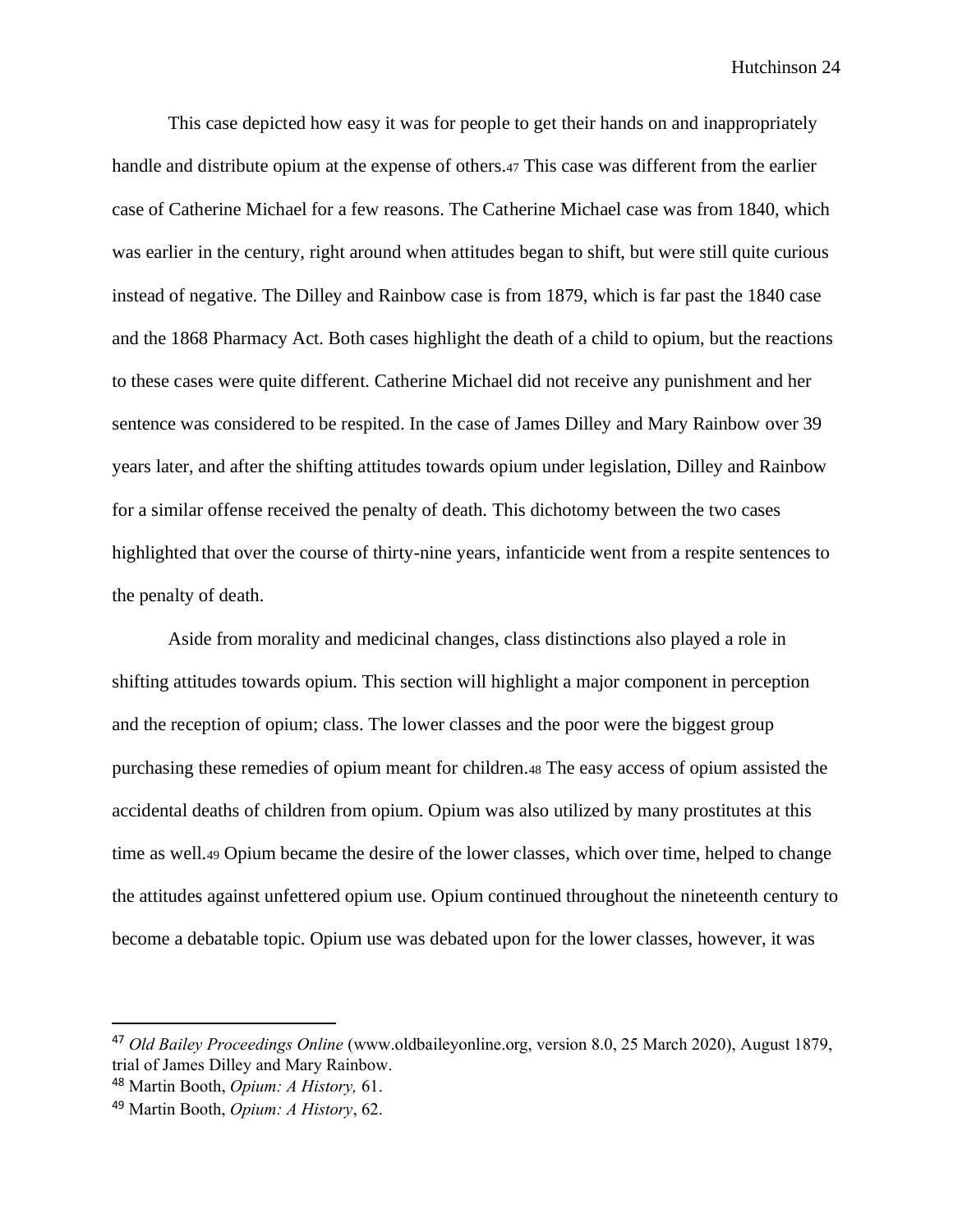permitted for the upper classes.<sup>50</sup> For example, high-class people such as Lady Melville utilized laudanum. Their attitudes were not scoffed at, but the use of drugs bore "heavy disapproval about similar habits filtering down to the poor."<sup>51</sup> This all culminated into one main issue that was presented with opium use: the acceptance and attitudes towards opium in the classes was different. Overall opium did change from an unfettered drug to a poison that had legislation against it in the late nineteenth century, however between the lower and upper classes, opium and the attitudes around their use totally differed. While upper-class people were allowed to utilize opium and were "trusted" with their use, the lower classes were not.<sup>52</sup>

The increased opium use in the working classes such as the Fenlands, made the appeal and need for opium less popular in the upper classes and less acceptable within high society. Davenport-Hines described this phenomenon as "poorer people became more extravagant and incautious about drugs, so the rich and educated classes became more wary."<sup>53</sup> With many things in society, rich people liked to be ahead of and morally above what the lower classes did. This makes sense because when opium use was popularized by the lower classes, the upper classes began to fear and scoff at its use. The upper classes scoffed at working-class families who gave their children opium in different forms. This was often done medicinally to calm children. The act of working-class children taking opium was "an undoubted reality, but implicit in the campaign against it was class interest and a desire to re-mould popular culture into a more acceptable form. Opium was the immediate concern, but the campaign against it criticized basic

<sup>50</sup> Martin Booth, *Opium: A History,* 64.

<sup>51</sup> Richard Davenport-Hines, *The pursuit of Oblivion,* 63.

<sup>52</sup> Richard Davenport-Hines, *The pursuit of Oblivion*, 63.

<sup>53</sup> Richard Davenport-Hines, *The pursuit of Oblivion,* 86.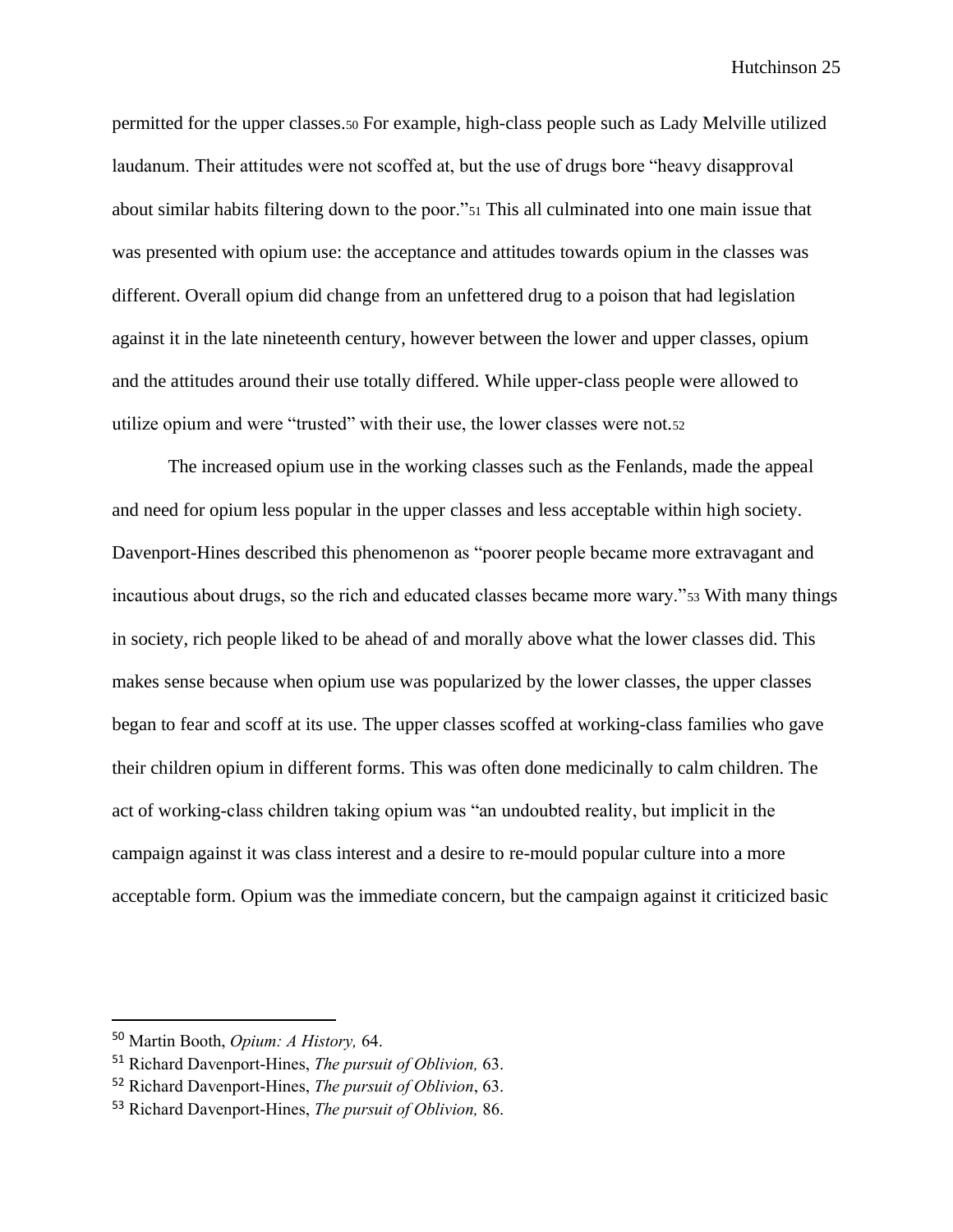patterns of working-class child-rearing too."<sup>54</sup> The act of medicating children with opium was looked down upon because the mothers were of the working class.

### **Literature, Art and Opium**

Besides the many important components of change such as class and medicinal changes, literature and art played a large role in mirroring the changing attitudes towards opiate use in nineteenth-century England. Even though the direct use of opium is not known for certain works such as *Kubla Khan,* the impact of opium in culture is obvious. De Quincey, Coleridge, Siddal and Collins all utilized opium and their lives and their personal experiences with the drug affected them enough to create works in its honor. Opium played an important role in many authors' lives and De Quincey, Coleridge, Collins and Siddal only make a small portion of these authors. Literature in the nineteenth century almost seemed to coincide with topics of opium. These works that linked to opium use, abuse and had opium inspirations permeated society and culture at the time, leaving others more familiar with opium and leaving those people with a morbid curiosity about the substance.

As mesmerizing as opium use was, there were many problems associated with its use, as many people during the nineteenth century grew to recognize addiction to opiates. According to Abrams, De Quincey and his opium habit "led to a daily resort to opium, and the addiction which lasted until his death."<sup>55</sup> De Quincey and the publishing of his book, *Confessions of an English Opium-Eater*, brought about cognizance of opium as a problem. De Quincey was not the first person to reconcile with the fact that they were cloaked in opium addiction. Many other romantic authors at the time utilized drugs, and their works and experiences on the topic of drug use

<sup>54</sup> Virginia Berridge and Griffith Edwards, *Opium and the People,* 97-98.

<sup>55</sup> M.H. Abrams, *The Milk of Paradise,* 7.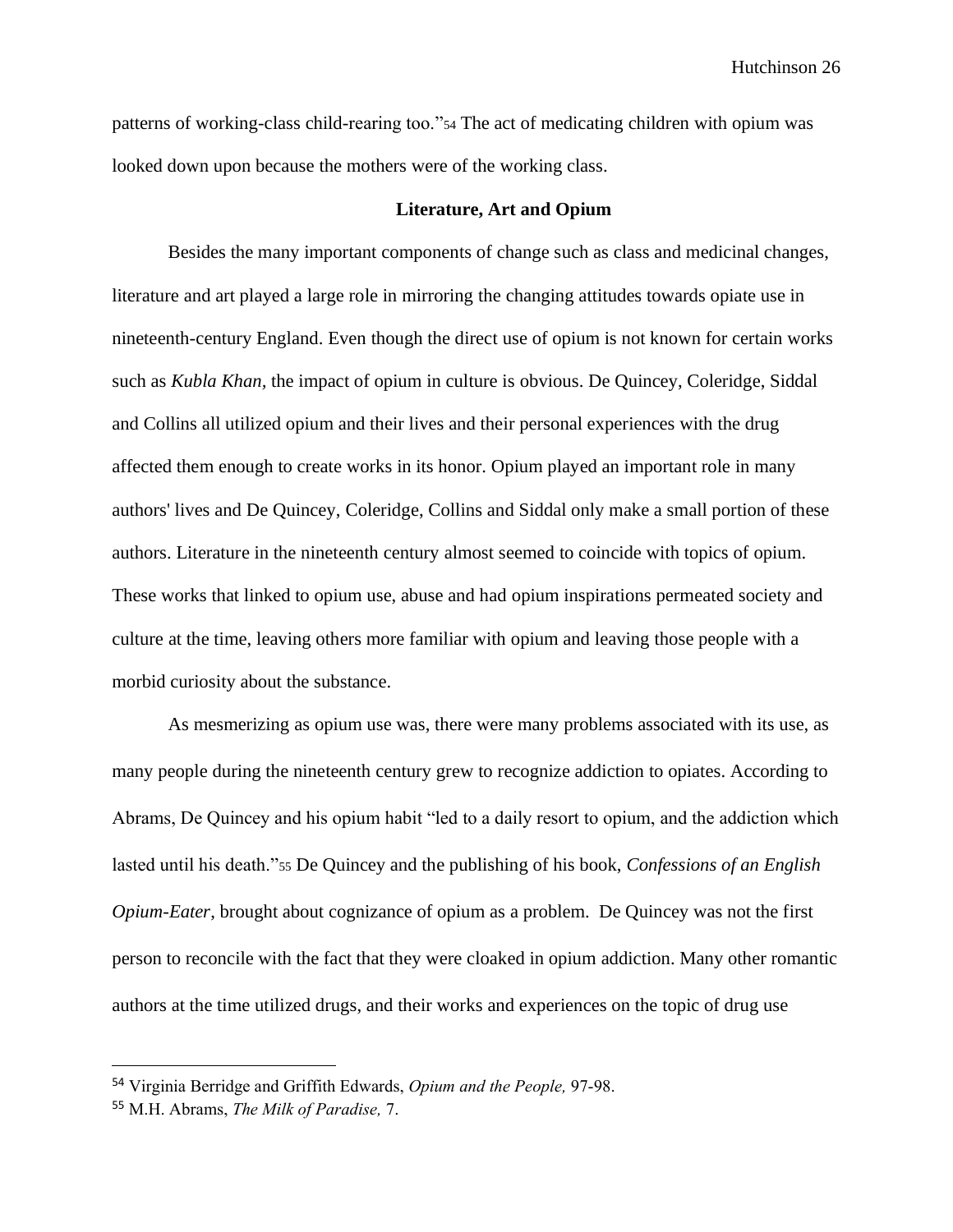changed attitudes on opium. Authors such as Samuel Taylor Coleridge and his troubles with opium addiction were widely known. The history of Coleridge's opium use is unclear; however we do know through his letters of his opium withdrawal symptoms, numerous ailments and struggles. Wilkie Collins utilized opium throughout his work on *The Moonstone.* Not only was Wilkie Collins a user of opium in his life, but he also centered parts of his novel around opium use. In Science and "The Moonstone", by Ira Bruce Nadel, noted that Collins utilized science as a way to push his novel forward, especially in the field of medicine. This was vital because during this century, attitudes about opium, which were also a topic in his novel shifted and changed with the advances in medicine. Authors and artists such as Elizabeth Siddal also endured many of the problems associated with addiction to opiates. Siddal, who had a documented history of drug problems and opiate problems, overdosed on laudanum in 1862 and died. Opium was not only seen as a vehicle to push creative art, it was also being seen as an evil, which harmed and hindered people.

#### *Kubla Khan*

The poem, *Kubla Khan* by Samuel Taylor Coleridge perfectly exemplified what an opium user felt and dreamt about in nineteenth-century England. This poem was a visual trip and experience into the mind of someone who has utilized opium. Whether or not opium was directly used in the writing of the poem is up for debate, but the opium use by author Samuel Taylor Coleridge is well documented. Coleridge had been addicted to opium for an extensive period of time. In 1816, he decided to do something about this and he got help for his addiction issues.<sup>56</sup>

<sup>56</sup> Paul Youngquist, "Rehabilitating Coleridge: Poetry, Philosophy, Excess". (Johns Hopkins University Press, 1999), 885.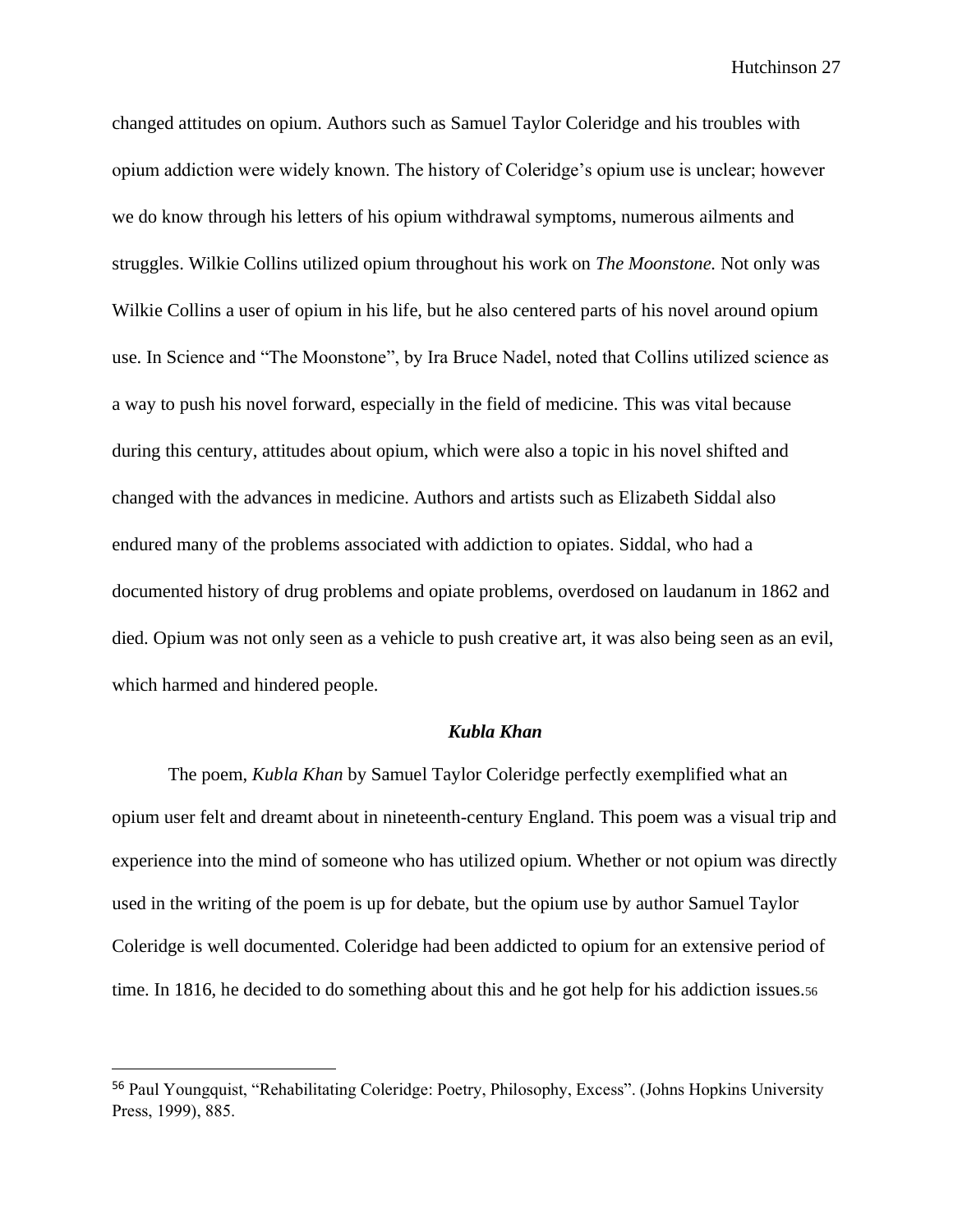Coleridge needed to mitigate his addiction to laudanum, a form of opium. Coleridge instead of completely getting himself clean of his use decided to mitigate and try to lessen his use into a controllable amount of the substance. Younquist stated that Coleridge had "[t]his cycle of medication and withdrawal yielded a drug-dependent Coleridge, a self- medicating subject whose life and writing betrayed the ill effects of his habit."<sup>57</sup> Coleridge got caught up into the daily and overt use of opium like many other authors such as De Quincey did at the time. Opium did not discriminate. Its use reached into different types of lives and different types of people. Even though the claim that *Kubla Khan* and some of his poems were not written directly on opium, it is certain that the ideas of opium played a role in the mind, daily life and topics chosen by the writer. For an author to write, they must get inspiration for a topic.

An important fact about Coleridge and his severe opioid use was his specific privilege with opium. Many people during the nineteenth century had vastly different experiences with opium and with the surrounding ideas of opium. Samuel Taylor Coleridge was not an average person in the nineteenth century. He was a very prolific writer and led a very different life than perhaps someone in the lower classes. Coleridge was considered to be somewhat of a celebrity due to his acclaim with his work.<sup>58</sup> This afforded Coleridge a privilege that someone maybe of the lower classes or in a place such as the Fens did not have. The lower classes were looked down upon with their use whereas someone such as Coleridge and his use were tolerated or even ignored. Coleridge was also afforded many privileges as an opium user due to when he lived. Prior to the 1830s, many people viewed opium as benign and Coleridge suffered much of his addiction during the early nineteenth century.<sup>59</sup>

<sup>57</sup> Paul Youngquist, "Rehabilitating Coleridge: Poetry, Philosophy, Excess", 886.

<sup>58</sup> Paul Youngquist, "Rehabilitating Coleridge: Poetry, Philosophy, Excess", 903.

<sup>59</sup> Martin Booth, *Opium: A History*, 63.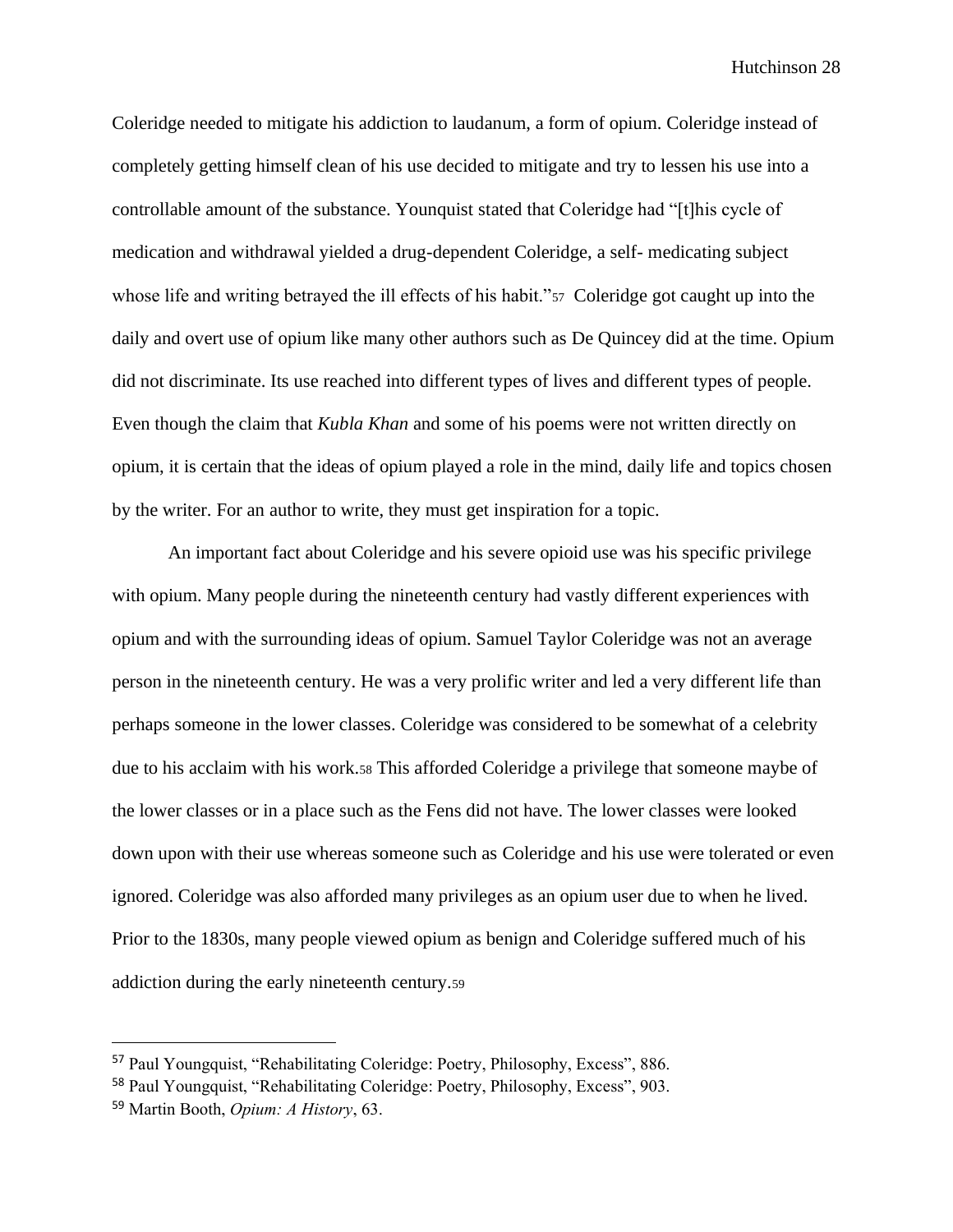*Kubla Khan* was a dreamscape poem and a lens into the mind of a man caught up in the throes of an opioid addiction. Coleridge's first-hand experience with the use of laudanum and opiate-related products educated his views which were explicitly stated in his poem. Coleridge opens his poem with the following stanza:

In Xanadu did Kubla Khan A stately pleasure-dome decree: Where Alph, the sacred river, ran Through caverns measureless to man Down to a sunless sea. So twice five miles of fertile ground With walls and towers were girdled round: And there were gardens bright with sinuous rills, Where blossomed many an incense-bearing tree; And here were forests ancient as the hills, Enfolding sunny spots of greenery.<sup>60</sup>

Coleridge danced through a magical landscape. The stanza above noted the majesty of the experience of the poem. Elisabeth Schneider analyzed the poem in her book *Coleirdge, Opium and Kubla Khan.* Schneider noted the dreamlike and surreal origins and meaning behind *Kubla Khan*.<sup>61</sup> This poem talked about a world called "Xanadu." The word "Xanadu" is defined as, "an idyllic, exotic, or luxurious place."<sup>62</sup> Xanadu is a word utilized nowadays to describe such places that hold amounts of pleasure and pain. Samuel Taylor Coleridge utilized "Xanadu" to represent

<sup>60</sup> Samuel Taylor Coleridge, *Kubla Khan.*

<sup>61</sup> Elisabeth Schneider, *Coleridge, Opium and Kubla Khan.* (New York: Octagon Books, 1966), 22.

<sup>62</sup> Merriam Webster Dictionary, s.v. "Xanadu," Accessed April 30th, 2020.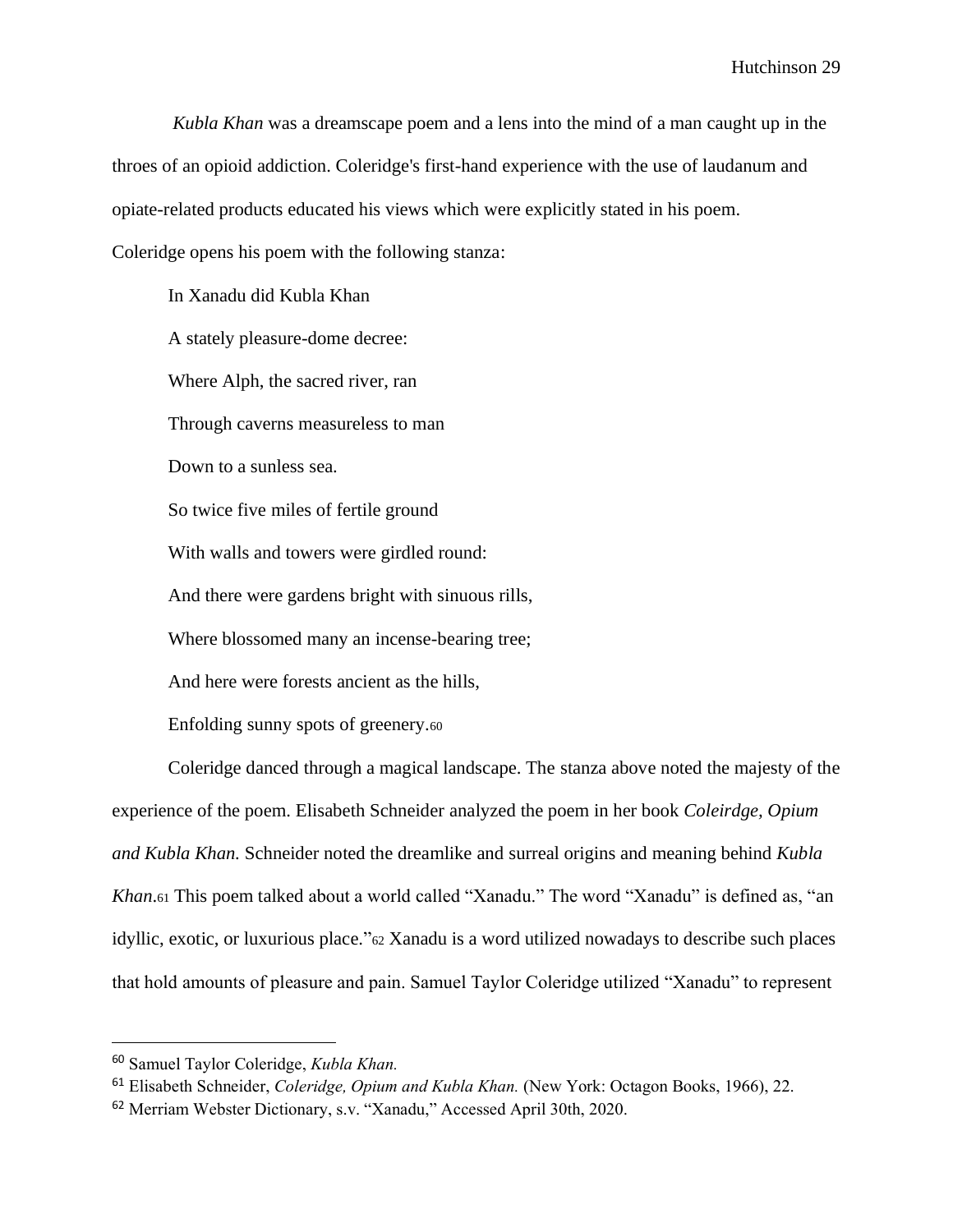a world full of pleasure, excitement and an experience similar to what a trip or experience of opium would be like. Coleridge continued to outline what this Xanadu was. He continued on to describe the beautiful place that Xanadu was with "caverns measureless to man" and "forests ancient as the hills."<sup>63</sup> The beauty and wonderment of a place like Xanadu could be a direct connection to the beauty and amazement of the mind on opium. Opium can bring one fanatic visions and dreamscapes and through Coleridge's description of the physicality of Xanadu, one can surmise the connection between them. This dreamscape that Coleridge painted was easily obtainable in the early nineteenth century. The nature of the drug and the attitudes surrounding opium at that time were benign. People were curious about opium and many utilized opium. The romantic writers utilized opium as a tool to open up the mind. This open-minded view that came from opium use can connect directly to the open-minded dreamscape constructed in *Kubla Khan.*  Coleridge overtly mentioned opium when discussing the tree. The incense bearing tree represents the possible smoking of opium. Opium can be inhaled through smoke, which was the same as the product that incense produced.

Coleridge states that there was a "shadow of the dome of pleasure."<sup>64</sup> This "dome of pleasure" was an allusion to the high of opium use. People who take opium feel this relief and immediate pleasure from opium, that is what makes it desirable and addictive to people. Opium helps people to escape their pains, which is the opposite of pleasure, making the moment that one succumbs to the opium as entering a space of sheer pleasure, while forgetting their pain of the past. On line 37 and in line 40 Coleridge talked about a dulcimer. Such as De Quincey sought out music for enjoyment while taking opium, Coleridge's character "Kubla" seeks out the music of a

<sup>63</sup> Samuel Taylor Coleridge. *Kubla Khan.*

<sup>64</sup> Samuel Taylor Coleridge, *Kubla Khan.*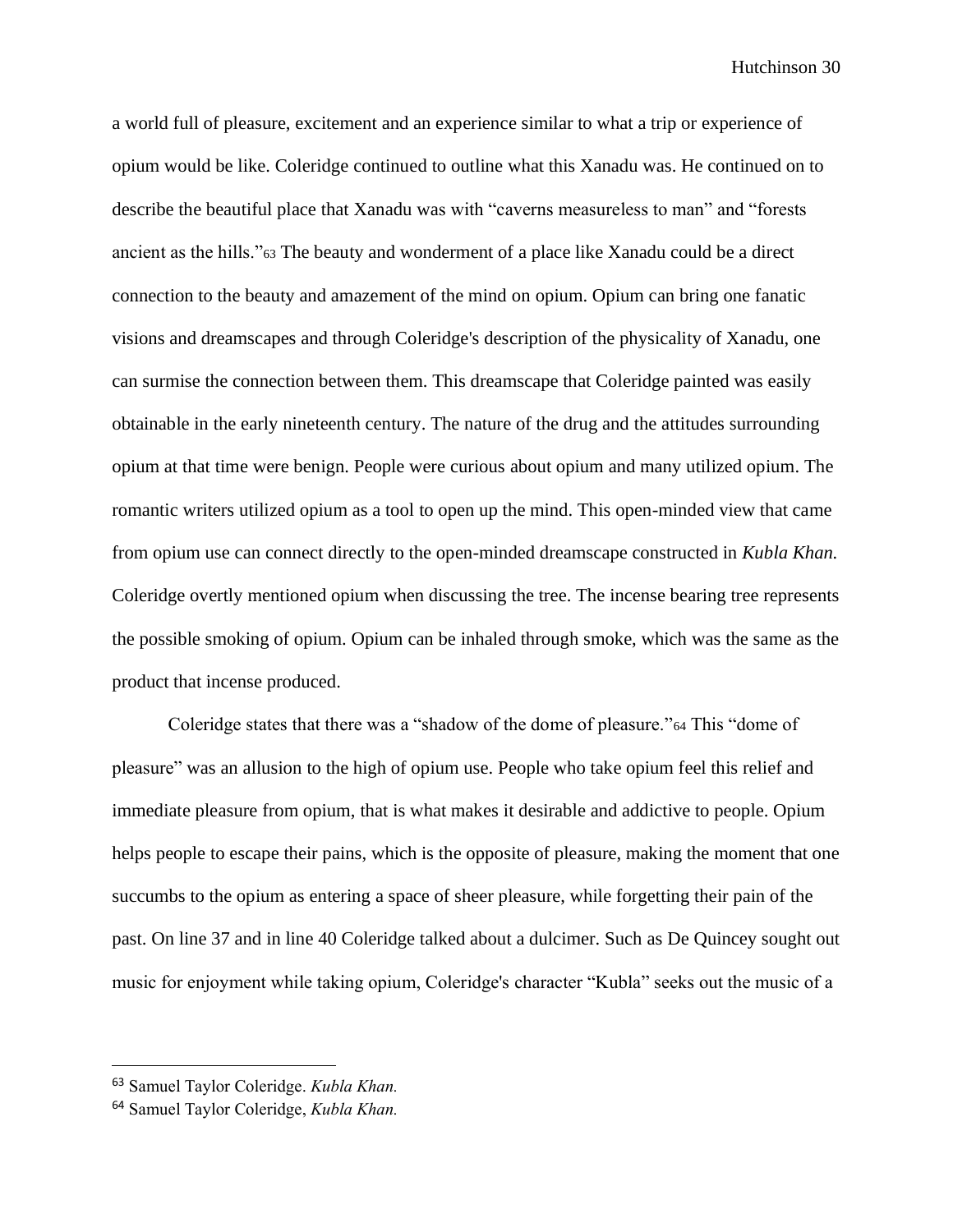dulcimer, to aid in the full feeling of pleasure in the poem. At the end of the poem on line 54, Coleridge stated that the main character had "drunk the milk of paradise."<sup>65</sup> The milk of paradise could be interpreted in a million ways. The milk could possibly be referring to a liquid of paradise or a liquid pleasure. To many people during the nineteenth century and especially to Samuel Taylor Coleridge himself, opium or a distillate of opium such as laudanum could have represented the milk or liquid of paradise. Also, Coleridge discussed how Xanadu was some utopian world and society and it was a true paradise. To get to paradise or Xanadu, maybe one has to drink the "milk" to go on that adventure and be there. Maybe the character Kubla Khan represented Coleridge himself as an Opium-Eater. The poem stated that Kubla, the main character, was in Xanadu, which was a dreamscape utopian world. There were beautiful trees and visions and music playing. Maybe to Kubla, he was in Xanadu, but maybe he got to Xanadu by drinking the milk of paradise, which can transport you to Xanadu. Within this interpretation of the poem, it is clear to see that Coleridge could have been discussing the parallels between his life and his experiences with opium use to that of the character "Kubla."

## *Confessions of an English Opium-Eater*

Thomas De Quincey's *Confessions of an English Opium-Eater* (1821) discussed the day to day life and the ups and downs of opium use in nineteenth-century England. De Quincey wrote a painfully truthful literary work that touched upon the pleasures and the pains that using opium brought to one. De Quincey, unlike Coleridge in *Kubla Khan* and Wilkie Collins in *The Moonstone,* wrote about direct and personal experiences. This book was not fiction and the life was real and lived by Thomas De Quincey. This book served as a vital written work that influenced attitudes and perceptions about opium use. This meant that, "[t]he awareness of

<sup>65</sup> Samuel Taylor Coleridge, *Kubla Khan.*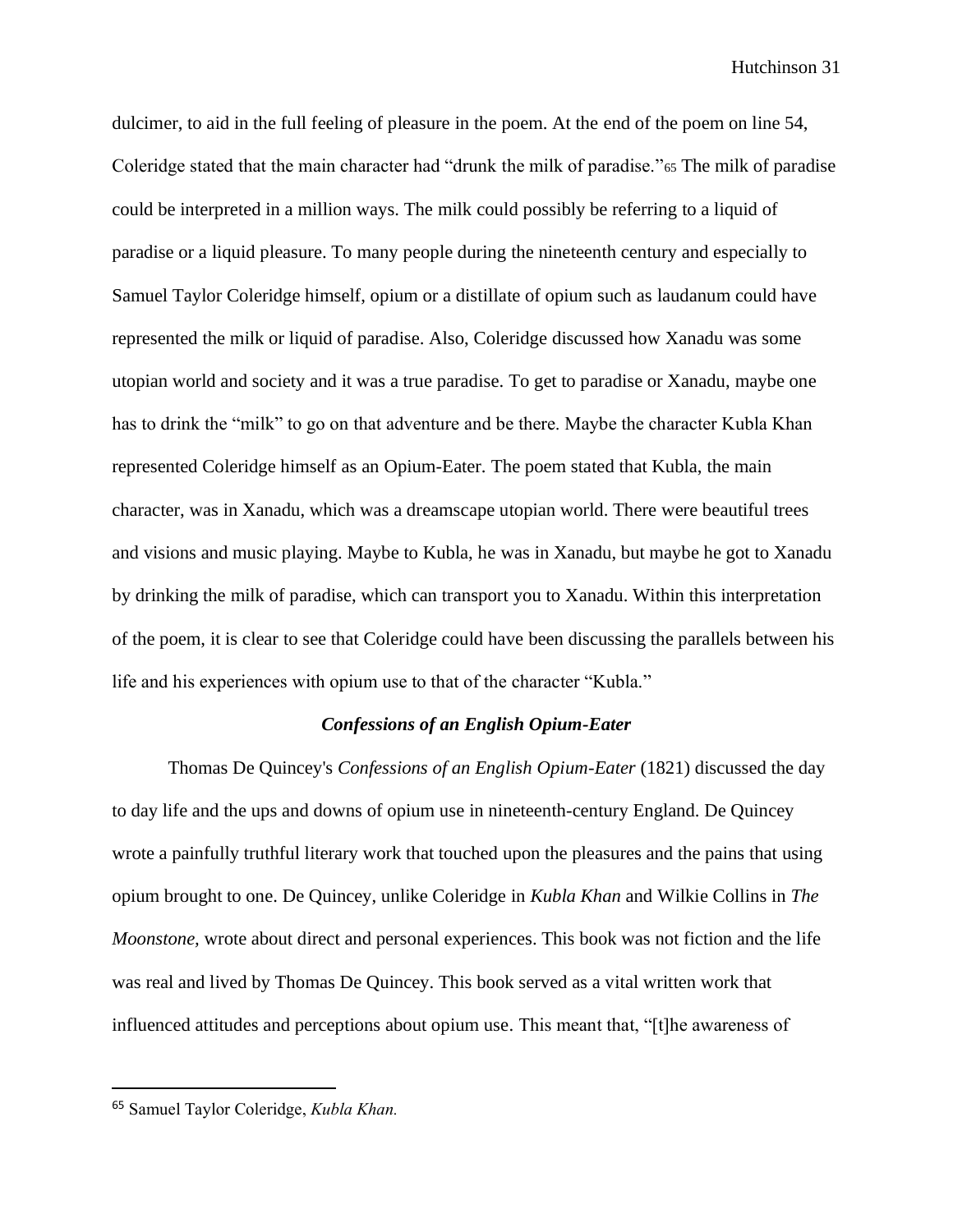opium and its effects suddenly became a topic of discussion with the 1821 publication in Britain of De Quincey's autobiographical *Confessions of an English Opium-eater.* It was the first time opium addiction,... was laid bare."<sup>66</sup>

Thomas De Quincey, similar to Samuel Taylor Coleridge, experienced certain privileges for his use of opium. The publication of his book coincided with the changing attitudes at the time, which allowed De Quincey to enjoy opium for much of his life without the judgements that lower-class people faced. Not only this, but the way that De Quincey consumed opium also supplied him with a privilege free from judgement of his drug use. De Quincey took opium for enjoyment and would listen to opera and heightened his "mental sensitivity to outside stimuli, he used its euphoria to expand his consciousness."<sup>67</sup> De Quincey utilized opium as a "tool."<sup>68</sup> These tools were utilized to help him on his quest for writing which was also his livelihood. This was a privilege and great departure from many of the lower class drug users at the time. Also, Thomas De Quincey had a fairly comfortable life before he gave it all up and left his guardians. Thomas De Quincey had a choice in his life and left comfort to struggle, but in the end, he chose to do that and was not forced into that particular situation. This gave DeQuincey options whereas many people at the time did not have the choice for the life that they wanted to live.<sup>69</sup>

Thomas De Quincey opened up his book discussing from start to finish the history of his life but also the history of his opium use. De Quincey stated that, "[i] first came to be a regular opium-eater; and have suffered, very unjustly, in the opinion of my acquaintance, from being reputed to have brought upon myself all the sufferings which I shall have to record, by a long

<sup>66</sup> Martin Booth, *Opium: A History,* 36.

<sup>67</sup> Martin Booth, *Opium: A History,* 36-37.

<sup>68</sup> Martin Booth, *Opium: A History,* 38.

<sup>69</sup> Thomas De Quincey, *Confessions of An English Opium- Eater.* (England: Penguin Classics, 2003) 9- 14.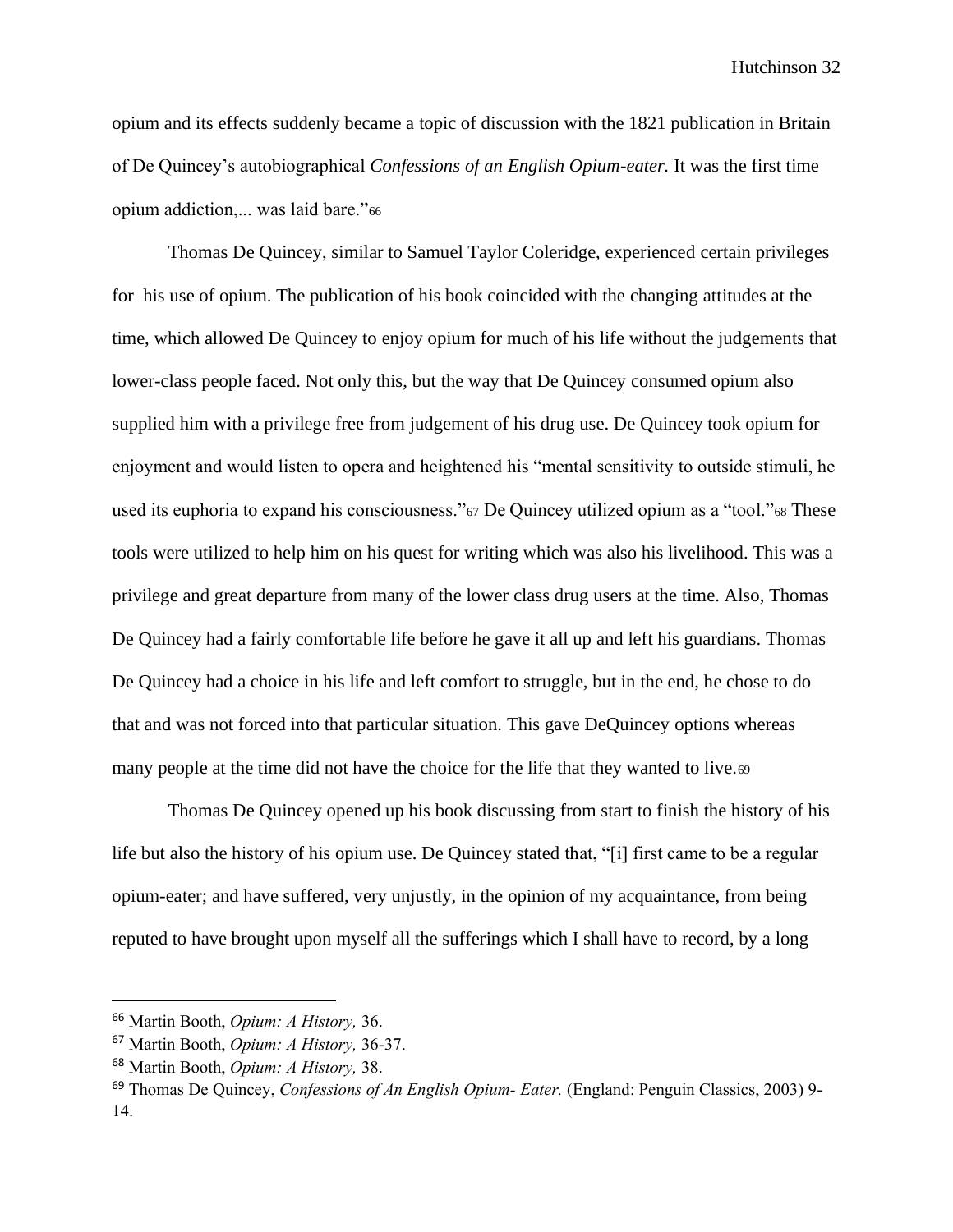course of indulgence in this practice purely for the sake of creating an artificial state of pleasurable excitement."<sup>70</sup> He stated how he took opium for pleasure, but in the same breath he also noted how he began utilizing opium to assist in pain management. De Quincey noted his severe stomach pain which he suffered for a long time. He began taking opium at the age of 28 for this reason.<sup>71</sup> This can connect to Berridge's points about certain writers such as De Quincey using ailments and pain as an excuse to hide their own pleasurable opium use. De Quincey continued to expound upon his ailments. He left his guardians and lived on his own. While on his own he wandered the streets, was a vagrant and suffered from hunger and pain.<sup>72</sup>

For Thomas De Quincey, obtaining opium was fairly simple. Opium was not highly regulated and could truly be found in many places. De Quincey first purchased opium in 1804. He purchased his first opium from a druggist shop on Oxford street.<sup>73</sup> When he first bought opium he described it as, "a Sunday afternoon, wet and cheerless: and a duller spectacle this earth of ours has not to show than a rainy Sunday in London… I saw a druggist's shop. The druggist- unconscious minister of celestial pleasures!"<sup>74</sup> For De Quincey, there was an ease and intrigue in purchasing opium.

One of the reasons for De Quincey's increased use was due to the prevalence and popularity of opium in London. It seemed that wherever he walked, opium dens could be there to entice him. Not only this, but De Quincey himself noted the desire to wander and utilize opium, particularly on Saturday nights. This use of opium was also in response to many pains. He said that he started his opium use like many people, taking it once in a while to once every few

<sup>70</sup> Thomas De Quincey, *Confessions of An English Opium- Eater,* 8.

<sup>71</sup> Thomas De Quincey, *Confessions of An English Opium- Eater,* 8-9.

<sup>72</sup> Thomas De Quincey, *Confessions of An English Opium- Eater,* 19-22.

<sup>73</sup> Virginia Berridge and Griffith Edwards, *Opium and the People,* 51.

<sup>74</sup> Thomas De Quincey, *Confessions of An English Opium- Eater,* 43.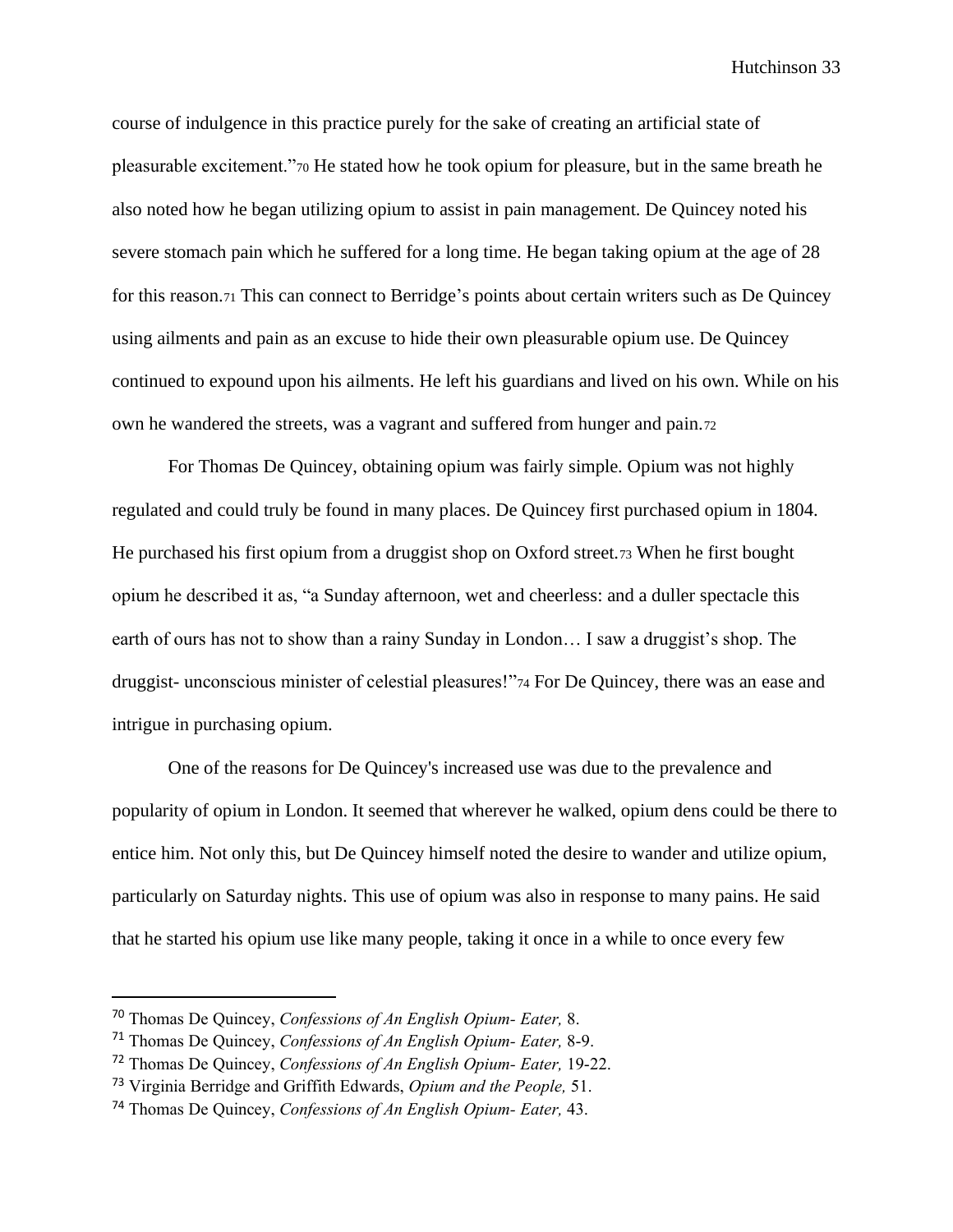weeks. Unfortunately for De Quincey, his addiction problems only grew stronger. In many accounts of opium use, there was an enjoyment factor which drew people in. For Thomas De Quincey, he enjoyed taking opium and meandering in the streets. De Quincey would wander to see all of the poor people about and listen to arts and music.<sup>75</sup>

Thomas De Quincey discussed the attraction of opium and what made it a viable medicine and anecdote to his problems. Alcohol was another popular intoxicant at the time, however Thomas De Quincey felt that opium did more to stimulate his mind than that of alcohol. De Quincey felt that alcohol made a person struggle, whereas opium seemed to make a person shine. He stated that, "opium, on the contrary (if taken in a proper manner), introduces amongst them the most exquisite order, legislation, and harmony. Wine robs a man of his self- possession: opium greatly invigorates it."<sup>76</sup> He felt as if opium expanded the mind and alcohol suppressed and repressed others.

De Quincey in the first half of his book discussed the pleasures, but the second half introduced the pains and the consequences of taking opium. In the second half of the book titled, "Introduction to the Pains of Opium," he examined some of the negative connotations and experiences he had with opium. For De Quincey, the timelines of his opium pleasures go from about 1804 to 1812. After taking opium on and off for about eight years, in 1813 De Quincey's stomach pain erupted.<sup>77</sup> He began to take opium daily, quickly spiraling into the throes of a fullout addiction. One of the reasons that he gives for becoming addicted to the use of opium was his need to "hanker too much after a state of happiness, both for myself and others: I cannot face

<sup>75</sup> Thomas De Quincey, *Confessions of An English Opium- Eater*, 52-53.

<sup>76</sup> Thomas De Quincey, *Confessions of An English Opium- Eater,* 46.

<sup>77</sup> Thomas De Quincey, *Confessions of An English Opium- Eater*, 56-60.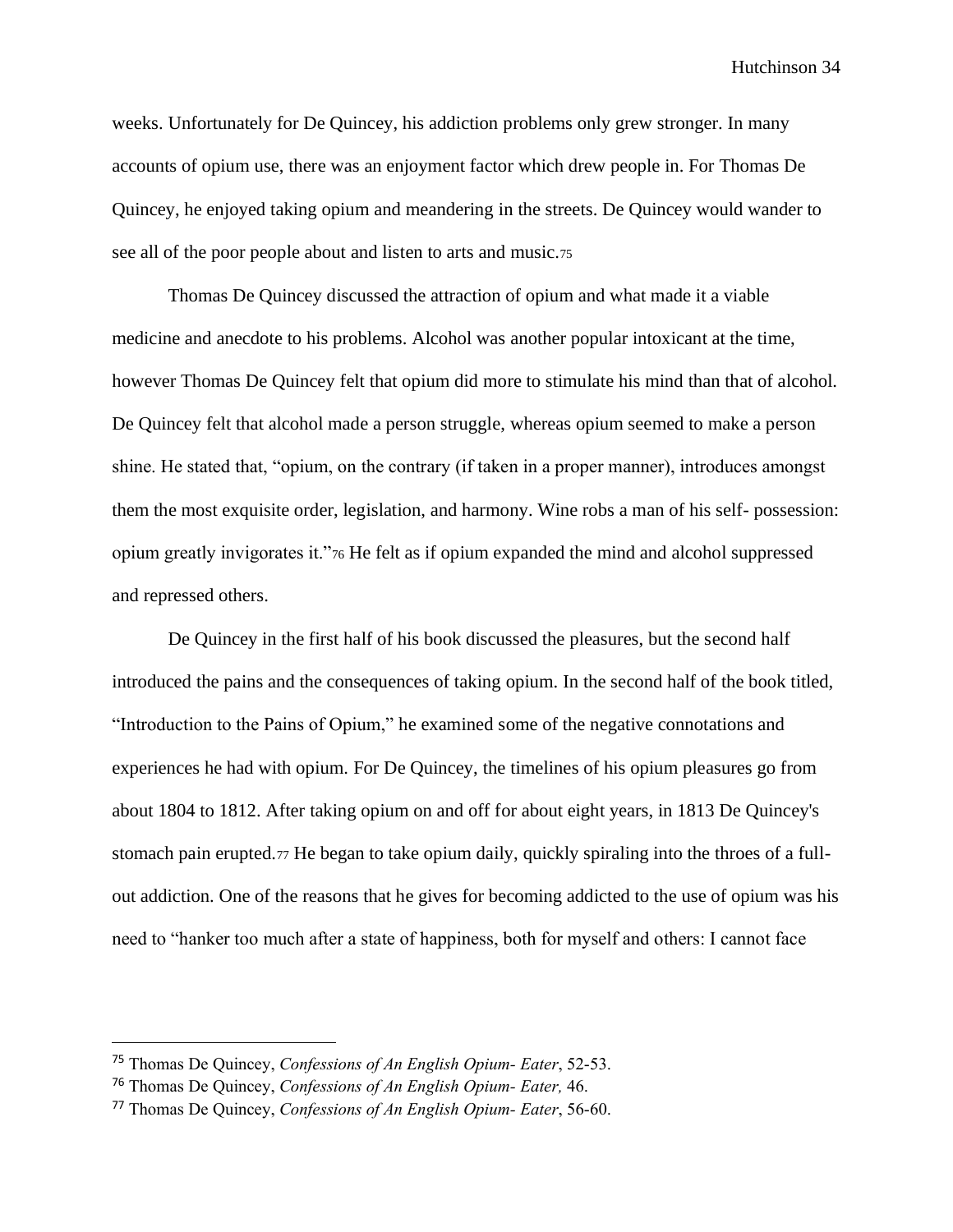misery, whether my own or not."<sup>78</sup> Instead of standing up toward his misery, he aided it instead with the hedonistic indulgences of life, and focusing his time on his habitual opium use.

## *My Lady's Soul*

Elizabeth Siddal was a model and poet of the Pre-Raphaelite era. The Pre-Raphaelite era was a time where the Pre-Raphaelite brotherhood existed in the art movement at the time. Many artists at the turn of the nineteenth century felt as if the art scene was stale and in need of an injection of creativity. The Pre-Raphaelites created emotional art which could have been considered to be "avant-garde."<sup>79</sup> People such as Dante Gabriel Rosetti were the main faces of this artistic movement. The wife of the Pre-Raphaelite artist, Dante Gabriel Rosetti was Elizabeth Siddal. Elizabeth was the focus and model in many of the Pre-Raphaelite brotherhood paintings and even poems. She posed for John Everett Millais's *Ophelia.* She became an icon of the art at the time, however much of her own life and work was unknown. She was addicted to drugs, the most prominent and known of which was opium. She took opium in the form of laudanum and even succumbed to an overdose of laudanum on February 11th, 1862.<sup>80</sup> Much of her life remains a question, but the use of opium and abuse of it was widely known. She was known to be often ill and to have many struggles in regard to her illnesses.<sup>81</sup> Possibly her illness and drug use could go hand in hand. Unfortunately, much of her life and work has been lost to history, however the book *My Ladys Soul: The Poems of Elizabeth Eleanor Siddall* edited by Serena Trowbridge attempted to reconcile her past and her artwork in all of its forms.

<sup>78</sup> Thomas De Quincey, *Confessions of An English Opium- Eater,* 59

<sup>79</sup> Jan Marsh, *The Illustrated Letters and Diaries of the Pre-Raphaelites,* 7.

<sup>80</sup> Serena Trowbridge, *My Ladys Soul: The Poems of Elizabeth Eleanor Siddall.* (Brighton: Victorian Secrets Limited, 2018), 21.

<sup>81</sup> Serena Trowbridge, *My Ladys Soul: The Poems of Elizabeth Eleanor Siddall,*10.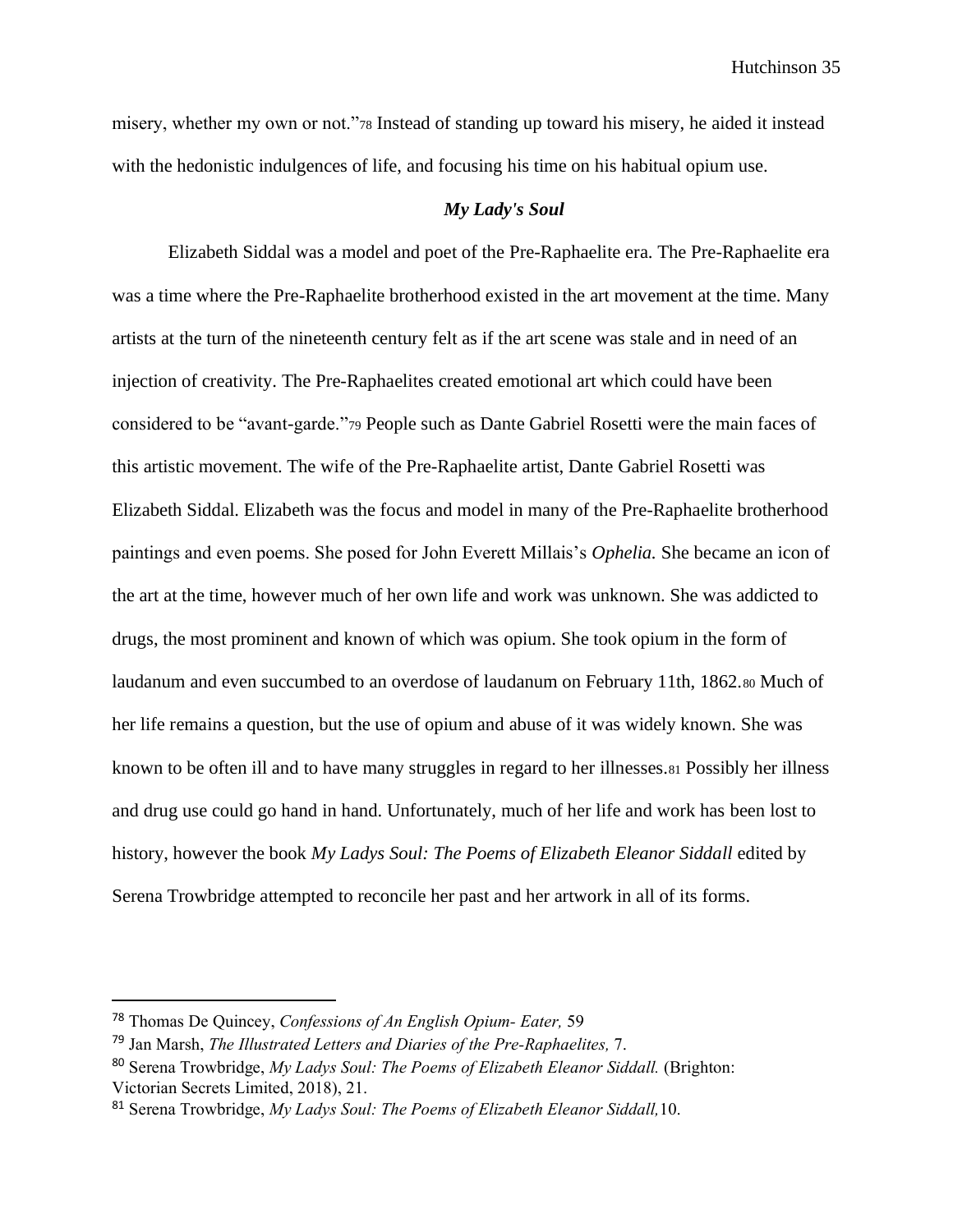Lizzie Siddal and Dante Gabriel Rossetti utilized drugs. Both of their lives had been cut short by drug use as well. Both were not as well known or remarked upon about opium such as Coleridge, De Quincey or Collins, however, Rossetti and Siddal were intrinsic in the Pre-Raphaelite Brotherhood and they still played an important and known role in society. Siddal, Rossetti, their art and literature were both affected by drug use. Rossetti and Siddal suffered the consequences of opium, which were only beginning to be realized at the time of Lizzie's premature death. For Siddal and Rossetti their works and opium experiences meshed, proving that even in the mid nineteenth century, "[t]he acceptability of non-medical opiate use comes out most clearly in the public response at the time."<sup>82</sup> Non-medical uses and medical uses, particularly in the middle classes were still fairly accepted and tolerated.

Some of the paintings alluded to the possible drug and opium use. In the famous painting from John Everett Millais, *Ophelia,* which was finished in 1852, Lizzie Siddal was painted lying in a river. In this floating river she had flowers around her.<sup>83</sup> The flowers are poppies, and the poppy plant is where opium is derived from. Pictured below is the painting with the red flowers

<sup>82</sup> Virginia Berridge and Griffith Edwards, *Opium and the People,* 53.

<sup>83</sup> Sir John Everett Millais, *Ophelia,*1851-52, Tate (N01506, M01546) *digital image © Tate released under Creative Commons CC-BY-NC-ND (3.0 Unported). [https://www.tate](https://www.tate-images.com/preview.asp?item=N01506&itemw=4&itemf=0002&itemst)[images.com/preview.asp?item=N01506&itemw=4&itemf=0002&itemste](https://www.tate-images.com/preview.asp?item=N01506&itemw=4&itemf=0002&itemst)p=1&itemx=2*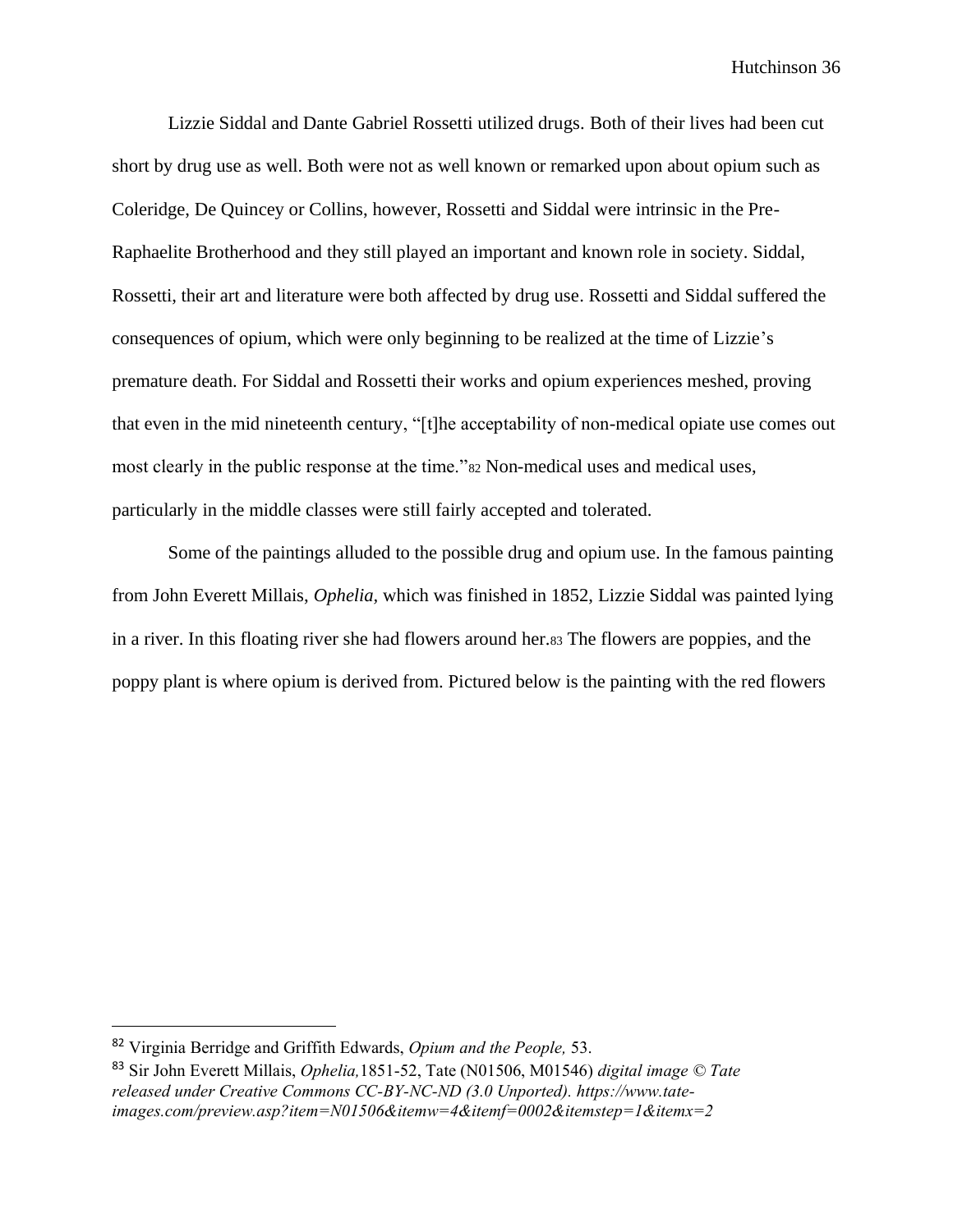

surrounding her body. There are a number of other flowers surrounding her floating body, however, the coincidence of the use of poppy flowers as the flowers around the painting's titular character could be an homage to her drug use.

Throughout her lifetime, Lizzie Siddal was stuck between moments of pleasure and pain. She was often ill and to combat her physical pains and maladies, she utilized laudanum. Rossetti had recently married Lizzie Siddal and now she was in the throes of "severe addiction to laudanum, an opiate drug. There were many moments when she was hardly expected to live."<sup>84</sup> During this time of her life that was full of turmoil, Rossetti drew an image in 1860 titled, *How They Met Themselves.<sup>85</sup>* This was a dark image of Rossetti and Siddal meeting themselves, in a

<sup>84</sup> Jan Marsh, *The Illustrated Letters and Diaries of the Pre-Raphaelites,* 120.

<sup>85</sup> Jan Marsh, *The Illustrated Letters and Diaries of the Pre-Raphaelites,* 120.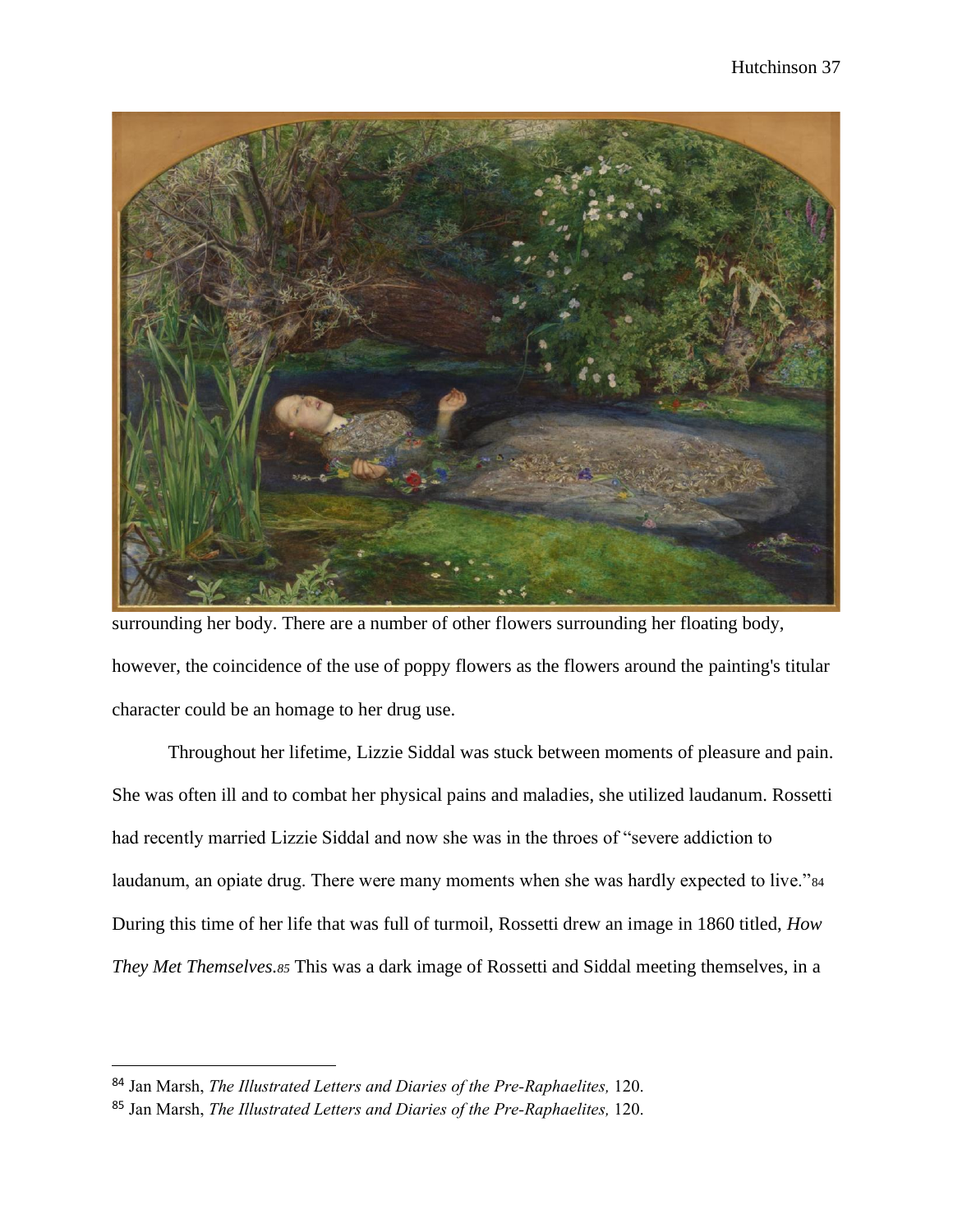

death.<sup>86</sup> Death was a theme that would follow Lizzie throughout her whole life. Later, Lizzie

<sup>86</sup> Dante Gabriel Rossetti. *How They Met Themselves,* 1860-1864 (circa), Fitzwilliam Museum, Watercolor, © Fitzwilliam Museum Cambridge, (CC BY-NC-SA 2.5). Accessed 14 May, 2020. [http://www.rossettiarchive.org/docs/s118.r-1.rap.html.](http://www.rossettiarchive.org/docs/s118.r-1.rap.html)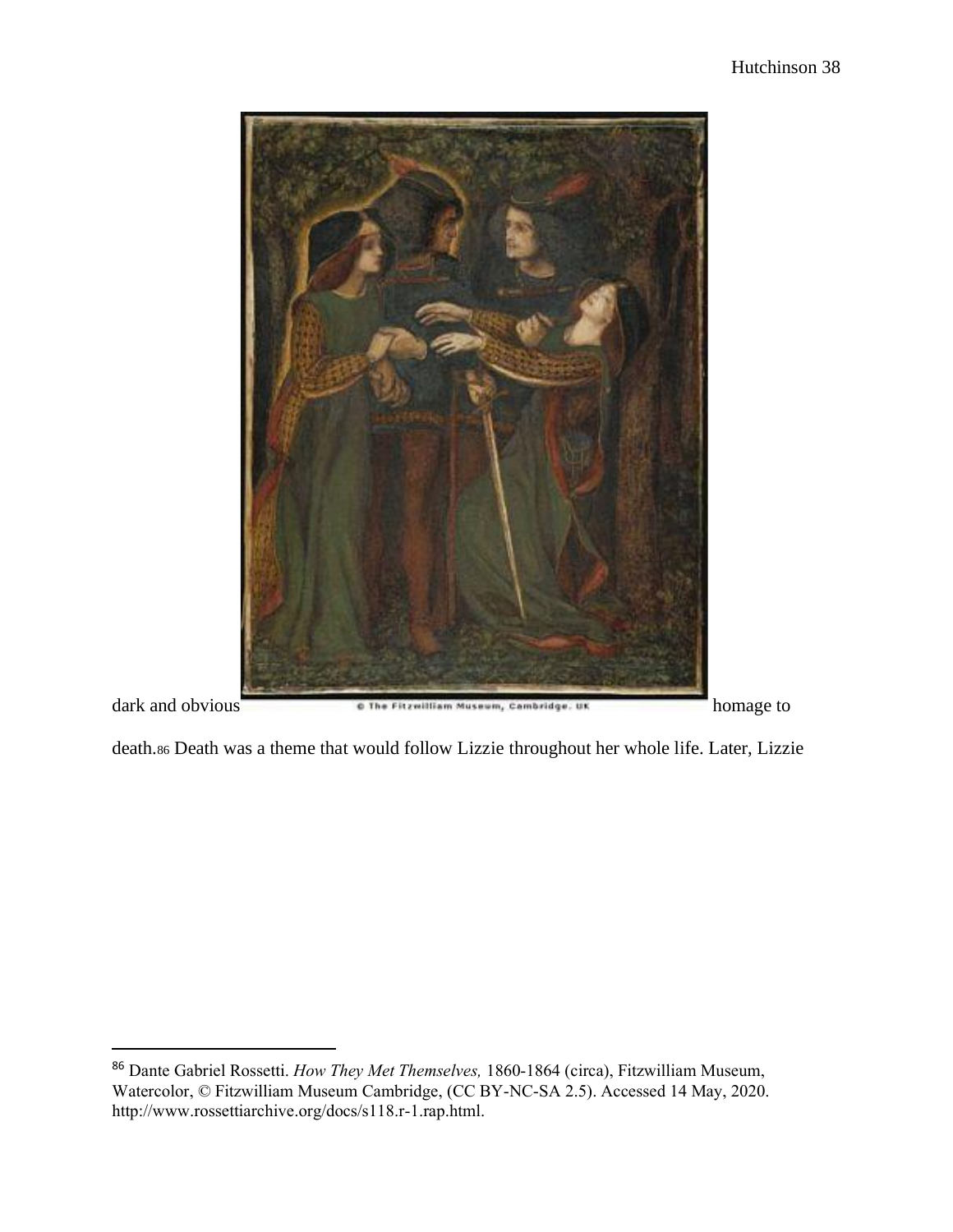Siddal became pregnant but had a stillborn baby. This only made her struggles with opiates worse for her.

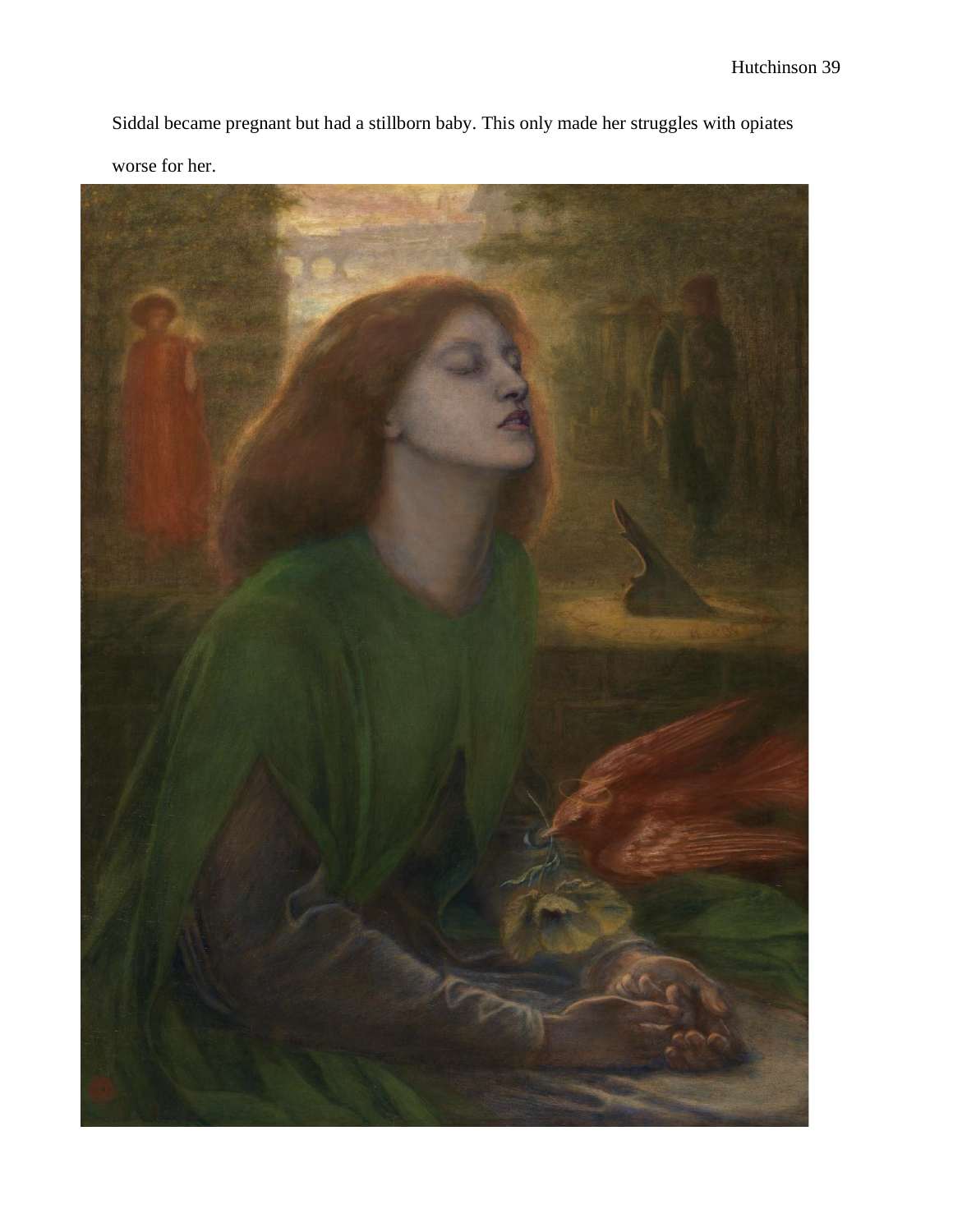Only a few short months after this event, Lizzie Siddal overdosed on laudanum, leaving her dead.<sup>87</sup> After Lizzie Siddal's death in 1864, Rosetti created a piece of artwork to memorialize his late wife. His painting above, *Beata Beatrix* symbolized his wife forever.<sup>88</sup> In this painting, Siddal was depicted as a gorgeous and ethereal being. In her lap is a prominent white poppy. The white poppy in this painting can connect to the red poppy in *Ophelia*. These poppy flowers in both of these paintings pay homage to the use and abuse of Lizzie Siddal. This painting is about her death and the poppy could symbolize her innocence in contrast with the abuse of opioids. Much of the art that was related to the Pre-Raphaelite time period included homages to other writings, works and meanings. Oftentimes these art pieces represented a myriad of topics in the world and with the case of Rossetti and Siddal, the art often imitated life.

In Trowbridge's *My Ladys Soul,* she expounded upon the many literary works that Lizzie Siddal created. Lizzie was not just the wife of Rossetti or a random profound drug user, Lizzie Siddal had importance and cultural significance. She created paintings, sketches and literary

<sup>87</sup> Jan Marsh, *The Illustrated Letters and Diaries of the Pre-Raphaelites,* 124-5.

<sup>88</sup> Dante Gabriel Rossetti, *Beata Beatrix, 1*864-1870, Tate (N01279), *digital image © Tate released under Creative Commons CC-BY-NC-ND (3.0 Unported). [https://www.tate](https://www.tate-images.com/preview.asp?item=N01279&itemw=4&itemf=0003&itemst)[images.com/preview.asp?item=N01279&itemw=4&itemf=0003&itemste](https://www.tate-images.com/preview.asp?item=N01279&itemw=4&itemf=0003&itemst)p=1&itemx=1*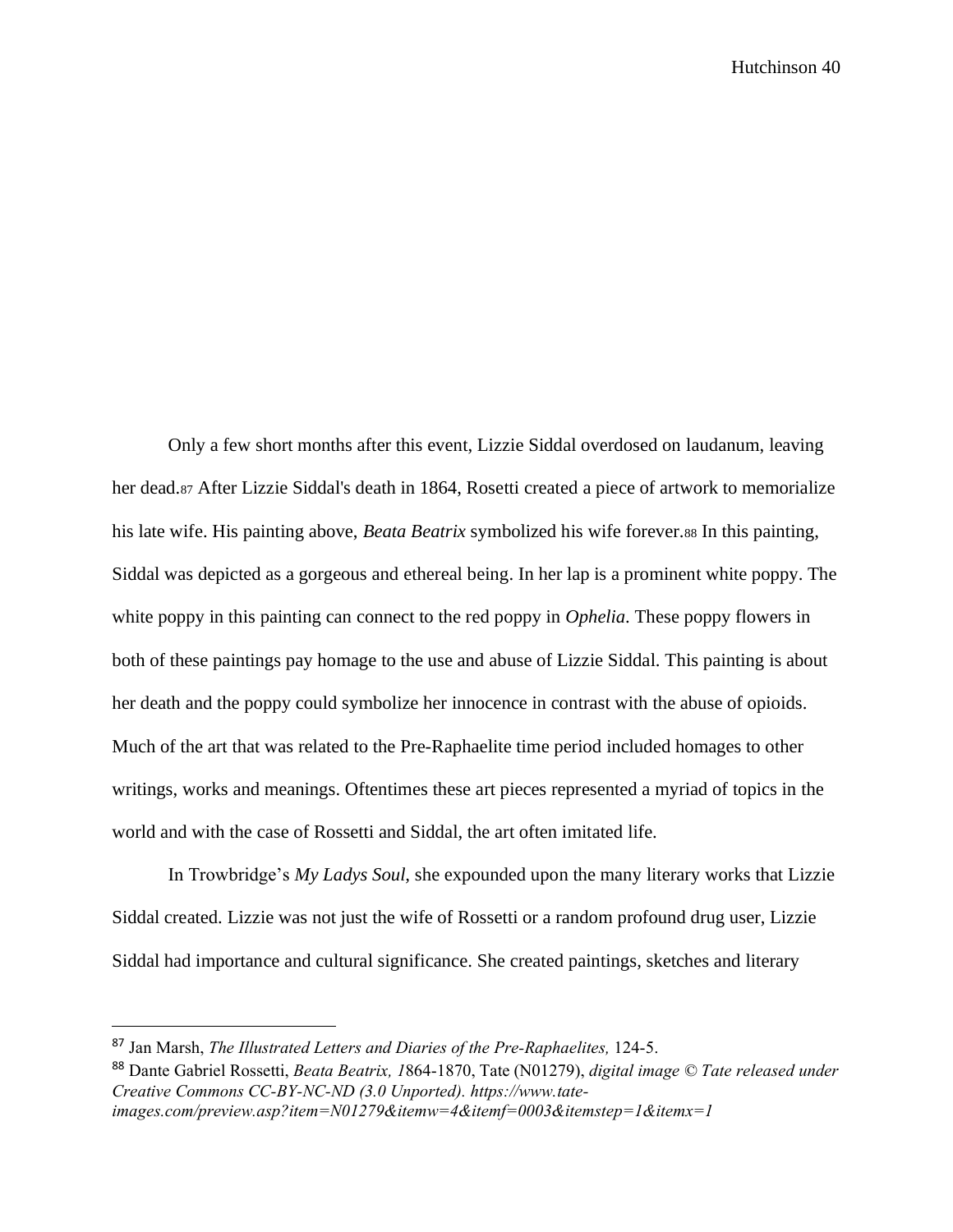additions such as poetry. Through her poetry, one can help piece together Lizzie Siddal and her painful and chronic substance abuse issues with laudanum. Like many people in the first half of the nineteenth century, drug use played a huge role in controlling and owning her life.

Many of the poems of Lizzie Siddal that have been preserved have been edited by others such as Dante Gabriel Rossetti and William Michael Rossetti. Many of her poems were fragments or repetitive pieces pieced together. Many of her poems reference death and the Bible directly, which could be direct connections to her painful and dangerous life that was mainly due to her drug use. In her poem "O Grieve not with thy bitter tears," Lizzie Siddal discussed how her young life was moved so fast away from her. She believed in this poem that death would be a peaceful act for her. She stated that, "and watch my young life flee/ Then solemn peace of holy death/ Come quickly unto thee."<sup>89</sup> This poem stated overtly that her young life was passing by, just like her own life was and how she wishes for death. Lizzie Siddal could have been possibly utilizing her poetry to discuss the very real and painful situations of her own life. This poem does not overtly connect with drug use, however the use of drugs led to her premature death. In the poem "Ruthless hands have torn her," Siddal discussed a line that states, "Ruthless hands have torn her/ from one that loved her well/ Angels have up born her/ Christ her grief to tell."90 In this poem she discussed the phrase "ruthless hands." Serena Trowbridge discussed her interpretation of ruthless hands to mean the "untimely death for which someone is at fault (rather than death in childbirth or through illness). It is a phrase often associated with murderers and madmen in nineteenth-century sensation fiction."<sup>91</sup> Here, Trowbridge believed that the unfortunate death at hand was done from someone's intentional ways. Trowbridge interpreted this to correctly fit into

<sup>89</sup> Serena Trowbridge, *My Ladys Soul,*66.

<sup>90</sup> Serena Trowbridge, *My Ladys Soul*, 84.

<sup>91</sup> Serena Trowbridge, *My Lady's Soul*, 84.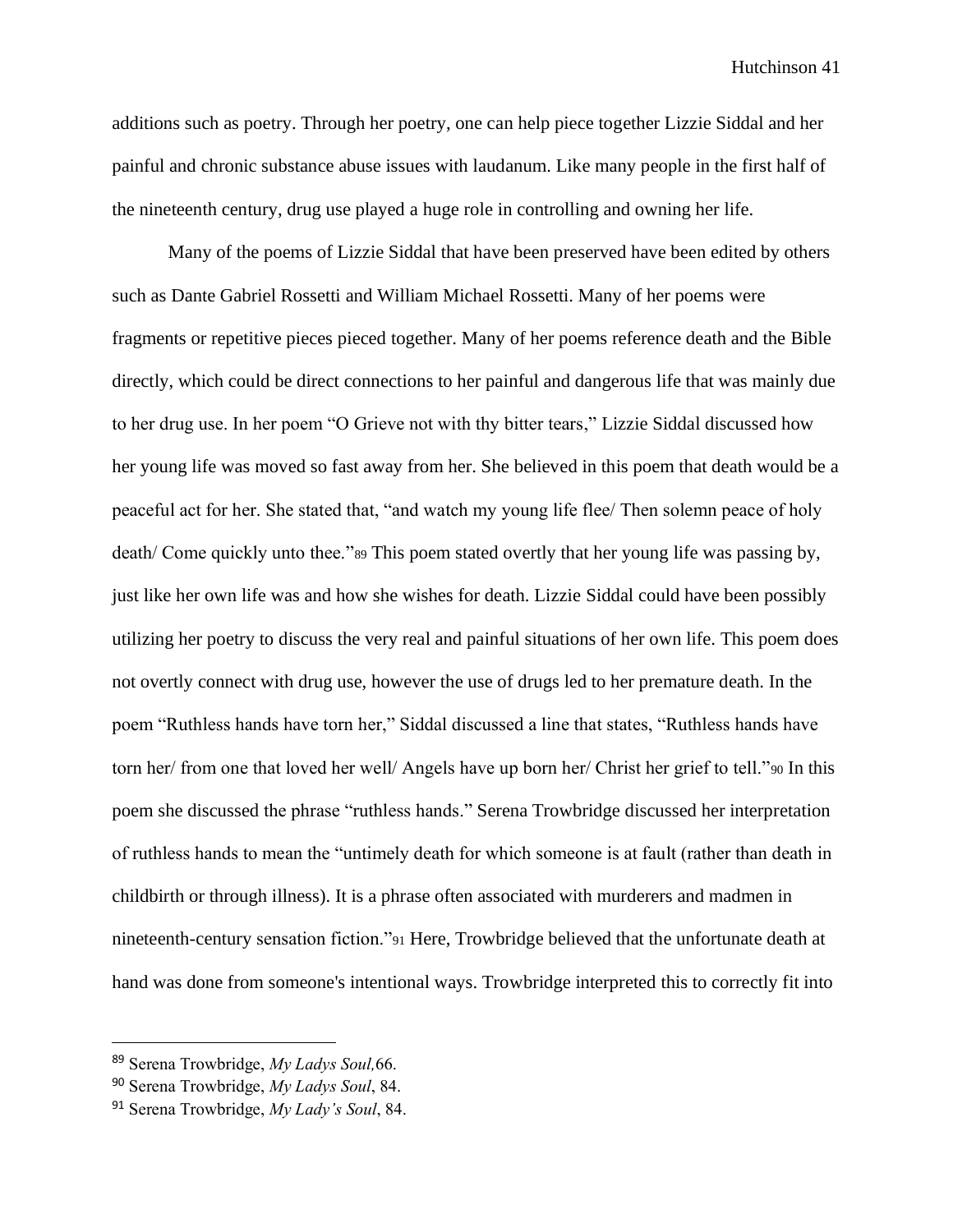a trope at that time of crazy murders and criminals. One could interpret her line "ruthless hands" to possibly be a similar definition to Trowbridge's interpretation where the death was due to someone else's actions. However, the departure from Trowbridge comes because the "ruthless hands'' could be referring to the ruthless hands of one's own self. One's own personal struggles in life and pain and inflictions could possibly be self-induced. This would mean that if the "ruthless hands" in the poem were the main characters' own hands, that the problems and pains of life were due to the actions of their own self. In the case of Lizzie Siddal, maybe these "ruthless hands'" in the poem could be in reference to herself and her self-inflicted pains and struggles from constant drug use. Siddal could be calling herself to be the ruthless one of this specific poem.

The art and poetry of Lizzie Siddal and Dante Gabriel Rossetti highlighted the attitudes that were shifting at the middle of the nineteenth century. During the first half of the nineteenth century attitudes about opium were fairly benign, however with more literature created as the century went on, and accidental deaths from opium and addiction rose, many issues with opium appeared such as the addiction and premature death that Lizzie Siddall suffered. The art created by Rossetti and the darkness in the poetry from Lizzie Siddal highlighted the changing attitudes toward opium and the shifting attitudes towards fear and regulation.

#### *The Moonstone*

Wilkie Collins authored the novel, *The Moonstone*, in 1868. This book served as an important novel for the time, as it was one of the first mystery novels. This book captivated audiences and quickly became a landmark novel that others intentionally sought out. Not only was this book popular in general, but its long connection with opium use and the personal opium use of the author Wilkie Collins also permeated the society and culture at the time. Wilkie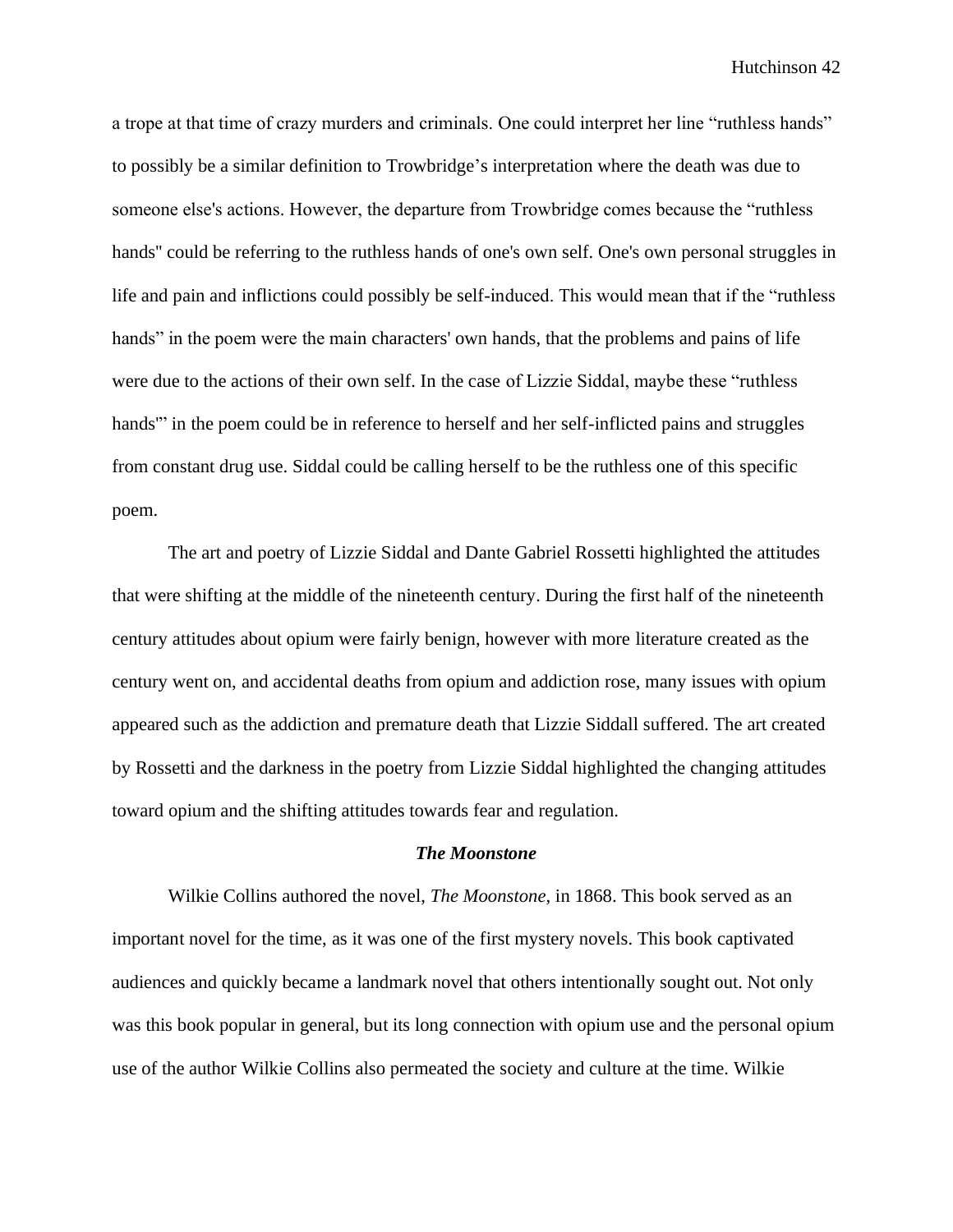Collins utilized opium use for pains and aches. Collins was familiar with the life of an opium user, something that he became to be and embody.

Wilkie Collins witnessed the opium use of his father when he was in pain. Wilkie Collins, like his father, utilized opium for pain relief. Unlike many of the lower-class persons who utilized opium, Wilkie Collins was proud of his opium use. This was a privilege afforded to him due to his popularity as a writer. Wilkie Collins "was, in fact, more than open about his habit: he was downright boastful."<sup>92</sup> Collins's opium use persisted throughout his entire life. This afforded authors such as Wilkie Collins to have a privileged view of opium.

*The Moonstone* served as an important source of literature. It was a detective novel full of interesting twists and turns. This book centered around a yellow precious stone, which was taken from the home of the Verinders. This moonstone was quite valuable and its loss was intense. The rest of the novel followed the twists and turns of the people involved with the moonstone and the people involved in the disappearance of it. Franklin Blake, a man in the novel was the one who took the moonstone without even knowing it. This part of the plot pushes the story to direct connections with opium use. Since Franklin Blake did not remember stealing the moonstone, Blake takes opium to re-enact the night he supposedly stole the precious moonstone.

*The Moonstone* has overt moments and themes of opium use. One main character who utilized opium was Ezra Jennings. Ezra Jennings stated that, '[t]he one effectual palliative in my case, is -opium. To that all-potent and all-merciful drug, I am indebted for a respite of many years from my sentence of death. But even the virtues of opium have their limit."<sup>93</sup> In this book, the character Ezra Jennings struggled with his own opium use. Possibly, Collins could have

<sup>92</sup> Martin Booth, *Opium: A History*, 47.

<sup>93</sup> Wilkie Collins, *The Moonstone.* (New York: New American Library, 1984), 389.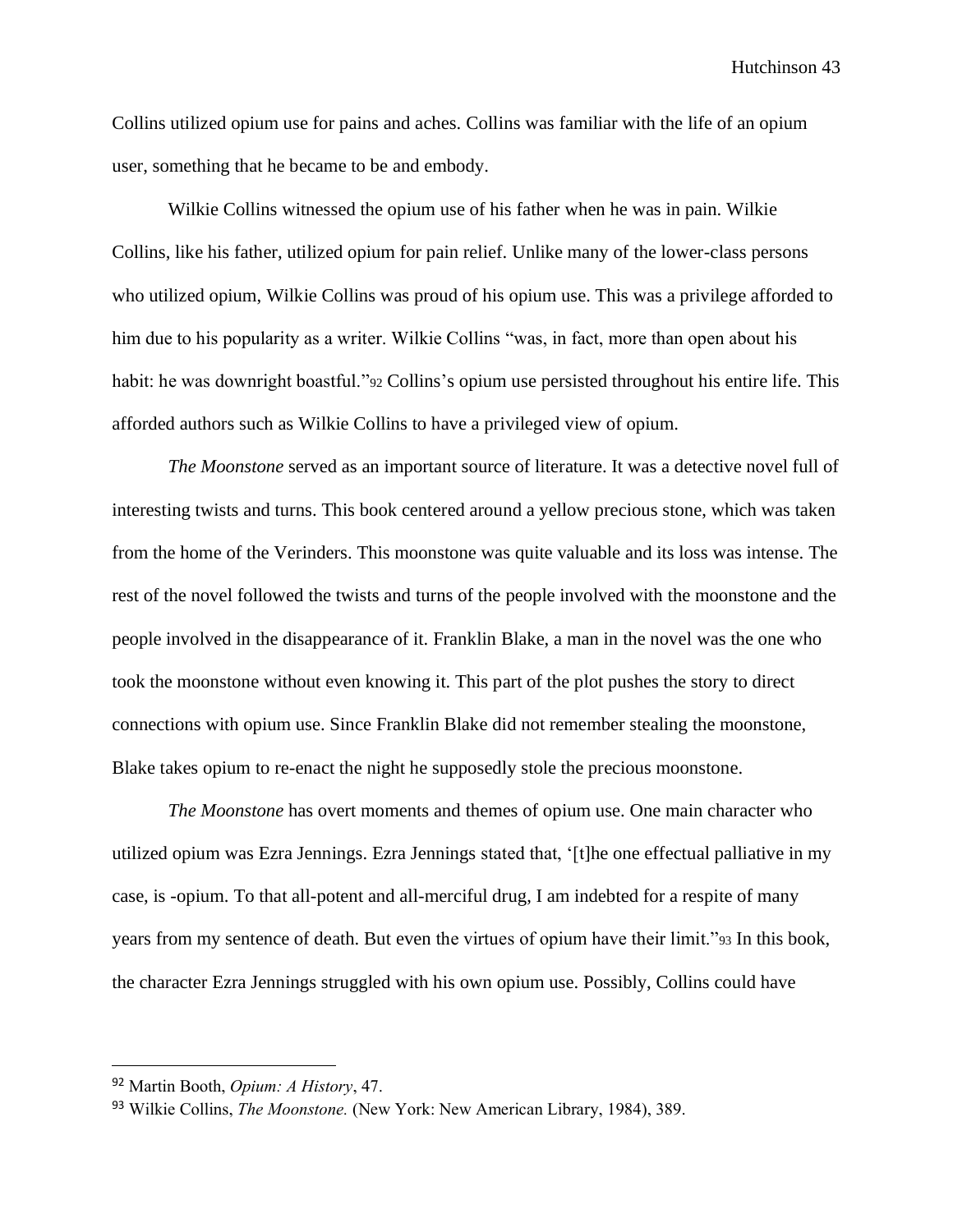utilized the characters on drugs in *The Moonstone* to represent similar feelings and activities that Wilkie Collins himself had been participating in. Ezra Jennings solved the whole mystery of the book by figuring out that it was "a dose of laudanum that caused a young Englishman to enter a trancelike state and steal the diamond only to forget the whole event when the drug wore off."<sup>94</sup>

The first half of the book rarely mentioned the use of opium. The first half mainly focused on the plot and the mystery and the missing moonstone. This was the part of the book where the racial aspect and "oriental" and Indian culture played a role. This part of the book played into the fear of the East or the "Orient," which was mentioned in Milligan's *Pleasures and Pains.* There was a long history of British Imperialism, and much of the fears of the East derived from the history of Imperialism. In *The Moonstone* there were many instances of this Eastern fear. First off, the moonstone itself was originally an Indian stone and was stolen. It was then passed to the Verinders as a gift where it was stolen again. This stone itself was connected with bad luck and misfortune. This could connect to the "Oriental" racism at the time. Milligan stated that, "[t]he thrall in which the Moonstone holds its English admirers suggests that, if the Indian diamond brings home an exciting exocticism, this act of importation also has a dark underside reminiscent of Coleridge's anxieties about Oriental commodities and retributive invasion, an association more than reinforced by the dangerous Indian traces the diamond trails behind it."<sup>95</sup> These fears of the exotic show the fears of the oriental culture. The moonstone itself represented Indian culture taking over British colonialist culture. India, and the Orient represented a threat to the British. When Ezra Jennings took opium, his use also connected to the fear of the Orient. Jennings and his use of opium, "reinforces his connection with India as it ties

<sup>94</sup> Barry Milligan, *Pleasures and Pains,* 13.

<sup>95</sup> Barry Milligan, *Pleasures and Pains,* 72.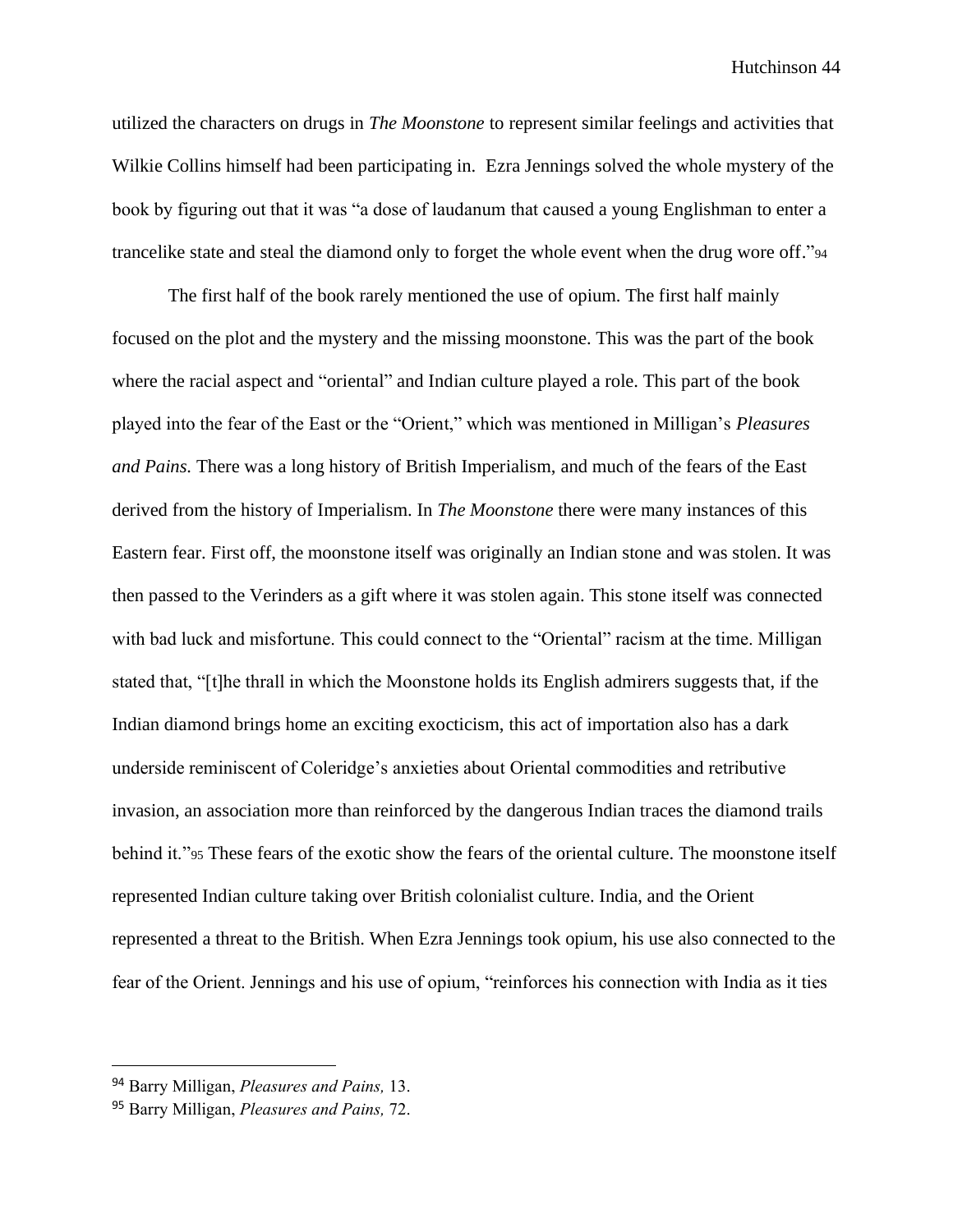him to a tradition of Oriental magic."<sup>96</sup> The fact that under the influence of opium, characters steal and do not remember that they steal until they take a dose of opium again, can mean that opium was equivalent to "Oriental" and Indian culture, and at the time, be feared as dangerous and bad. This means that opium could be equated as bad, which could affect attitudes towards the idea of opium in nineteenth-century England.

During the second half of the book, opium played a much larger role. Franklin Blake stole the precious moonstone without any knowledge that he stole it due to a dose of laudanum. Ezra Jennings in the part of the book titled, "Extract From the Journal Ezra Jennings'' stated that "[a]s for myself, after some little remission of my pains for the last two days, I had an attack this morning, of which I shall say nothing but that it has decided me to return to the opium. I shall close this book, and take my full dose-five hundred drops."<sup>97</sup> As with Thomas De Quincey in the section about *Confessions of an English Opium-Eater,* Jennings took an incredibly large dose in an effort to ameliorate pain. Opium in *The Moonstone* tended to have different purposes than traditional opium use. During many times throughout the book, characters utilized opium to relieve pain and distress. This can be viewed as a way to utilize opium as a private medicine. Lady Verinder finds out that she was sick and like Ezra Jennings and other characters in *The Moonstone,* she utilized opium to quell her pains. Miss Clack stated in "Narrative Contributed by Miss Clack '' that "[t]he drops had produced their effect. My poor aunt's complexion was like itself again."<sup>98</sup> Here, Miss Clack noticed the physical difference in lady Verinder before and after taking "the drops" which one would assume to be laudanum. Later, Lady Verinder tells Miss Clack of her trips to the medical doctors for her heart problems. Lady Verinder confided in Miss

<sup>96</sup> Barry Milligan, *Pleasures and Pains*, 75.

<sup>97</sup> Wilkie Collins, *The Moonstone,* 419.

<sup>98</sup> Wilkie Collins, *The Moonstone,* 229.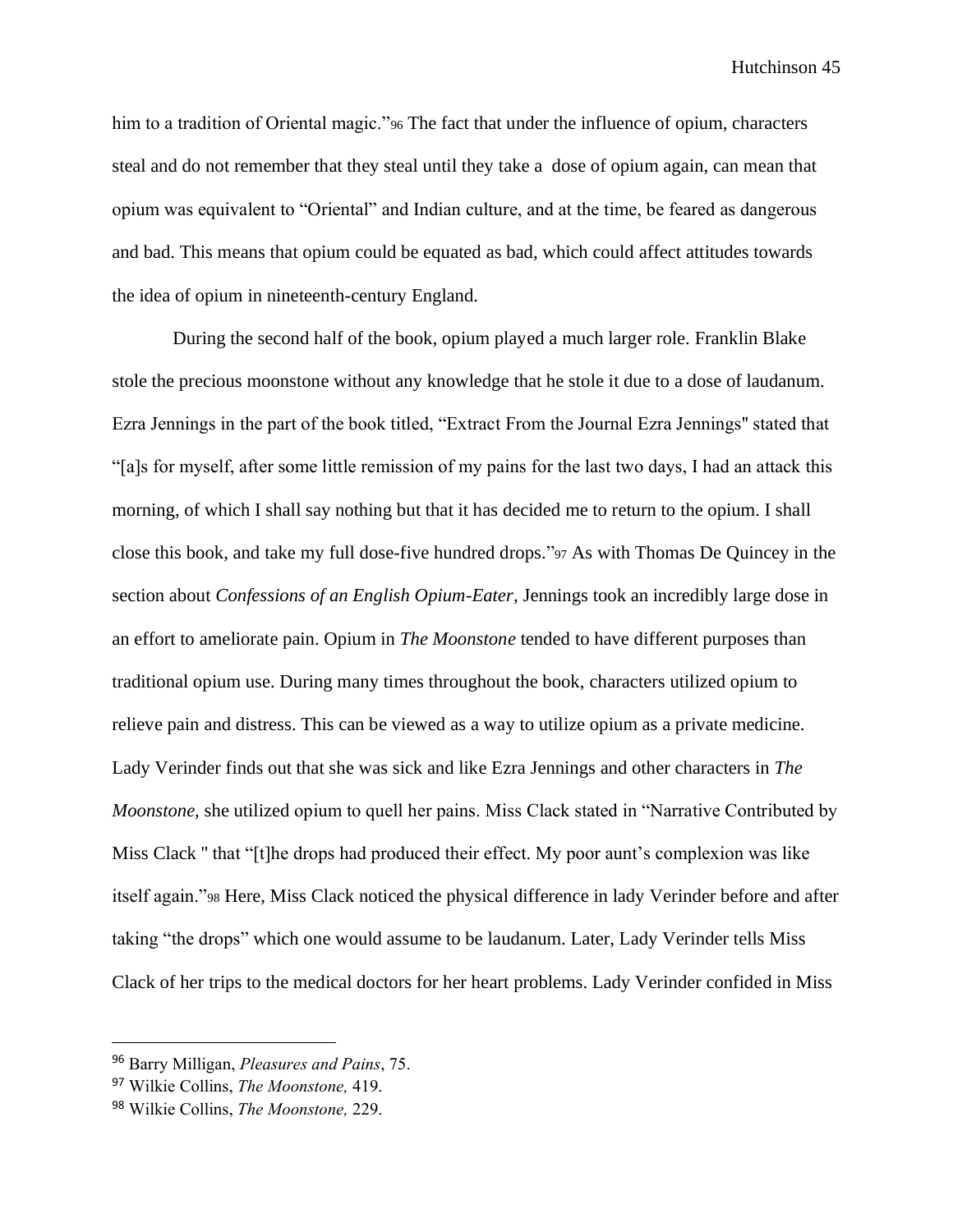Clack about her poor health and her struggles. Lady Verinder and Ezra Jennings appear to use opium or a version of opium to quell physical pain, a much more medicinal response to opium use.

*The Moonstone* was written in 1868, right around the time of the Pharmacy Act. The curious nature of this book presents a new view of the world of opium, a view of it as a medicine first. Unlike the previous views of *Kubla Khan* and the pleasure and pains of *Confessions of English Opium-Eater,* Wilkie Collins's *The Moonstone* serves as an entrance to a new era of the nineteenth century. *The Moonstone* examined the differences between a professional medicine for pain and the private use of medicine. Collins offered up important aspects of medicine and the differences between intentions and uses of opium and medicine. This book was a departure from the pleasurable and recreational opium use of the past and an entrance into the beginnings of restriction and medicine. The attitudes about opium have always been ever changing but over the course of the nineteenth century, the changes were drastic. Once a pleasure den of enjoyment, opium had once again shifted from a fun activity to a remedy to a painful malady.

#### **Conclusion**

Opium use had always played a large role in the historical canon. Before the Victorian era, opium played a role in the lives of people in England. After the nineteenth century, opium continued to play a large role in many different countries and in many different ways. At the onset of the nineteenth century, opium was a well-known self-medication and tool for people such as the romantic writers. Throughout the course of the nineteenth century and through sub sections such as medicinal changes of opium, class distinctions with opium use and through the literary and artistic depictions of opium at the time, the attitudes surrounding opium shifted from benign to strictly medicinal. The nineteenth century and Victorian era saw many changes in the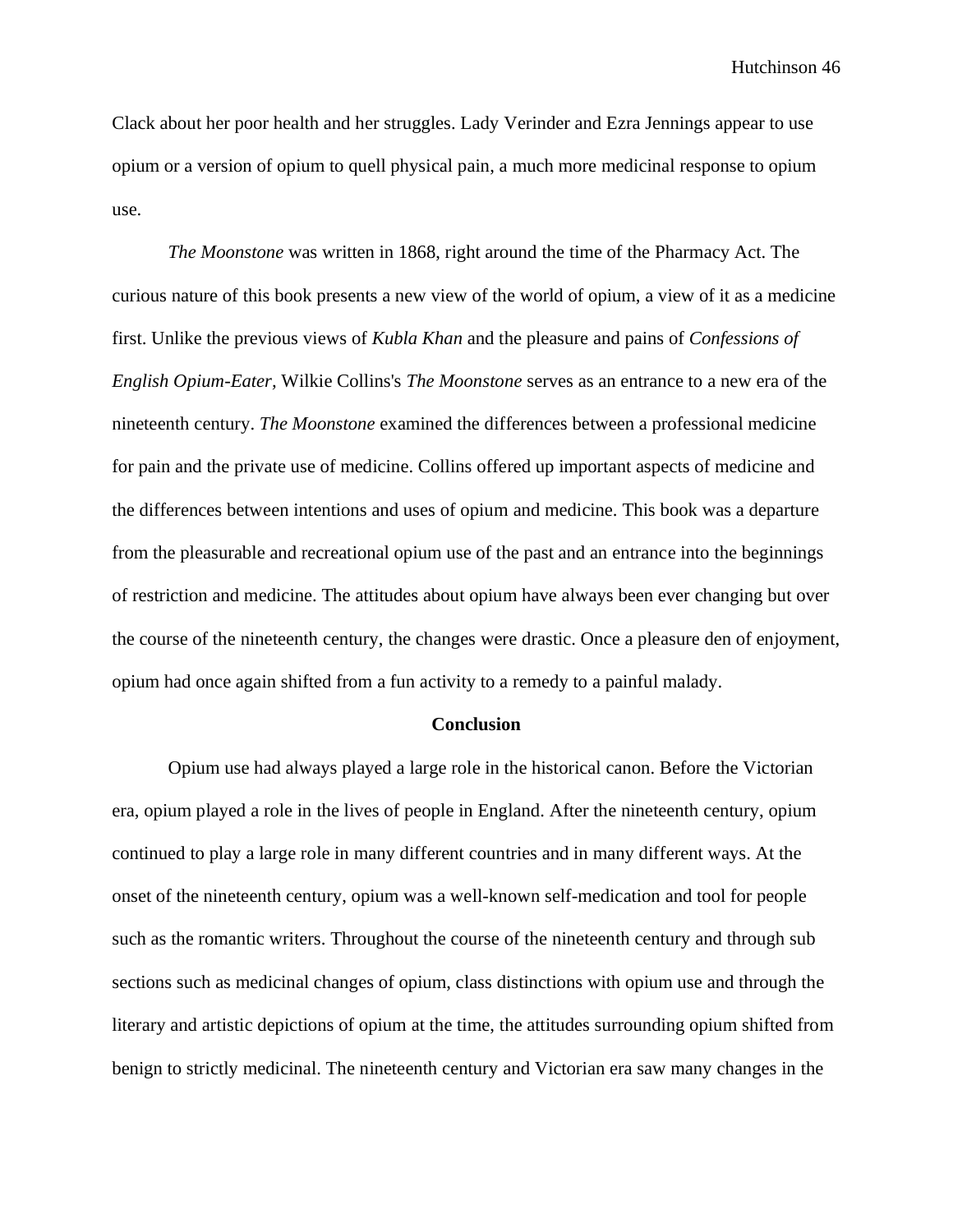way opium was used, produced and studied for medicinal purposes. With many of these advancements, and the changing knowledge surrounding popularized uses of opium, opium shifted from an everyday street corner drug to a strong medicine with legislation to support its medicinal usage.

Opium was a drug that transcended generations and nations. Even after the nineteenth century, Opium use remained a constant struggle for many people. In the twentieth and twentyfirst century, opium continued to remain a fixture of society. The narcotics trade still exists today and creates large amounts of money99. It is important to note that Opium did not just disappear after the nineteenth century. Opium continued to change in its views and uses, but opium itself remained a staple commodity of the world. Heroin, a derivative of the poppy plant, continues "the legacy of opium."<sup>100</sup> Opium will continue to affect the world in many ways and through its many shapes and forms.

This thesis examined the class distinctions, medicinal changes, art and literature surrounding and informing attitudes about opium at the time. This thesis went into depth about the shifting attitudes from the early nineteenth century and the mid nineteenth century. After the 1868 Pharmacy Act, attitudes about opium continued to alter. 1868 brought on the first formal legislation in England, but that is not the end of the story with regard to opium use. By the end of the Victorian era, "[t]he 'opium of the people' had been taken over by the medical profession; the established division between medical and non-medical usage was recognition that the previous widespread diffusion of opium use in society was declining."<sup>101</sup> Not only was opium changing to be more medicinal, but opium as self-medication was also on the decline as well.

<sup>99</sup> Martin Booth, *Opium: A History,* 352-353.

<sup>100</sup> Martin Booth, *Opium: A History,* 353.

<sup>101</sup> Virginia Berridge and Griffith Edwards, *Opium and the People,* 225.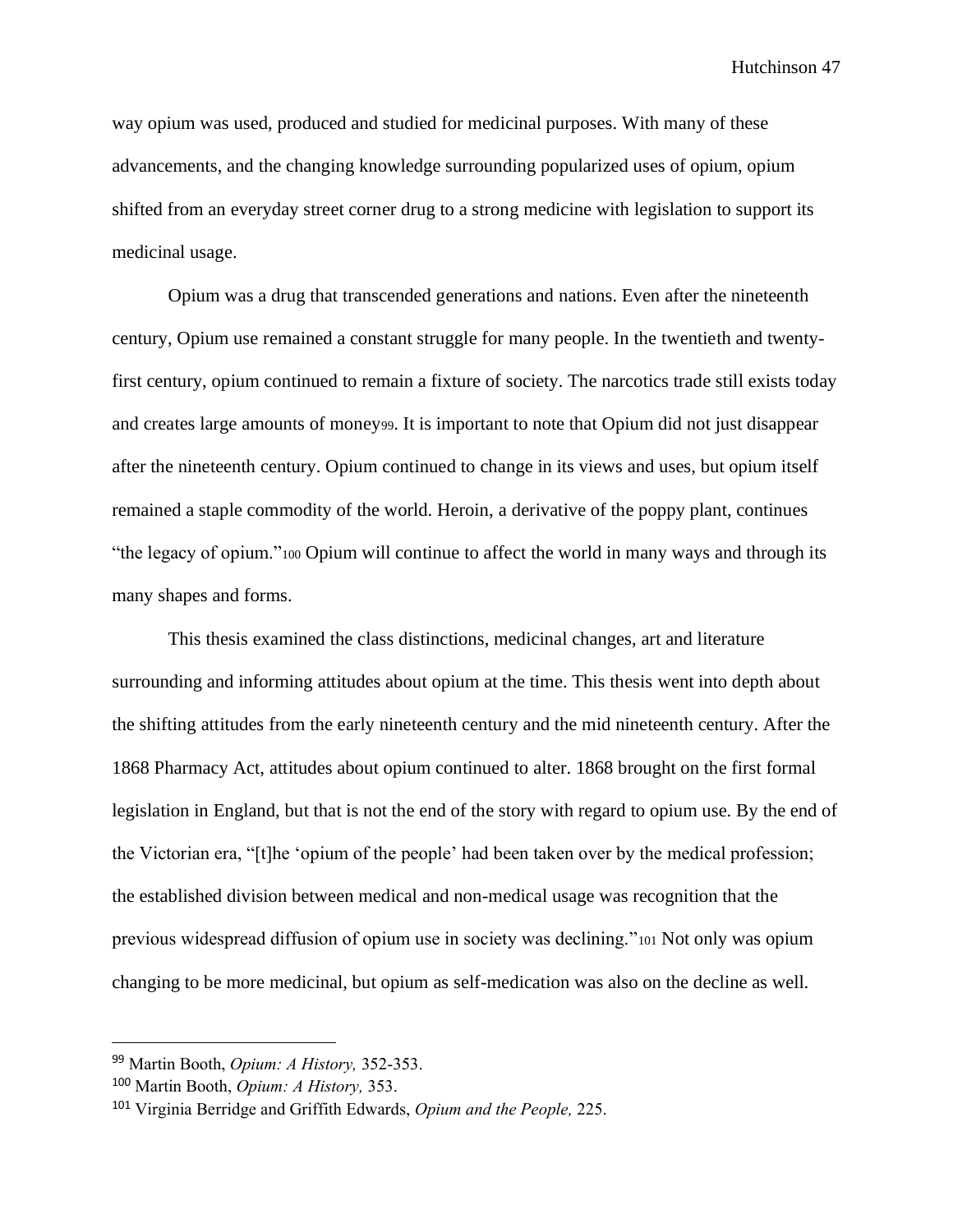With many popular fads, upper and middle-class opium use declined whereas working-class opium use lasted "until the early decades of the twentieth century" and "the mortality ascribed to the administration of such drugs was decreasing."<sup>102</sup> Whereas the beginning of the nineteenth century saw unfettered and easily obtainable opium, the end of the nineteenth century and early twentieth century was marked by professional use of opium, regulations for opium and a clear "ethic of professional control replaced the general social use of opium of the earlier decades."<sup>103</sup> By the turn of the twentieth century, opium perceptions, attitudes and usages had changed immensely. This vast change took place only in a century, the nineteenth century. The nineteenth century saw vast advancements and changes in their perceptions and use of opium which had lasting effects on the world today. The nineteenth century changed and altered perceptions and attitudes of opium use through class distinctions, medicinal usages and changes in literature and art.

<sup>102</sup> Virginia Berridge and Griffith Edwards, *Opium and the People,* 226.

<sup>103</sup> Virginia Berridge and Griffith Edwards, *Opium and the People,* 228.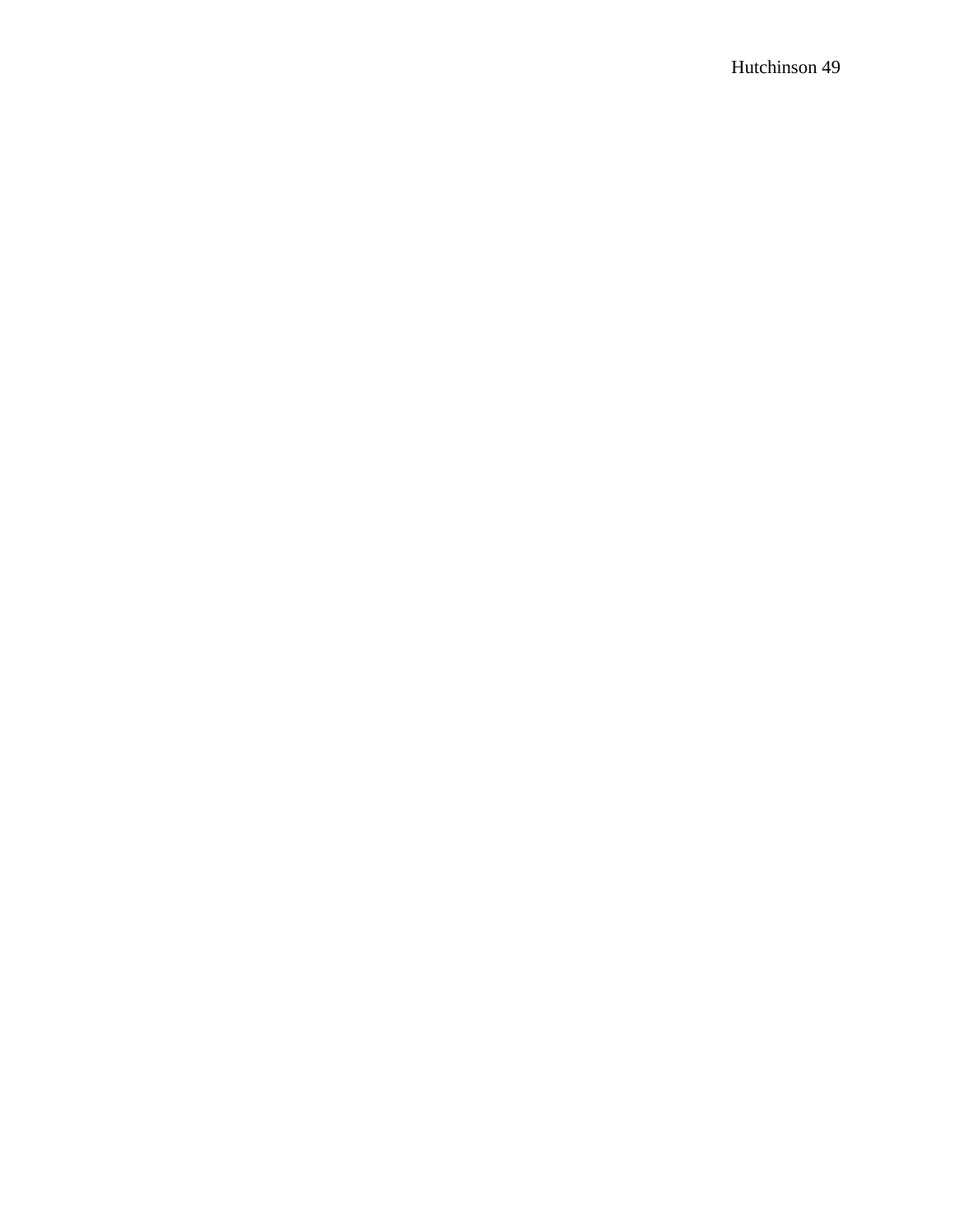## Bibliography

Primary Sources:

Coleridge, Samuel Taylor. *Kubla Khan.*

Collins, Wilkie. *The Moonstone.* (New York: New American Library, 1984).

- De Quincey, Thomas. *Confessions of An English Opium- Eater.* (England: Penguin Classics, 2003).
- *Old Bailey Proceedings Online* (www.oldbaileyonline.org, version 8.0, 25 March 2020), August 1879, trial of James Dilley and Mary Rainbow.
- *Old Bailey Proceedings Online* (www.oldbaileyonline.org, version 8.0, 25 March 2020), August 1879, trial of George Marriott.
- *Old Bailey Proceedings Online* (www.oldbaileyonline.org, version 8.0, 24 April 2020), January 1824, trial of John Aggus.
- *Old Bailey Proceedings Online* (www.oldbaileyonline.org, version 8.0, 24 April 2020), April 1840, trial of Catherine Michael.

Secondary Sources:

- Abrams, M.H. *The Milk of Paradise: The Effect of Opium Visions on the Works of DeQuincey, Crabbe, Francis Thompson, and Coleridge.* (New York: Octagon Books, 1971).
- Berridge, Virginia and Griffith Edwards. *Opium and the People: Opiate Use in nineteenth-Century England.* (London: Allen Lane, 1981).

Booth, Martin. *Opium: A History.* (New York: St. Martin's Press, 1996).

Cohen, Deborah. *Family Secrets: Shame and Privacy in Modern Britain.* (Oxford: Oxford University Press, 2013).

Cooke, Michael G. "De Quincey, Coleridge, and the Formal Uses of Intoxication"*.* (Yale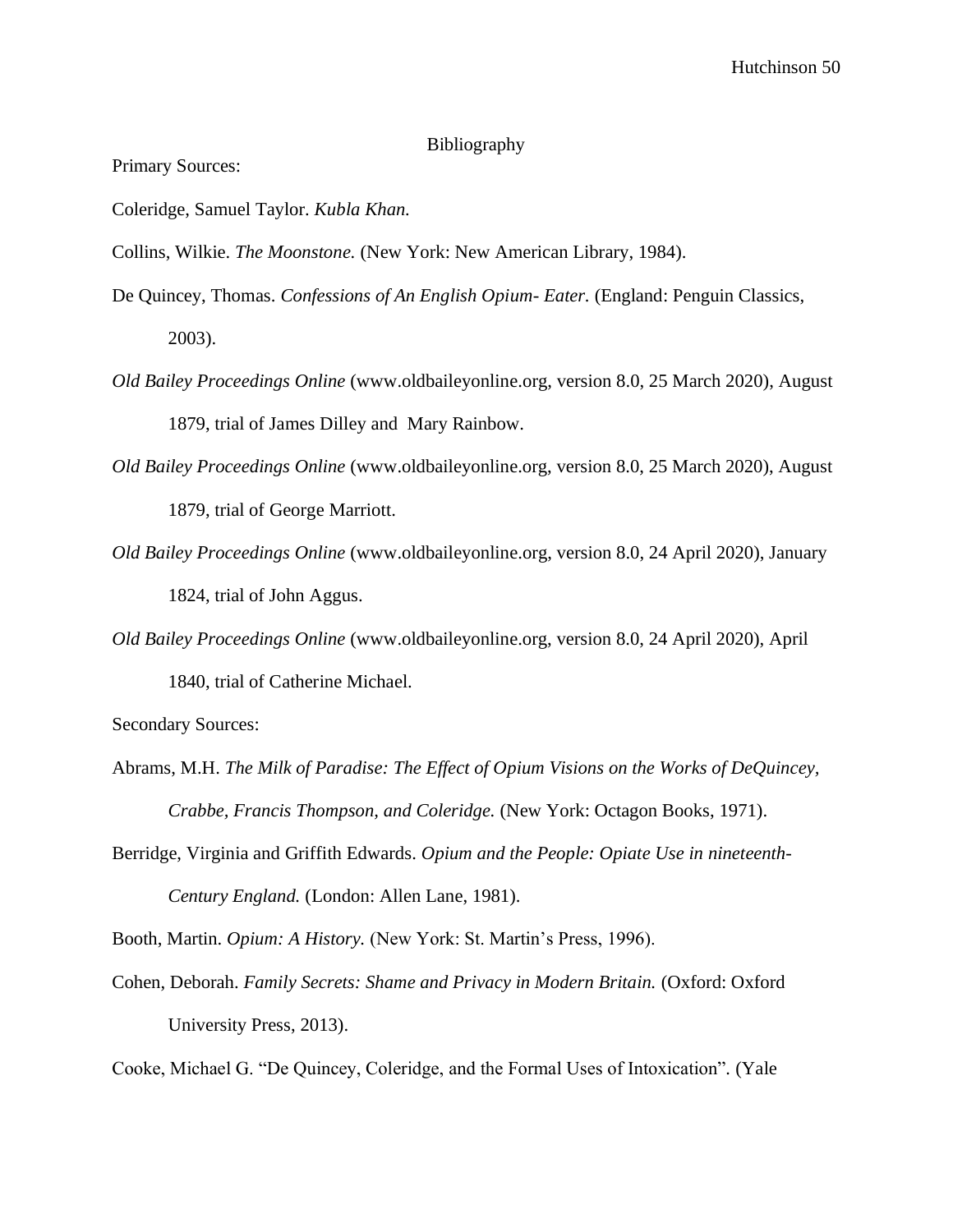University Press)

- Davenport- Hines, Richard. *The pursuit of Oblivion: A Global History of Narcotics*. (New York: W.W. Norton & Company, 2002).
- Logan, John Frederick. "The Age of Intoxication." *Yale French Studies*, no. 50, (Yale University Press, 1974), 2020.
- Marsh, Jan. *The Illustrated Letters and Diaries of the Pre-Raphaelites.* (London: Batsford, 1996).
- Merriam Webster Dictionary, s.v. "Xanadu," Accessed April 30th, 2020.
- Milligan, Barry. *Pleasures and Pains: Opium and the Orient in 19th- Century British Culture.*  (Charlottesville: University of Virginia Press, 1995).
- Nadel, Ira Bruce, "Science and 'The Moonstone'" in *Dickens Studies Annual.* Vol 11. (Penn State University Press, 1983).

Schneider, Elisabeth. *Coleridge, Opium and Kubla Khan.* (New York: Octagon Books, 1966).

- Smith, Bonnie G. "Decentered Identities: The Case of the Romantics." *History and Theory* Vol 50, no. 2, (Wiley, 2011).
- Trowbridge, Serena. *My Ladys Soul: The Poems of Elizabeth Eleanor Siddall.* (Brighton: Victorian Secrets Limited, 2018).
- Youngquist, Paul. "Rehabilitating Coleridge: Poetry, Philosophy, Excess". (Johns Hopkins University Press, 1999).

List of Illustrations:

*A Lesson to John Chinaman,* Scanned image and text by Philip V. Allingham, Punch 1857, The Victorian Web, Wood Engraving.

http://www.victorianweb.org/periodicals/punch/35.html